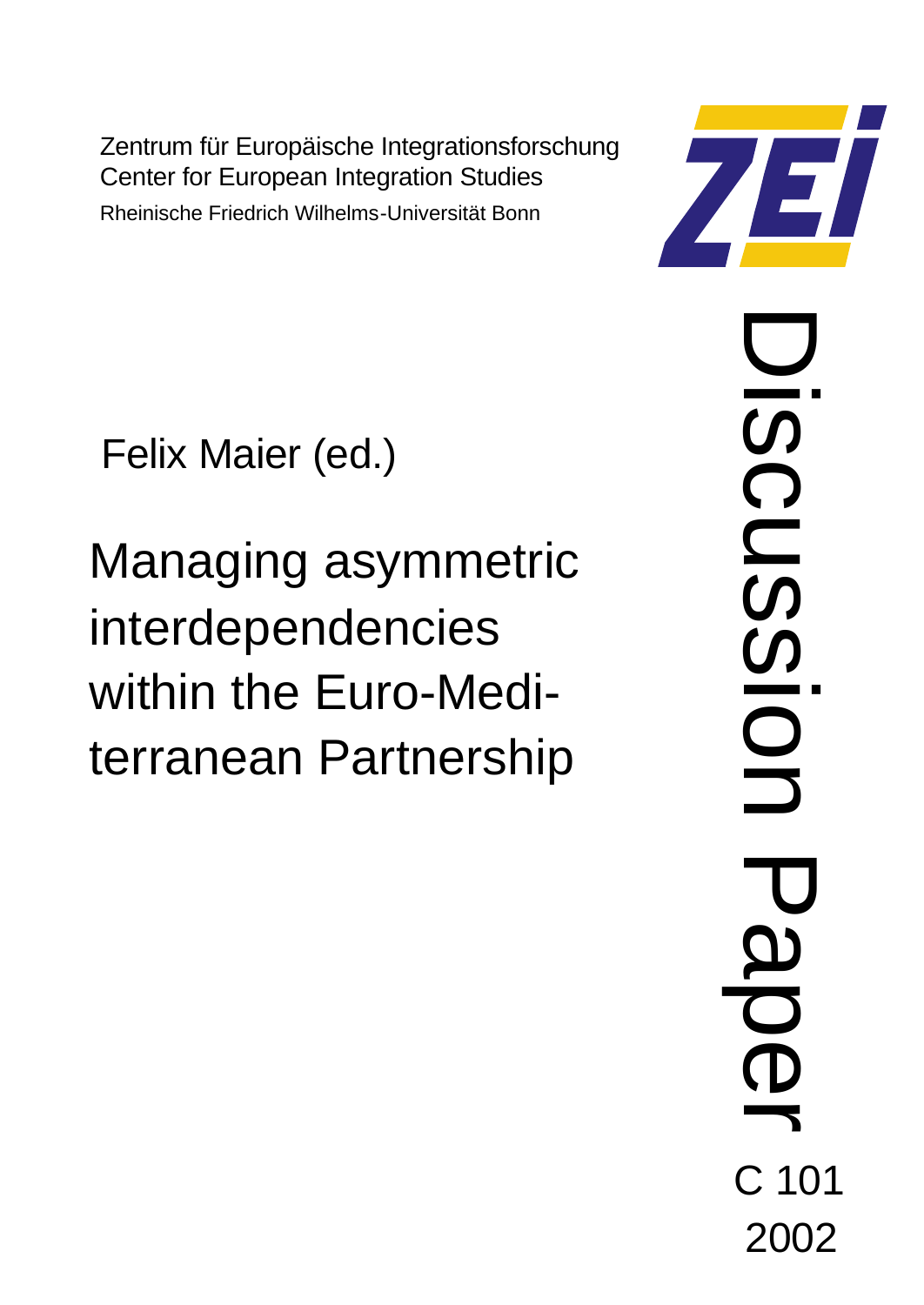About the Authors:

Felix Maier is Director of the Mediterranean Academy for Diplomatic Studies in La Valetta/Malta.

Roderick Pace is Director of the European Documentation and Research Centre at the University of Malta.

Christian Sterzing is Member of the German Parliament for Bündnis 90/Die Grünen.

Mark A. Heller is Senior Researcher at the Jaffee Centre for Strategic Studies in Tel Aviv.

Volker Perthes is Senior Researcher at the Foundation for Science and Politics in Berlin

**Gedruckt mit freundlicher Unterstützung der Fritz Thyssen Stiftung**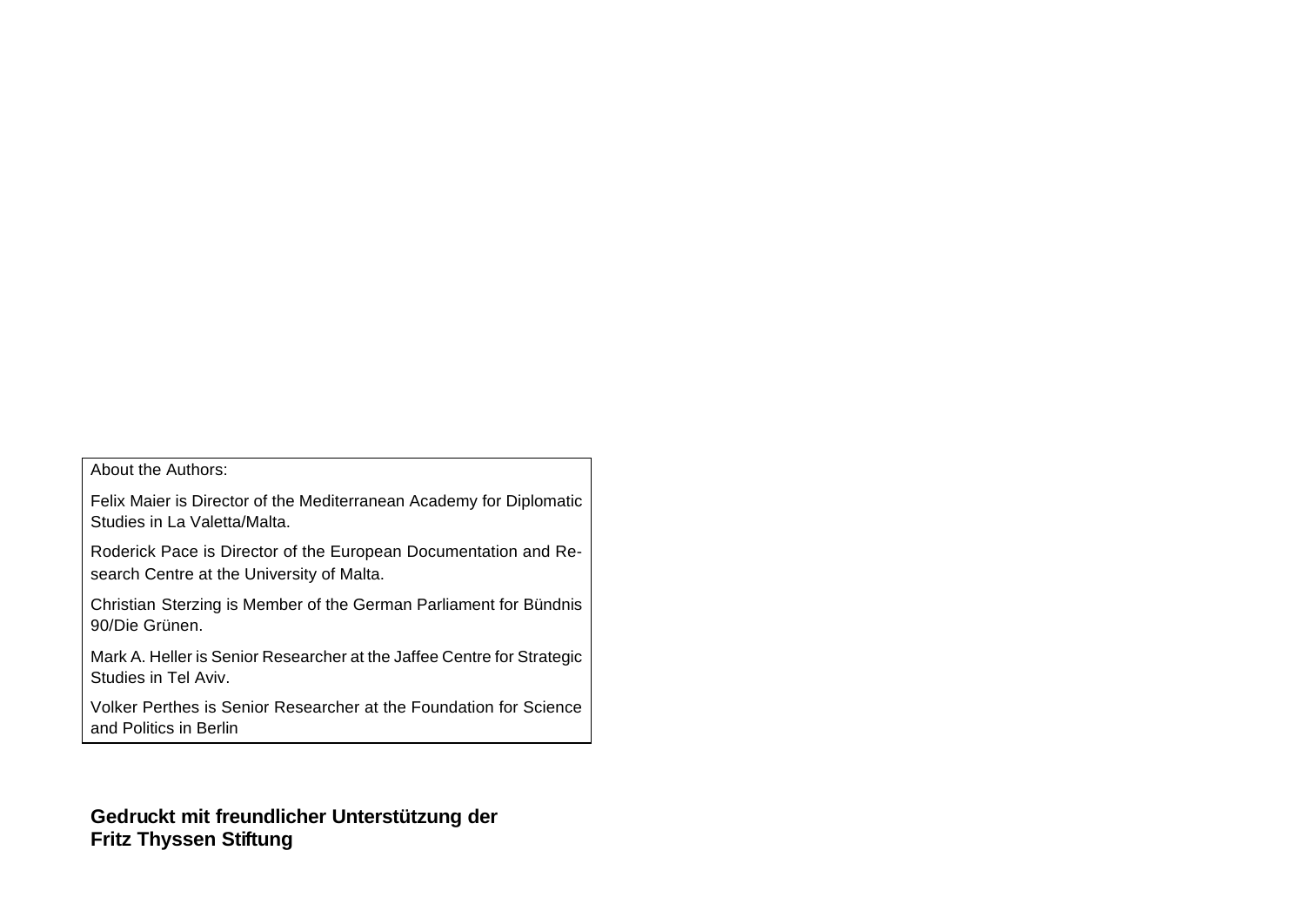# **Content**

| <b>Felix Maier</b>                                                        |
|---------------------------------------------------------------------------|
| Expectations of the Non EU-Partner countries after                        |
| Christian Sterzing                                                        |
|                                                                           |
| Roderick Pace                                                             |
| The Mediterranean Enlargement of the European Union and Its Effect on the |
| Marc A. Heller                                                            |
| .29                                                                       |
| <b>Volker Perthes</b>                                                     |
|                                                                           |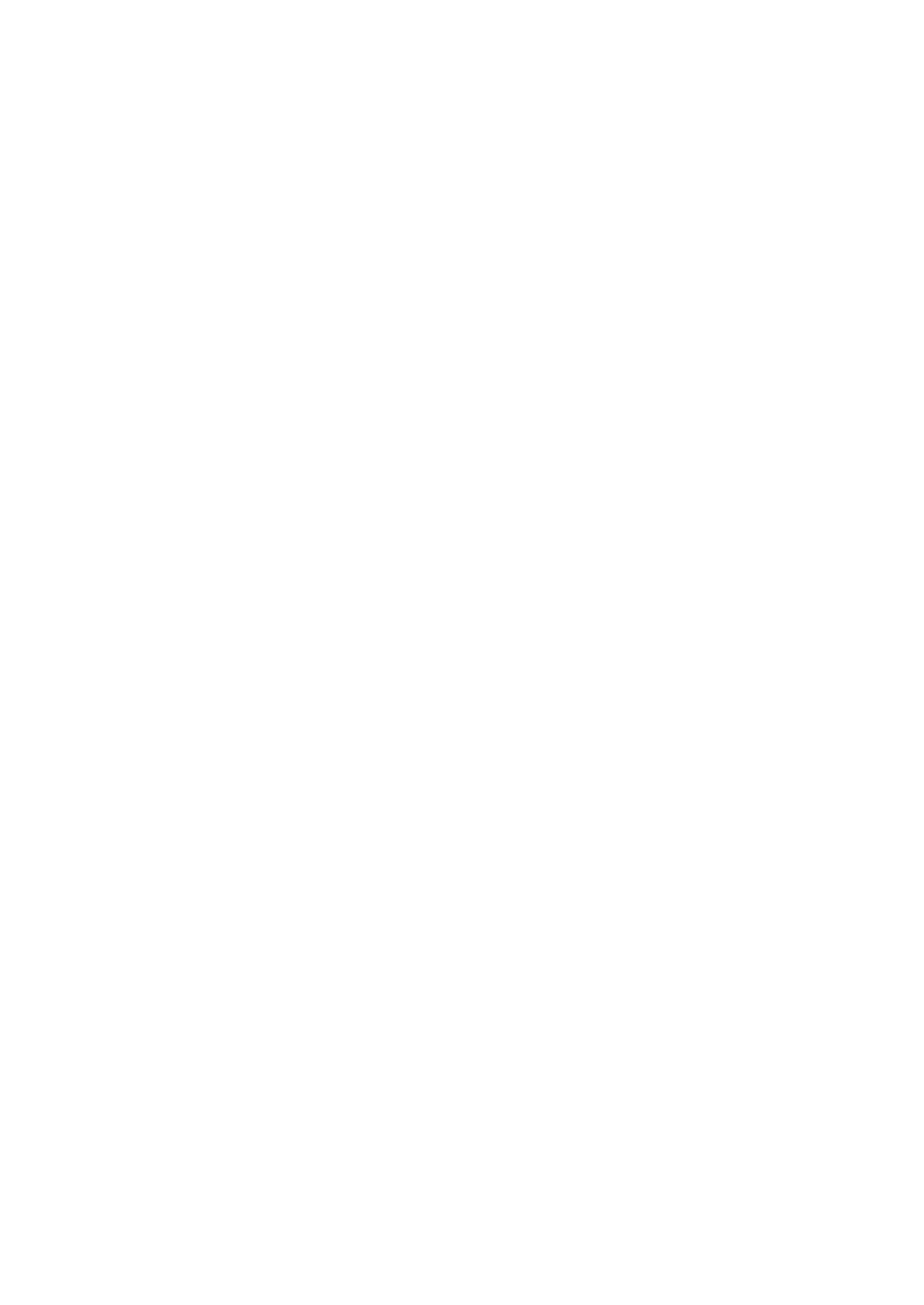### *Felix Maier*

## **Expectations of the Non EU-Partner countries after Marseilles**

Due to the fact that I myself as a Swiss, by definition neutral, have no clue neither about the Mediterranean nor the European Union. But apart from this fact, I think that the title "expectations after Marseilles" includes in fact two nearly impossible elements, I would like to elaborate on that and come then perhaps to a conclusion. But nevertheless, as a director of an institution in the middle of the Mediterranean, in the middle of the process, where all 27, especially the 12 non EU partner states can and do meet, I think I have a certain responsibility. And therefore it makes sense to look from this point of view. When I speak about impossibilities or difficulties of this title, then I mean first of all the expectations of the non-EU Mediterranean countries, what does that mean? It has to do with perceptions and therefore it's very important that there is something like a common perception as the Mediterranean view or the Mediterranean and the Mediterranean as such would be something unique, it is unique, but a unified, a monolithic block. I think it's a very often, I would name it, error, a quite common error that the Mediterranean is a monolithic, homogenous entity. This is far away, I think, from the realities, I think it's as far wrong or as far from the reality, as we speak normally about Africa and forgetting that Africa is 53 countries and we treat it just as one unique block, say, a little bit as with the Mediterranean.

First of all the Mediterranean is a geographic reality, nothing else than that. And there are a few things, someone has to understand why a process like the Barcelona process or every other integration process can work or doesn't work, or whatever can be criticised, we should have a look on this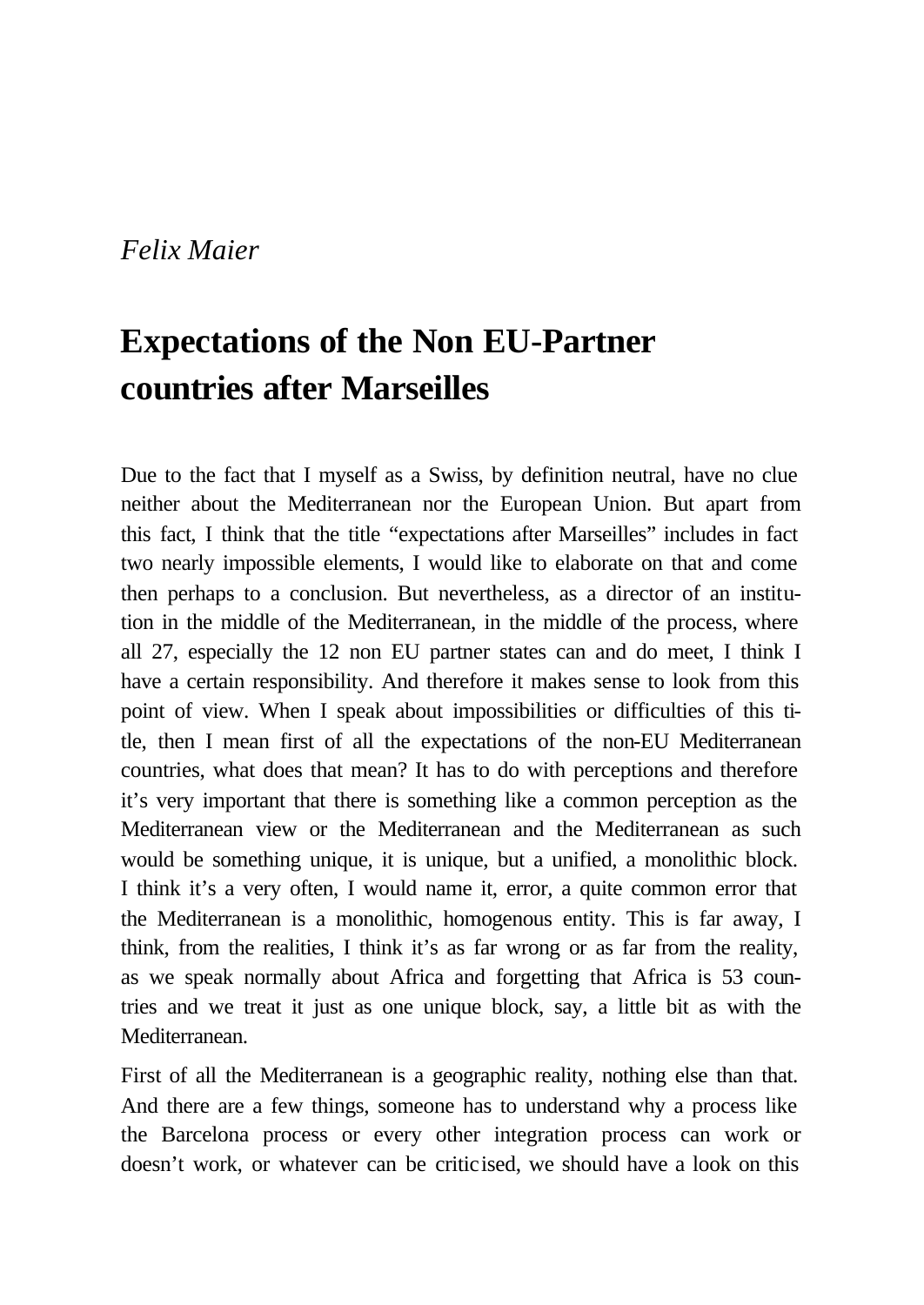#### Felix Maier

what I call this error, it is geographical first. But then we have to see that the difference in speed of development around this "bassin Méditerranéen" is so different that it is nearly impossible to put on that something common. I mean it doesn't speak against a process like the Barcelona process as such, but if we forget that and we risk to permit a lot of logical errors out of this circumstance. It is and there is something in common, it is , let's say, a interface Mediterranean where all the things are coming together. I myself prefer this view that we say in the Mediterranean are coming together the three big monotheistic religions, the big two, let's say, in this sphere of the world, dominating cultures, the Christian Northern European dominated cultures with the Arabic dominated culture, is interfacing here together – it's all together with all this cultural and economic consequences. That means that the Mediterranean area and this is important I think to understand, that any process which would be either forced or managed in the way that the partners share the same history, share the same experience is bound to fail. Of course we`re facing the same problems and threats. Just in brackets, too, for example environmental, I mean 65 %, if I'm not wrong, of the European oil transports are going through the street of Mesina and you can imagine what it means for the vulnerability of the area, for example Malta, 30 % of our income coming from tourism. We don't need an Exxon Valdez - our own flag ship Erika, you've heard about it, is enough to destroy the economic base and cultural base for the next 15 years of that country. So, there we have common interest. I think we should look more into the common interest and the share of history and the common concerns than in that what we perceive sometimes as monolithic block. I think especially for the North, if I may say so, we would wish or I think it would make sense to see more the diverse the individualistic approach within partnership and less consider it as a block. Today, it is very fashionable to criticise the Barcelona process. It has failed, it hasn't worked, whatever. I think, here also, we have to take care, I mean, something like that, I would like to quote the late president Mittérrand. "You can't, what has been and we have to look at the history of the Mediterranean – we share a common history. You have over hundreds of thousand of years of war, of blood, of conquership whatever". You can't expect within 5 years that everything is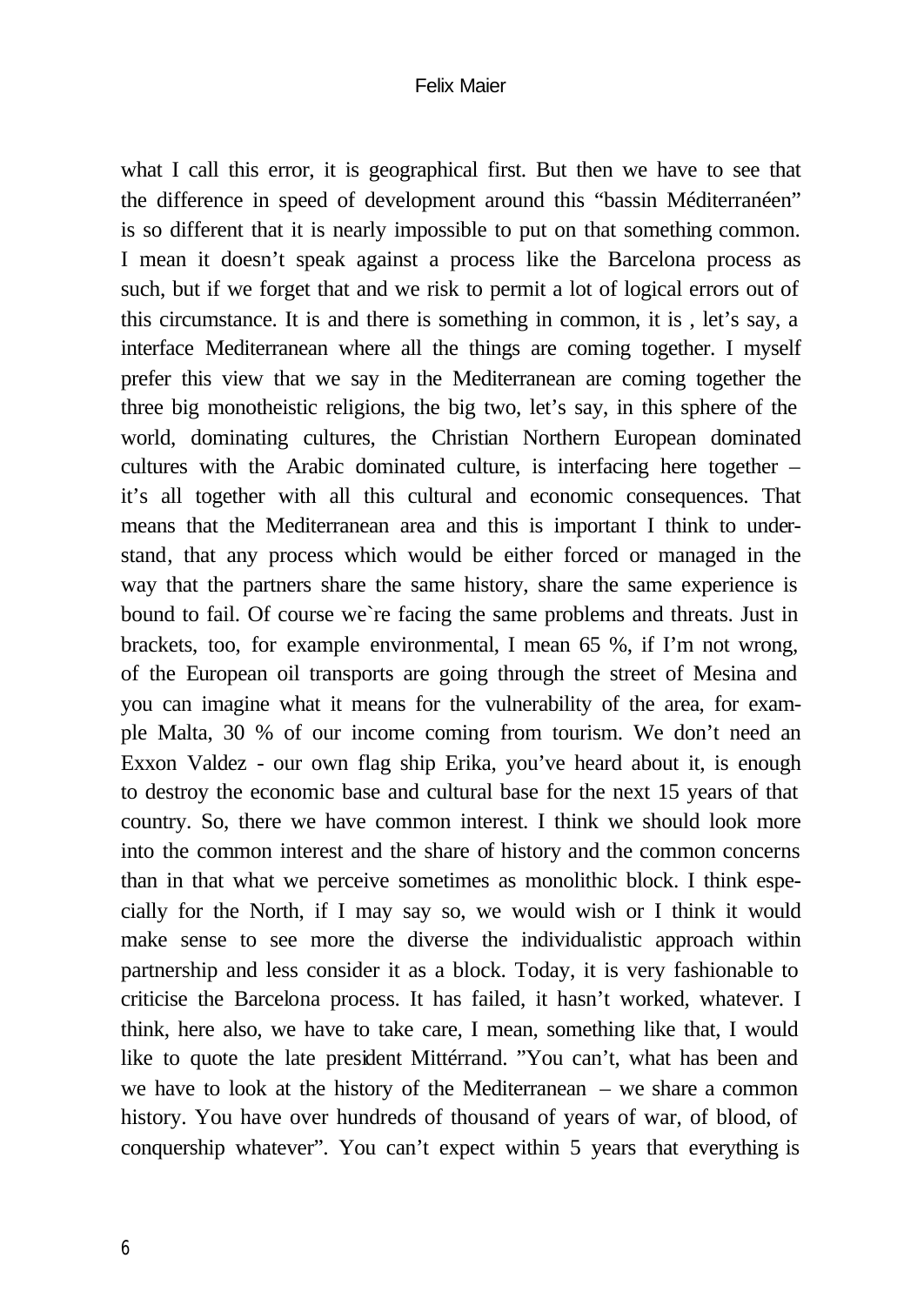#### Expectations of the Non EU-Partner countries after Marseilles

as you say in German "Friede, Freude, Eierkuchen", that everybody loves everybody and does everything together. We have to be realistic. I think we shouldn't overstretch also the expectations, because this leads, this especially thinking in this block, monolithic block approach, that what we are suffering in this process. I think we might view it as one of the key problems that we think in terms of "we" and "them". It's always we, the South, together or against or without whatever and the other way round, too. And I can tell you as responsible for twice a year organise the workshops information and training seminars for the Barcelona process in Malta. It's we and them, this has to do with the wrong perception, I think, of the region, as I said, more than once "monolithic".

A second problem, a second area of the title of my contribution is "After Marseille". It has to be seen, what was before or has something changed after Marseille? In my view, from the substantial point of view, absolutely nothing has changed substantially. But I think on the perception it is a tremendous step that has been done, namely, as I said before, to criticise and to call the Barcelona process already bad and failed. This declaration, this commitment of the people present in Marseille, is absolutely crucial. To say "No, we are committed." We have to ask a little bit later on the concrete expectations of what that means in real terms. But the fact that the 27 said: "Okay, we want to go on with the Barcelona process" is a step forward, perhaps not a big one, not a dramatic one, not a spectacular one. It doesn't create a lot of headlines in the newspapers, but is a very, very important result. We are going to be committed.

After this preliminary remarks I try to walk in what is the area which we deal with. We come to these expectations, what we have to speak about. Expectations mean, at least as I see it, aim on three different levels. On expectations there are more or less dreams, there are miracles expecting, there are illusions. There is a second category: there are ambitions. On the third category there are expectations, that are more or less realistic or I like the German word "realpolitische Ansätze", the realistic approaches, the modest approach. We have then to ask what are those expectations.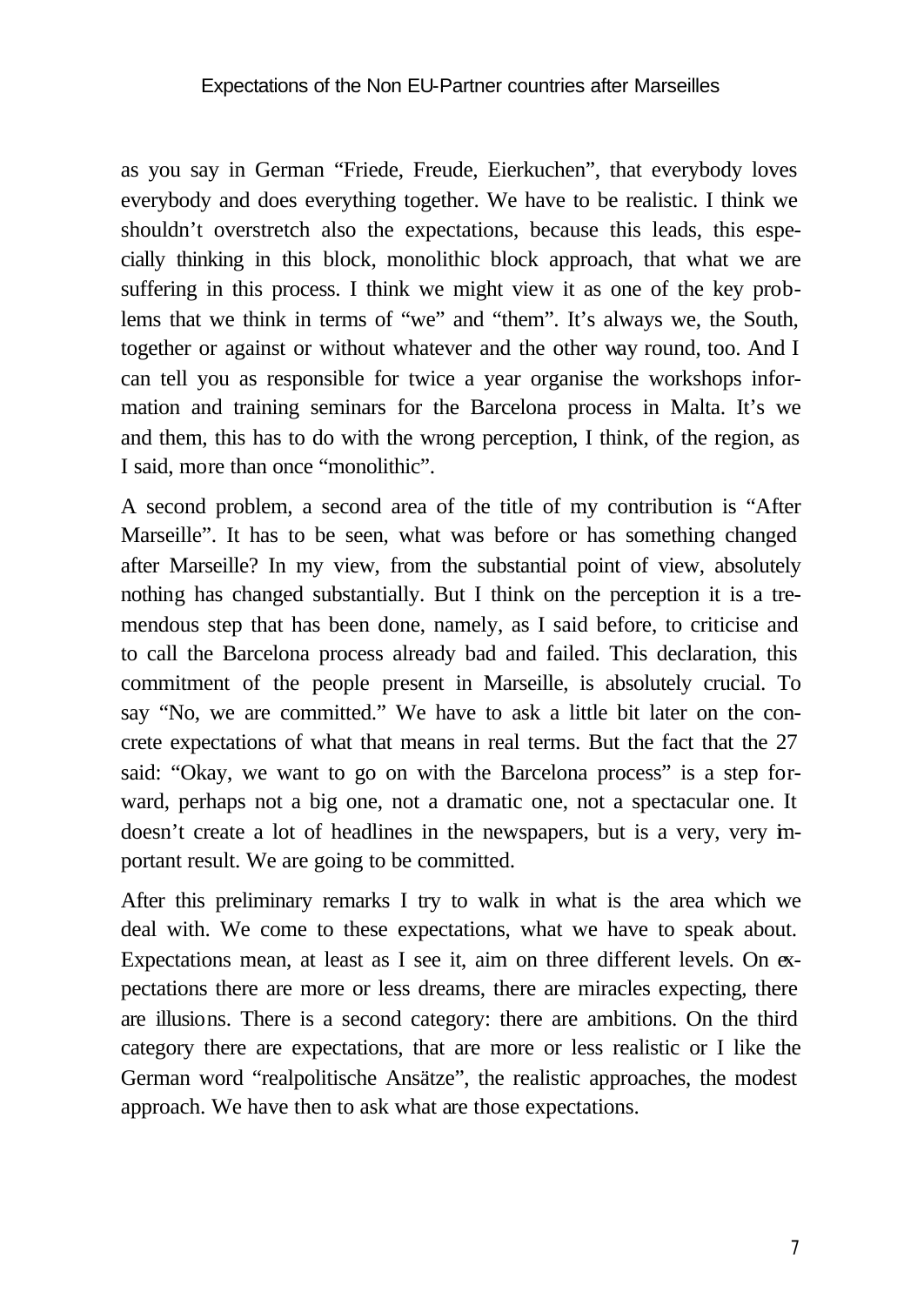#### Felix Maier

Let me just mention the first category of these expectations: the dreams, the miracles and the illusions. It's a little bit a risky because the problem as such is tragic and they are very difficult and I think there can be more said about it, but at the same time one of the big problems of the process as such is the whole issue of the Middle East. Process peace or non-peace. A process which sometimes keeps the whole Barcelona process as hostage blocks everything. Sometimes I'm not completely sure. There are moments when we see that there what's going on is really making impossible further activities and sometimes it's even only an excuse, but anyhow this kind of expectation, I think it would be overstretch the Barcelona process if we would aid to solve or substantially contribute to contribute to a solution of the conflict. I think the nature of the conflict and especially its complexity is much more higher than the complexity of the system of the Barcelona process. And I think it's impossible to solve, due to this fact, within that framework. And I think not that the Barcelona process shouldn't expect anything in this regard, but I think that it belongs classically to the category of dreams, of miracles and of illusions. We should of course avoid anything that could make this solution more complicated. But in a positive way to contribute I think this is too much expected, and it's an illusion and it's not realistic.

The third category, namely the realistic or the modest approach, leaves us to, that we say: Okay, we are already satisfied, if the process as such is going on, if it can maintain the status quo, which again is already a success in my view in itself, compared with the last two thousand years. And we are happy to have what we have with slow steps forward. And I think especially in this context it's very important. I think the only way how we can do things also here is with all the difficulties, all the problems we are aware, is to go on. I think there are not very many alternatives to such and such programs. It would be made perhaps more efficient. It doesn't speak against the program as such. I think that this is important that it has been confirmed in Marseille. The program has to go on.

And the second category here: the ambitions. This is that where we have to spend a little bit time and look what could that be in concrete. The Barcelona process is aiming high but in a very idealistic way. Here just one re-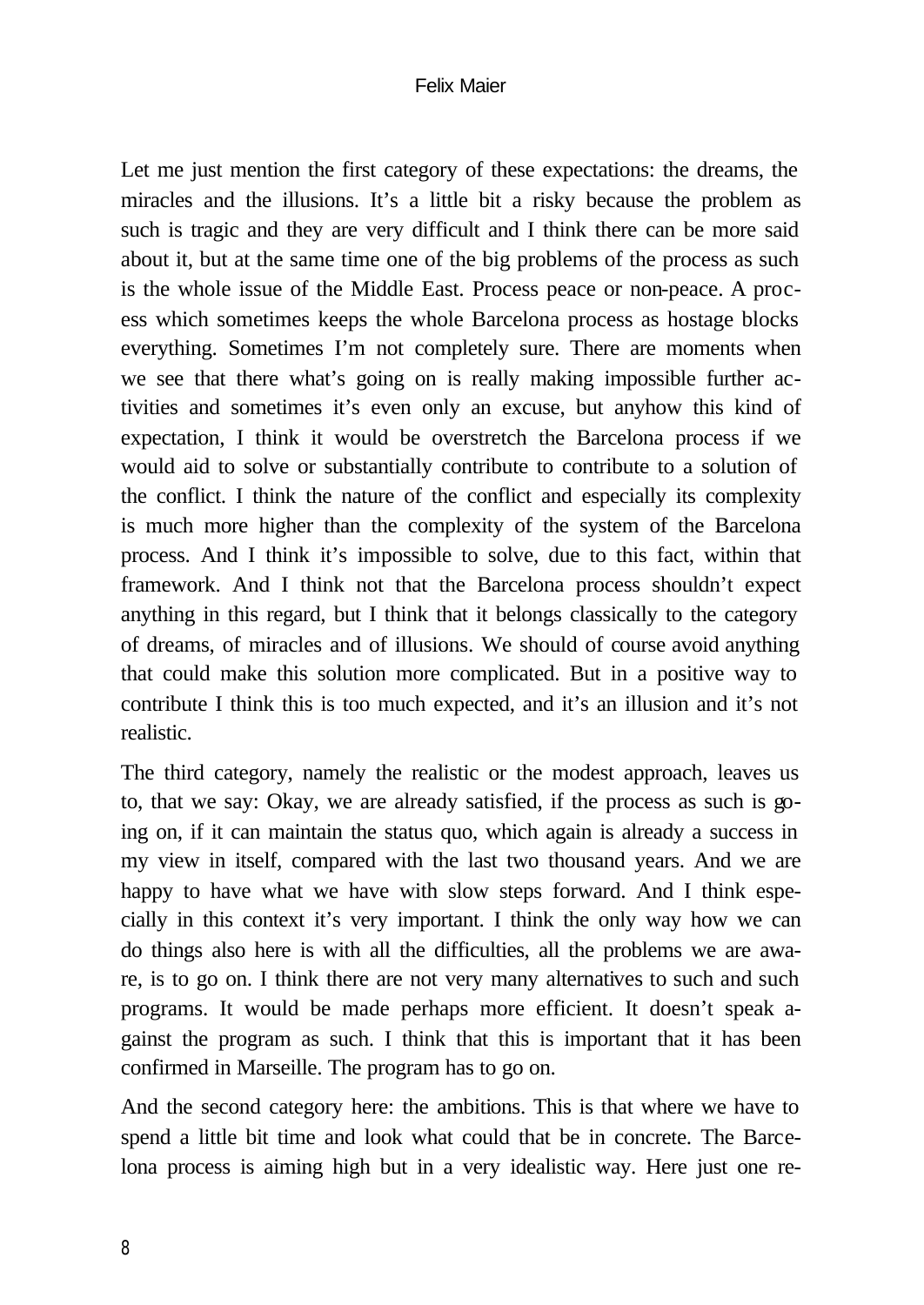#### Expectations of the Non EU-Partner countries after Marseilles

mark in brackets. And to make myself clear. The problem especially in this category is that: when we have looked in the final statement of the meeting of the ministers in Marseille, I think this itself raises expectations which are completely irrealistic. The expectations are not the sheer figure or the totality of the topics there is definitely too much. I come back on that in a short moment. I think we need something like a privatisation, but that means there is a lot of indications, too. Now the expectation is one side, the categories we have seen. But the question is to whom do we address these expectations? Here I would like to underline just without too much going into details, too often we address them to "them" without saying exactly whom we mean. I think not very often it's clear – there is the South, the North. And this is for sure in my view the wrong way, because the partnership whatever it means with our individual experience, with working or not working partnerships in our daily life is never a one way, normally it should be a two way procedure.

What could be a way out, what could be a concretisation of that what I said before. Namely first we have this block thinking. We have something in common, but we are different. We have to look what means the expectations and we need to address now, what after Marseille, is just a point in time than a real turning point, where we are now. I would make four different expectations.

First of all, to the process as such. I think that it's clear that the process as such – a banality of course, but it is much more difficult to realise – should go under all conditions on. On what level ever, if it is a lower level, or a higher or whatever, I think because there is no alternative for the moment. Of course theoretically a lot of things are possible or could be thought. But for the moment there is no alternative to the Barcelona process. We have to be completely aware about that. This is very important. We take it too much for granted. But we have to. It is the only alternative we have available for the moment. We should take care to it. Perhaps this process should be made much more visible. For the moment it is something that happens on a very high level We have the ministerials, we have the representatives or the ambassadors, the special Committee and that it's and sometimes even the project is not absolutely clear. Who is behind them. I think the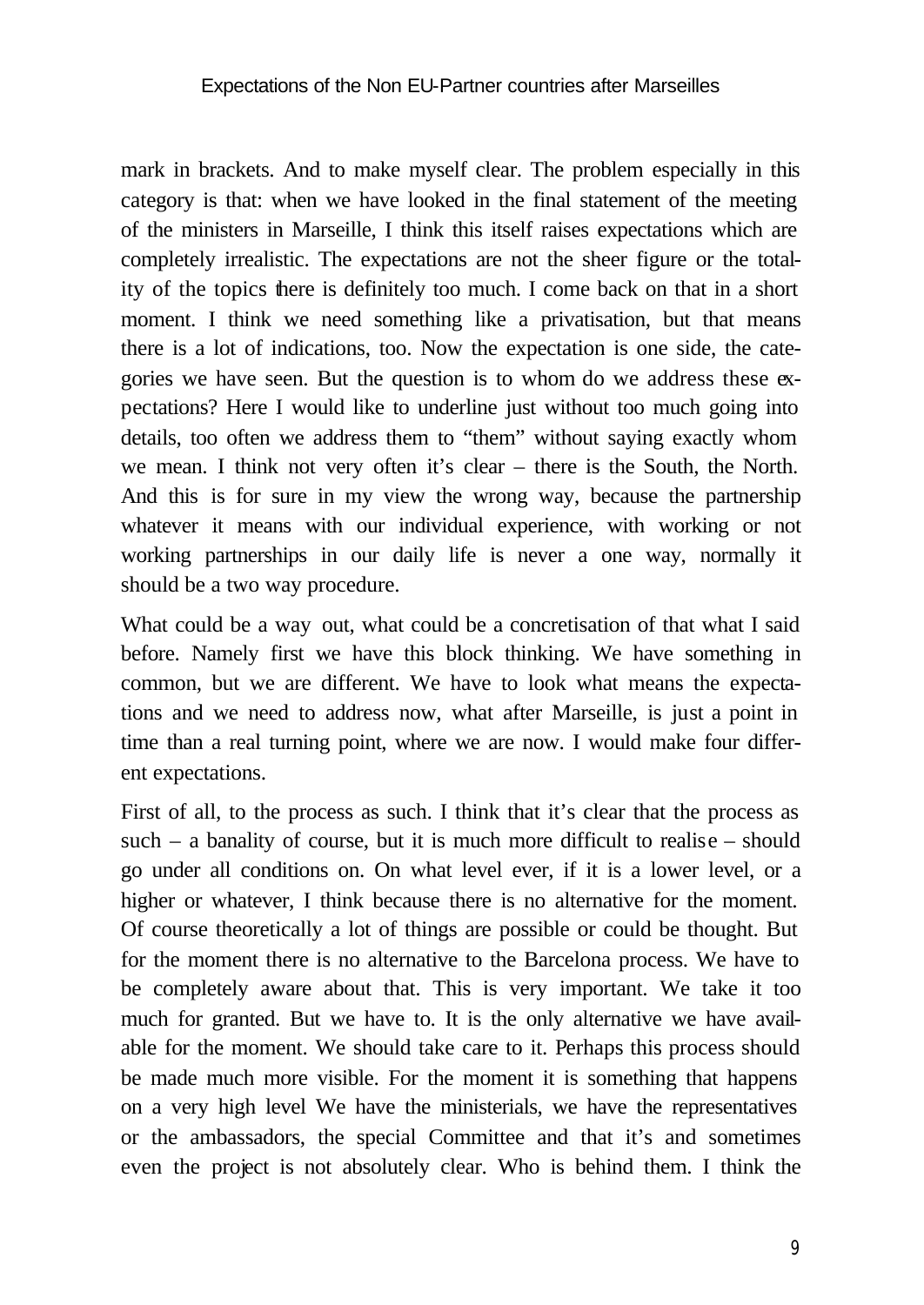#### Felix Maier

visibility of the Euro-Med-Process is a core problem. The PR aspect could be much more improved in favour of exactly what I said before: raising or increasing the awareness or reducing the perception of we and them. But we see this is something that works in daily life. Not only that we write on our nice maps we gather or we distribute sponsored by. Of course not or that we really bring that into the daily awareness of the people.

First, we are neglecting the fact that it is a completely asymmetric process. That means that in terms of the system theory, that the complexity of the whole approach is that much, that it's not possible to deal with it with a simple process and in structures. Consequence and one of the expectations I would formulate in the context of an expectation process is such, is perhaps we have to think about the structure of the Barcelona process. Is it the correct structure and there is nothing against the "meta-Committee", absolutely not. This is very good and very good working  $-$  it is perhaps, it has to be, speaking for more structures, because I think structures should follow strategies and not the other way round. And Malta is perhaps sometimes exactly the proof of this. I think in this process we could need a little bit more of structure, exactly also to make it more visible. And when I think about strategies and structures, then the strategy should be to increase the complexity of the process. And we reach a level where we are able to deal with this high complex asymmetric interdependence of the region. And I think this is really worth that there should be invested much more time and energy, thinking, perhaps also money than we did it before.

A second expectation and I think this is an address to everybody of us, that we can't – if we like it or not, more or less we don't like it – to put priorities. This is also a very banal remark, I know, because we normally forget the second part of the sentence. Setting priorities means setting at the same time post-priorities. And when I read the ministerial final document, I have some doubts and I have my problems. Everything is a priority. Everything is emphasised – only one point in the second basket, for example, there are 11 lines emphasising, increasing – we should do, we are putting priority on – this is simply not possible. And not only because it's an asymmetric interdependence procedure, it is no way possible. And I think, I don't have to tell you that everybody has to do with everything even in life. I can't spend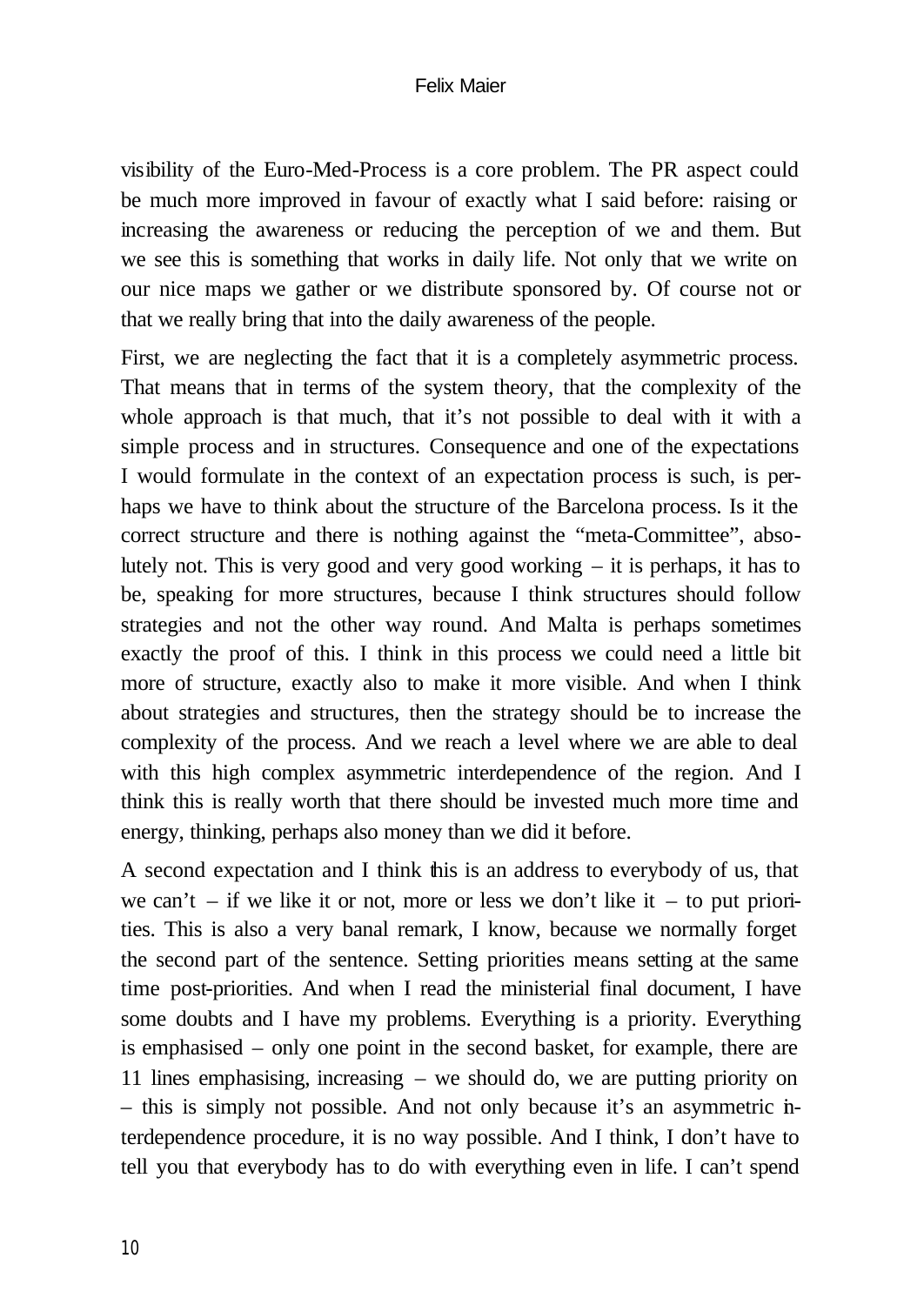it twice or three times, I can only spend it once. And then I have to decide what I do with this. We stop cheating ourselves in giving the impression that we can do everything. And this is perhaps also to address all the people who are preparing this process, documents whatever. Please calm down, come a little bit down. A little bit less would be much more than to touch everything. I think the expectation must be that the three baskets remain – no doubt about that. But to prioritise the baskets, what should be done first. In my view it's clear. It's the second basket, the economic basket. Because through economic integration we will have political integration. At least the condition for it politically, not an automatism, but at least a condition for a political integration because it is Charta and all these things can't work due to that what I said before, in addition to what you as a team are researching on it. And within that, let's define a few, but visible and measurable steps that could be done quite quick. The process as such and its priorities by the way leads all to the more flexibility – it is for the moment a very static approach. Due to this – it's one big sausage you know. You don't know what's the beginning and the end. And in between you don't see peaks, you don't see anything going up. It's just one big large sausage full of a lot of good ideas, but without anybody believing that this way it can be realised. And that in the end of the day it has to do with the credibility of the process as such. If you prioritise everything, I think we are not very credible.

So, a third expectation needs to be addressed to the South partner states. I think we should really and this is not, it's also not very new. We should really start to do something in the field of making more and a better use of the intraregional cooperation and then addressing the member side, that we reinforce and strengthen our cooperation. I think this is a very important expectation. Especially in the context of Barcelona, because the thinking of them and us as I labelled it a little bit short, I'm sure, it is not taking into consideration the whole complexity. We are too passive in waiting until something is falling down like manna from heaven. I mean manna in Brussels is mostly in the form of money on our desert island or whatever it is. I think we should instead of complaining, that we and I quote here only my own country, I'm not responsable for all the others. But that we say, we are a beautiful island, there is a lot of sun with blue sky but nothing else. It's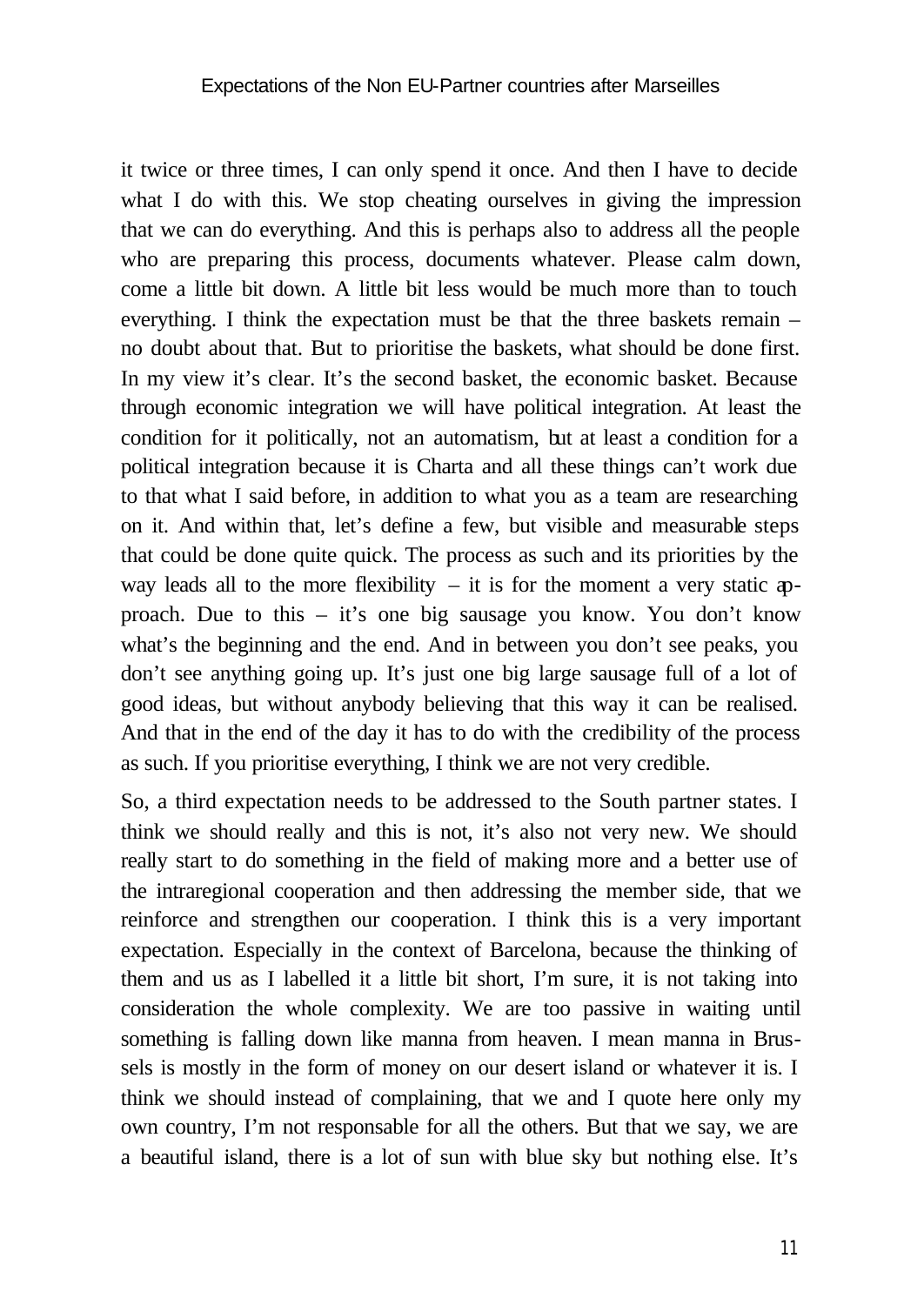#### Felix Maier

completely wrong. We have at least our rain, we have our creativity, we have a lot of things more. Instead of sitting there complaining how poor we are. I mean also that very much shortened, I fully agree. But I think there should be done an effort much, much more which would instead of just declamating we need reinforcement of the Barcelona process. We can't decrete the reinforcement of the Barcelona process. It's not possible. We can just make it work, that's all. And as I said, we have to make it work. The Barcelona process as such is not existing. It is existing through our commitment, through our work. And we have to do it. We can't delegate it. There are possibilities which are not yet explored. All in all, again for me or for our side, important is that we on the way of a stereotype thing of a monolithic clear, well-defined I wouldn't say block, but region-area, which is clearly defined, which has everything more that we come to a more different, specially this expression taking into consideration, this asymmetric, I think is much more interesting than only complex, this asymmetric really describes the process situation and therefore the solutions for a lot of problems we are facing and that we are perhaps underestimating the potential of the problems.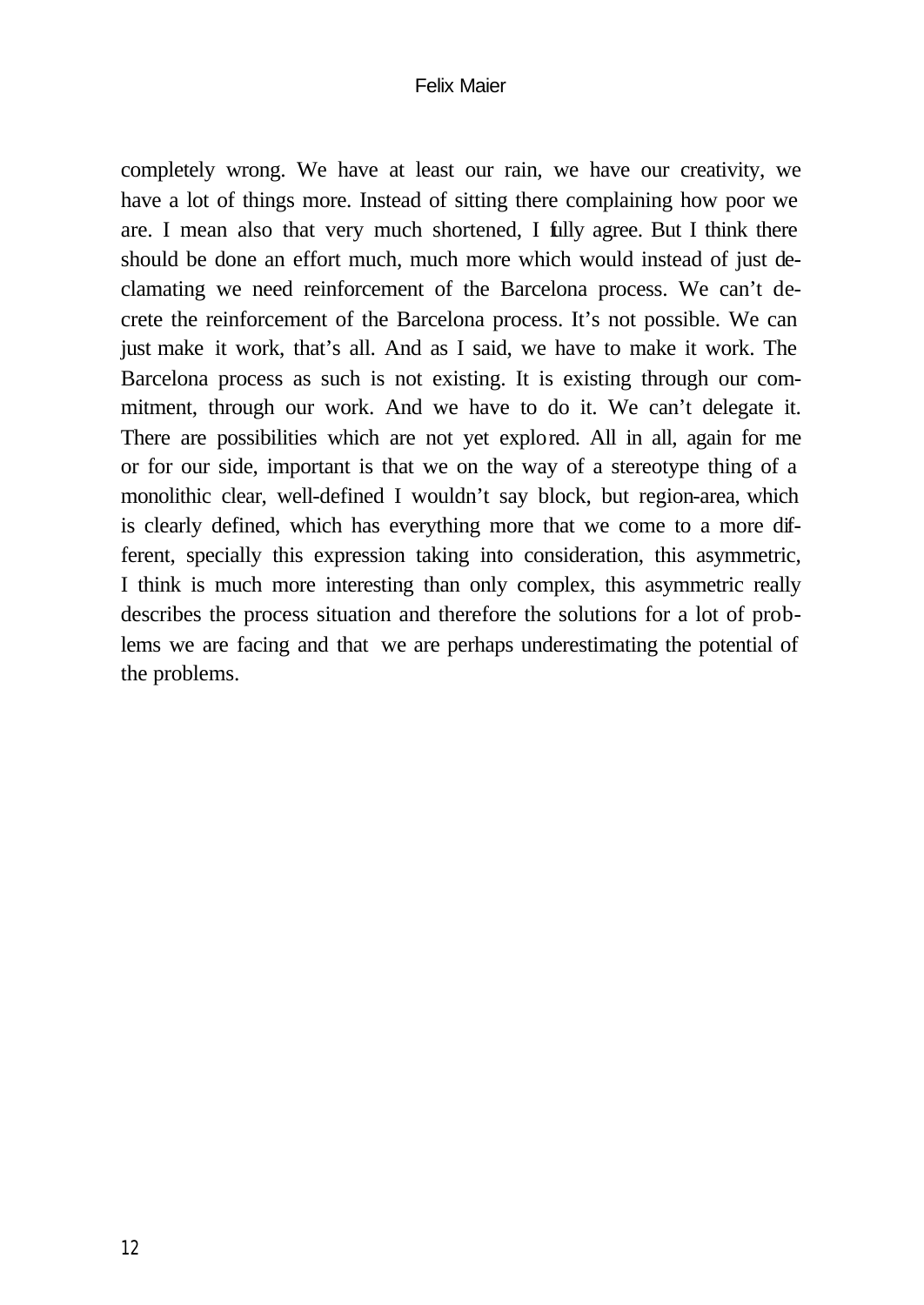## *Christian Sterzing*

## **Germany and the Barcelona-Process – Setting Priorities**

I would like to talk a little bit about the perception of this Barcelona process in Germany and answer may-be the question: What did we learn of these experiences with five years of the Barcelona process? I think the euphoria about the Barcelona process has vanished. We have heard about the great expectations, the hopes, the ambitions and now, Marseille was a chance to sum up some kind of conclusion to see what has happened, what didn't happen. I think the Commission has listed all the shortcomings, the deficits of the Barcelona process in the last five years in the report of September 2000. And I don't want to repeat them. But I think looking at the process in a more realistic way, does not have to be a euphemism for being very disappointed. I think looking in a more realistic way, means also that we have learnt very much in this process. And I think this in general opens new possibilities to talk about the future and to talk about new priorities in this process.

First of all, let me mention that in Germany – and when I'm talking about Germany, I mean the political class right now  $-$  in Germany the perception of the Mediterranean region has changed during the last years. We have a single market since a few year. And many people realise that Germany lies at the banks of the Mediterranean sea in a way. The border between Germany and Africa is not the border between Austria and Germany. It's the border of Spain. And I think that there is a perception of Germany within a common market and that the regions outside of the EU come closer to us. And I think it is very important to realise that the awareness of many in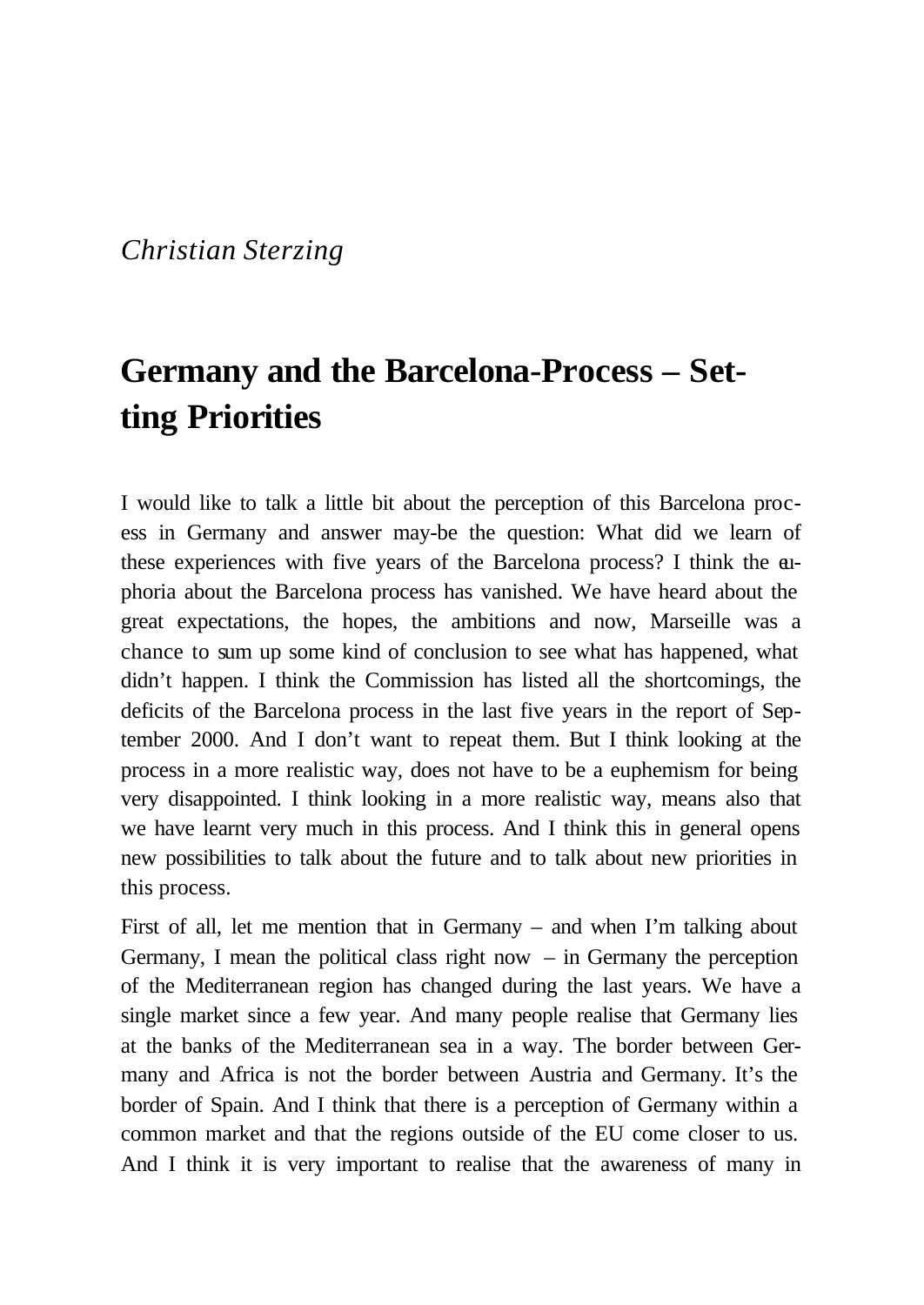#### Christian Sterzing

Germany have changed during the last years. And we are very much involved in the accession process, in the expansion of the EU to the central Eastern country and because of our geo-political situation in Europe this has a certain priority. But the political class at least in Germany has realised that we as Germans have to care about Mediterranean problems as well. And we can't just say: Well, this is the job of the Southern EU member states. We care about Poland and Czechoslovakia, Hungary and let the French and Spanish care about the non-EU Mediterranean states. So this is a learning process which of course is not at an end, but I think it's a growing sensitivity, a growing interest in problems of the Mediterranean region, and there is a growing readiness to get involved in problems of the Mediterranean region. So the Mediterranean region is more than a touristic region for more and more people in Germany. The perception has changed in a way, I think, in the second point that for many people in Germany the perception of a Mediterranean region didn't exist. There were just a lot of different states. And I think there is a growing awareness in Germany of the Mediterranean countries as a region. This doesn't mean that we are not aware of the differences of the different problems of the countries. But I think we really have a inventive approach of the Barcelona process is the regional approach, coming from the knowledge that the cooperation just on a bilateral level doesn't solve the central problems of the future and that we do have to come to a regional approach. And this doesn't mean that we perceive the region just as a monolithic body, but that we discover a common interest in this region. In the consequence I think this means that many people who realise the common approach to solve these problems, not ignoring the individual problems of each country. But bilateral cooperation is not enough to tackle all the problems to solve all the challenges.

The third point I want to mention that in my view many people realised the complexity of the region. In many ways there was a certain understanding of problems for example Algeria had or Lebanon had, but to create an area of stability, of stability of peace, prosperity means an end to the single issue policy and single issue outlook countries and the complex nature of the region and the interdependence on the problems creates the need for a multidimensional, multi-level approach. This I think doesn't neglect the fact that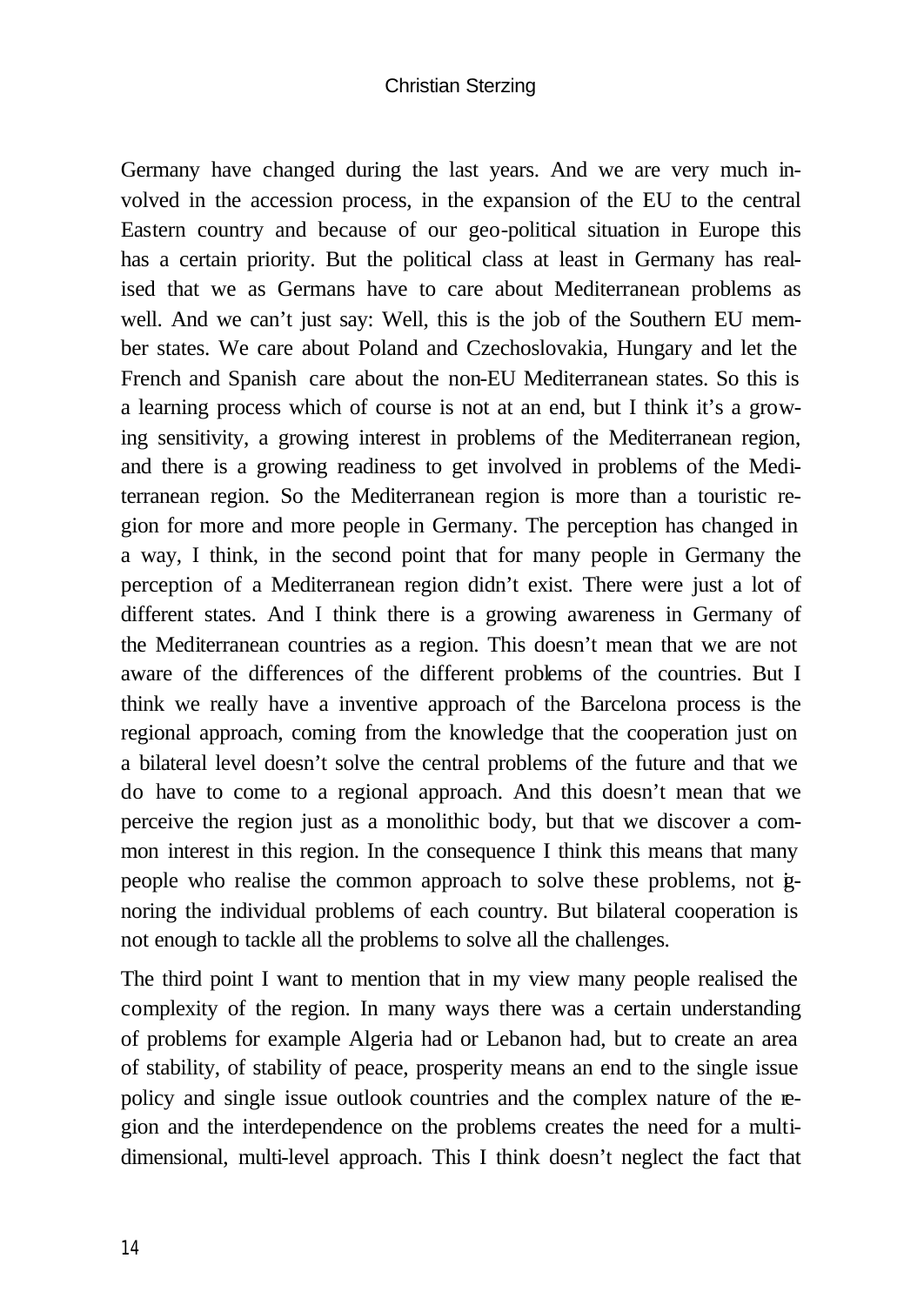the Barcelona process is a very asymmetric partnership. But I think the experience of the Barcelona process corresponds with a lot of experiences, especially the Europeans have made during the last decade with regional approaches, for example the Balkan Stability Pact in a way similar regional approach tackle certain problems, the cooperation through the candidate countries for the EU for a way the similar process we´re dealing with countries or a region in a multilateral way. And I think these experiences have created a new political culture, multilateralism and international cooperation.

One of the lessons to be drawn so far, I think, nevertheless, what we know of the shortcomings so far of the Barcelona process of the European Mediterranean partnership, I think this is not a good basis. We have to develop and we have to support this general approach, regional approach. Let me just point out, let me say, priorities I think should be important for the future.

First of all, the economic cooperation. I think most of us know that the economic cooperation between the Southern participants of the Mediterranean partnership is still pretty poor. After the era of free trade association is at the beginning. But I think this points to a very central issue. That the regional cooperation has to be supported and I think this is very important because this is a way, one way of fighting the asymmetry of the partnership in general. So I think within the economic developments of globalisation we will come to the point where the European Union should try to initiate a more regional cooperation. This should be one of the priorities. In a way I would like to say that I don't think this can be done so much by foreign investments because of many reasons, but a central point will be to repatriate the existing local or regional capital to initiate a new process of regional cooperation. Because the pressure will be put on the countries on the economic structures of these countries. This will create a new pressure to come to economic reform, to come to more mobilisation and to get a more competitive economic structure. So there will be different points of pressure and I think the Barcelona process should stress the need of creating more regional cooperation.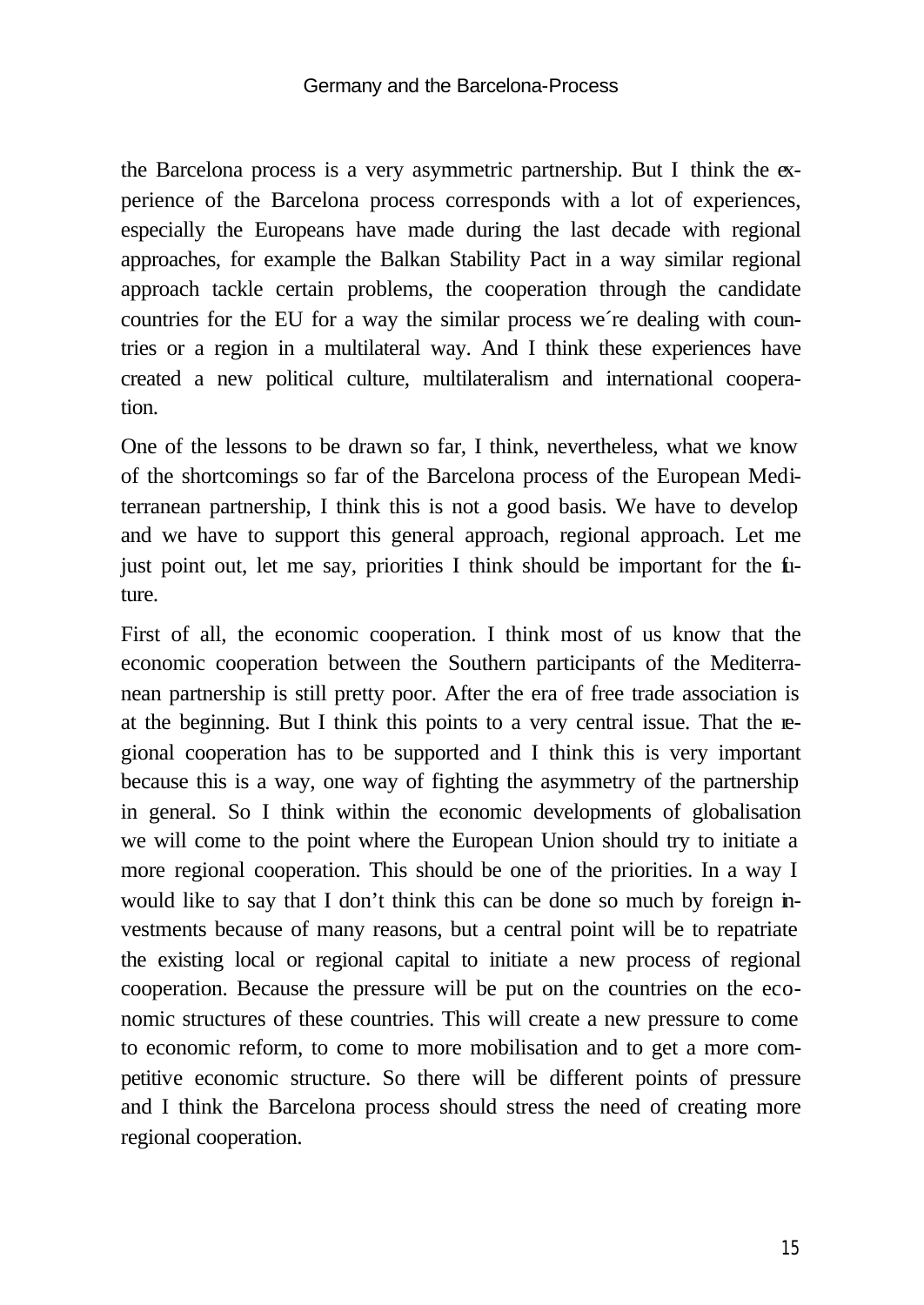#### Christian Sterzing

The second point I would like to make about the progress or let's say, the lack of progress on human rights' issues. You all know that this is one of the issues of the Barcelona process. As I can see there is no, most of the partners are aware of the fact that in this field nothing very much happened during the last five years. The rule of law, democracy, human rights – this is a private, important matter because I think intensifying the efforts to create the awareness in the Southern countries of the centrality of these issues will help in quite a few other fields of cooperation. So I think the EU should make it clear that this willing is ready to put a priority on this, for then the progress in this field will be a key for development in many other fields, especially the political but also the economic field. I think the rule of law, democracy is a central element of political and economic stability in the long run.

The third point is the problem of the domestic political structure. They have to face a lot of authoritarian and anti-democratic regimes. There is still the underlying contradiction of the partnership that the political and economic cooperation being successful would endanger the power and the influence of the political elites in many of the countries. It is important to realise that in the region we see a change of generation. Many of the old leaders are already gone or are still in power for so many years, the change probably will be accepted soon. So I think this is a chance for political change in the region because this, as far as we can see, for a few of the countries opens the possibility of an evolutionary change to more democracy, to more rule of law.

The fourth point: new Mediterranean partnership has been mainly a dialogue on the governmental level. I think this is a very important fact to note that the level of civil society – you can read about it in all papers, about the Barcelona process, but in reality, a dialogue on this level is just starting. And talking about the development of civil society in the countries doesn't mean only to intensify the dialogue between the classical type of NGOs, means intensifying the dialogue on the economic level as well, the trade union as far as they exist, or other associations because I think we have to see this in several parts of a changing society. And I think it is very important to put more emphasis on this field.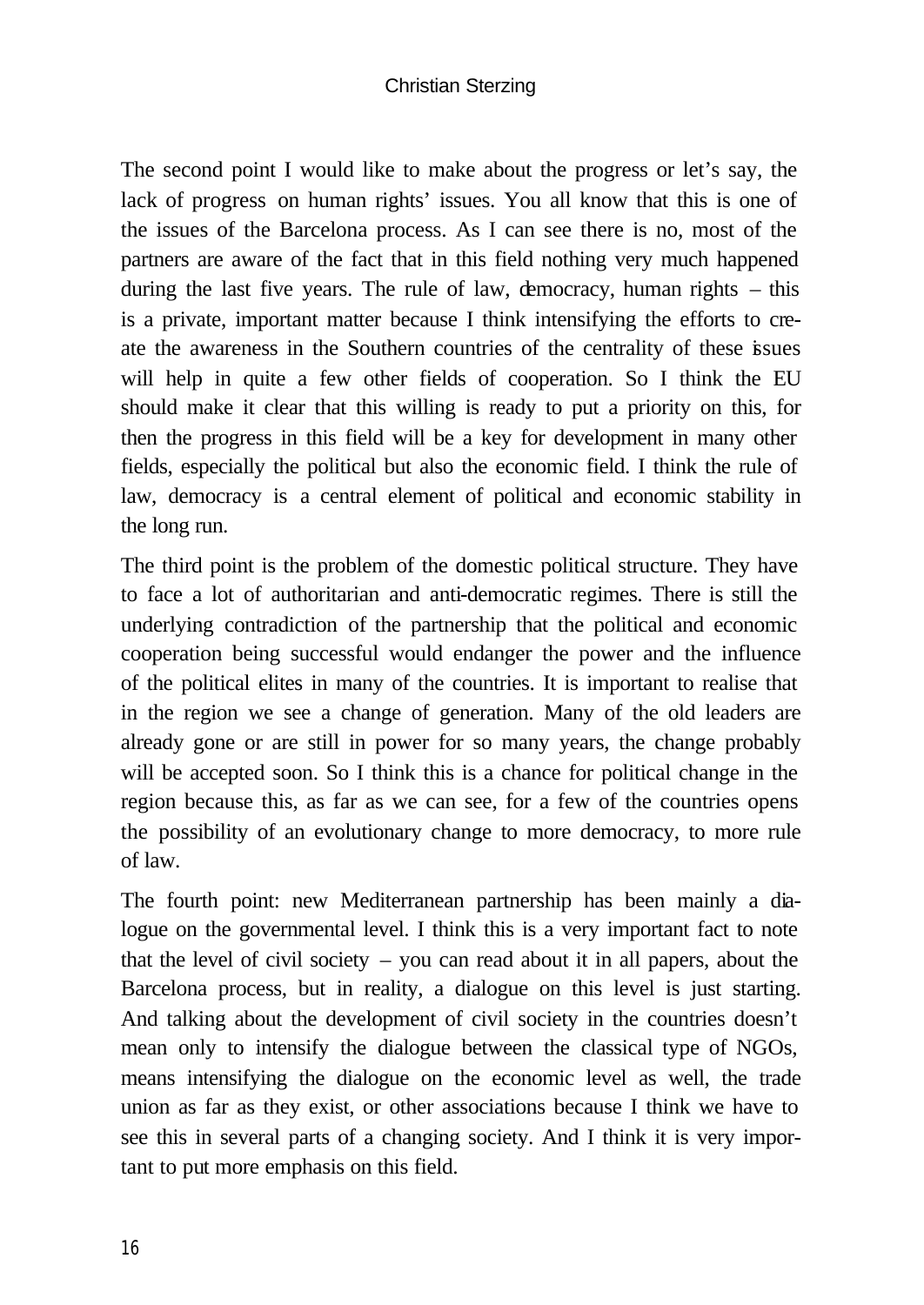In the end I would like to mention of course the peace process. Of course it is a major stumbling block for a cooperation. It was for the last years. Nevertheless, it was the Barcelona process which still over the years made it possible for the partners of the conflict to meet. So I think we still have to stick to the concept that regional cooperation within the Barcelona process is a chance of cooperation beyond the conflict. But this is not the common view. But I think the EU has to stress the fact that there are so many common problems but also common interests in the region that we have to do everything to initiate and support of the existing regional cooperation, at least the dialogue. The peace process of course is essential. We want to have progress in the way to economic stability and prosperity and without having some kind of final status agreement within the conflicting partners. But of course a central question of the European Union is: Whether there is willing and readiness to be more active in this field? As far as I can see, the EU is not willing to get more involved. Though of course the situation is very dramatic, and the global situation has changed. But this I think would be a central point for the future of the Barcelona process that the EU is willing to be more active, to give initiatives in this field. This I think is not only a matter of European interests, but also a matter of European responsibility for the whole region.

So of course I mentioned a few of the problems and they are big problems. There are a lot of challenges that have to be met, that have to be tackled, but despite all the criticism of the Barcelona process, despite all the shortcomings we have talked about during the last months, especially around the summit of Marseille. I think there are of course still a lot of risks, but there a also a lot of changes, chances and I think it is a matter of our political readiness and willingness to take the chance.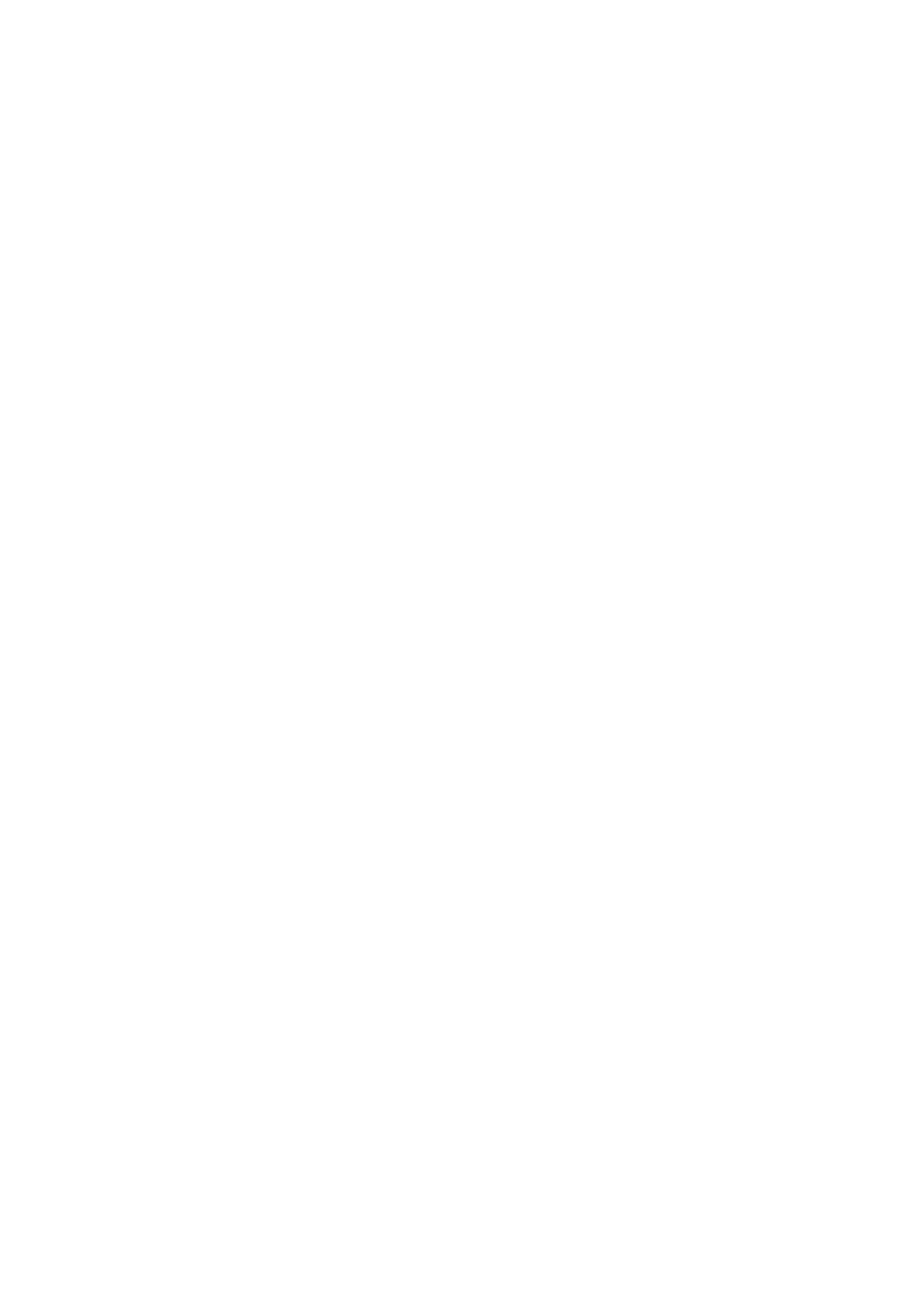### *Roderick Pace*

# **The Mediterranean Enlargement of the European Union and Its Effect on the Euro-Mediterranean Partnership**

From its very beginning the European Union has had a strong interest in the maintenance of peace, stability and good neighbourly relations in the Mediterranean region. And for good reason too: many of the member states of the EU have a long Mediterranean coast line (France, Greece, Italy and Spain) as well as long-standing historic ties with the countries of the Mediterranean region. The region is an important outlet for EU exports particularly not least for the northern member states.<sup>1</sup> Furthermore, the Mediterranean region has developed into a strategically important conduit for the supply of a substantial part of the Union's oil and petroleum needs as well as a major world maritime highway for the carriage of goods and oil. $2$  Environmental degradation has a direct bearing on all states of region, not least

- 1 In 1999, exports by the EU 15 to the Mediterranean Basin countries amounted to 87.8 billion Euros (11.6%) of total extra-EU exports of the EU, while imports amounted to 63 billion Euros (8.2%) of all extra-EU imports. In 1999, the main EU exporters to the Mediterranean Basin countries were Germany - 22%, France 20% and Italy 18%. Source: Eurostatistics, *Data for Short-Term Economic Analysis.* Theme 1, General Statistics, (Monthly), European Commission.
- 2 It is estimated that 30% of total merchant shipping in the world and 20% of oil shipping cross the Mediterranean each year. See, "*State and Pressures of the Marine Coastal Mediterranean Environment*", European Environment Agency and UNEP, Office for Official Publications of the European Communities, 1999, pages 66-70.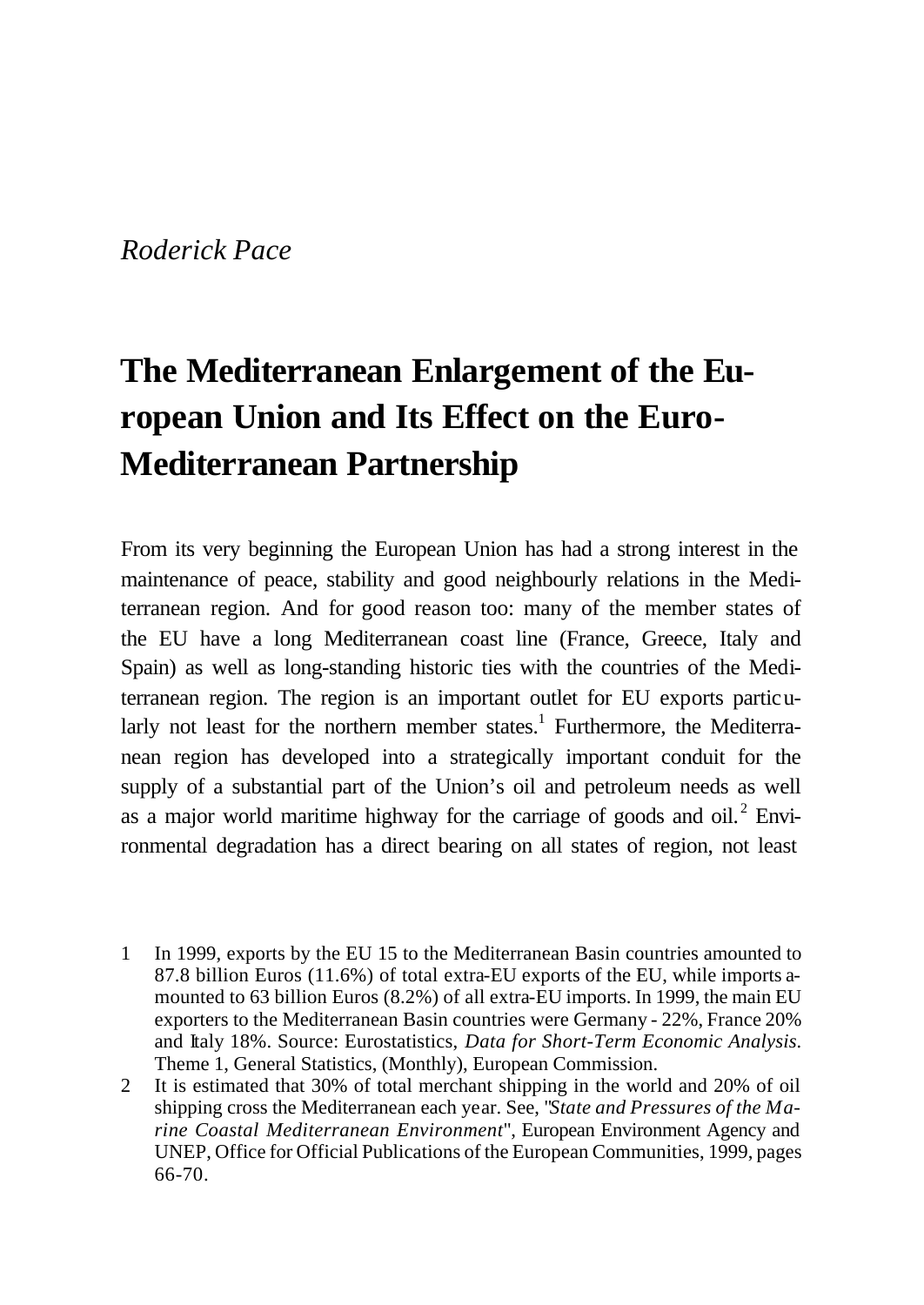#### Roderick Pace

among them the key EU member states.<sup>3</sup> A serious maritime disaster in this comparatively narrow  $\text{sea}^4$  could have immediate negative economic effects on all states particularly those that have been expanding their income and employment from tourism. On the other hand, the expansion of the tourist sector is also increasing the environmental pressures in the region.<sup>5</sup> Sluggish economic growth when combined with rapid demographic growth as in some of the key southern littoral countries could also increase migratory pressures on Europe. In sum, negative developments in the Mediterranean region do not only affect the states of the region themselves, but they can also spillover onto the Union itself, sometimes with a knock on effect as well. This fact has long been recognised by the Union.

The Union's response has been a series of polices, beginning with the Global Mediterranean Policy of the early 1970s and culminating in the Euro-Mediterranean Partnership, the so-called Barcelona Process, which began in 1995, in which the EU, acting as a civilian power, has sought to help stabilise the region. These policies have periodically been criticised for being inadequate. Their main aim is undoubtedly the Union's own interests. However, a broad assessment of the effects on the Mediterranean Basin countries reveals that indeed the policy has been instrumental in at least preserving the traditional trade outlets and market access for the southern littoral states and with laying the foundations for newer forms of co-operation across the region. The positive effects of this overlaying cobweb of relations are already being felt and could possibly intensify in the

- 3 See for example the *Dobris Assessment* on the Mediterranean: Stanners D., and Bordeau P., (eds.) "*Europe's Environment: The Dobris Assessment*", European Environment Agency, Copenhagen, 1995,pages 116-121
- 4 On average there are 60 maritime accidents per annum in the Mediterranean region, with about 15 involving ships causing oil and chemical spills. [ibid., op.cit., UNEP and EEA 1999, page 66]. According to the second assessment of Europe's Environment, carried out by the European Environmental Agency, there are about 40 oil related sites in the Mediterranean region (pipeline terminals, refineries, off-shore platforms etc) and an estimated 0.55 and 0.15 billion tonnes of crude oil and petroelum products respectively are loaded and unloaded every year. See "*Europe's Environment: The Second Assessment*", European Environment Agency, Office for Official Publications of the European Communities, 1998, page 220.
- 5 For a discussion of the environmental effects of tourism on the region, ibid., pages 49-52.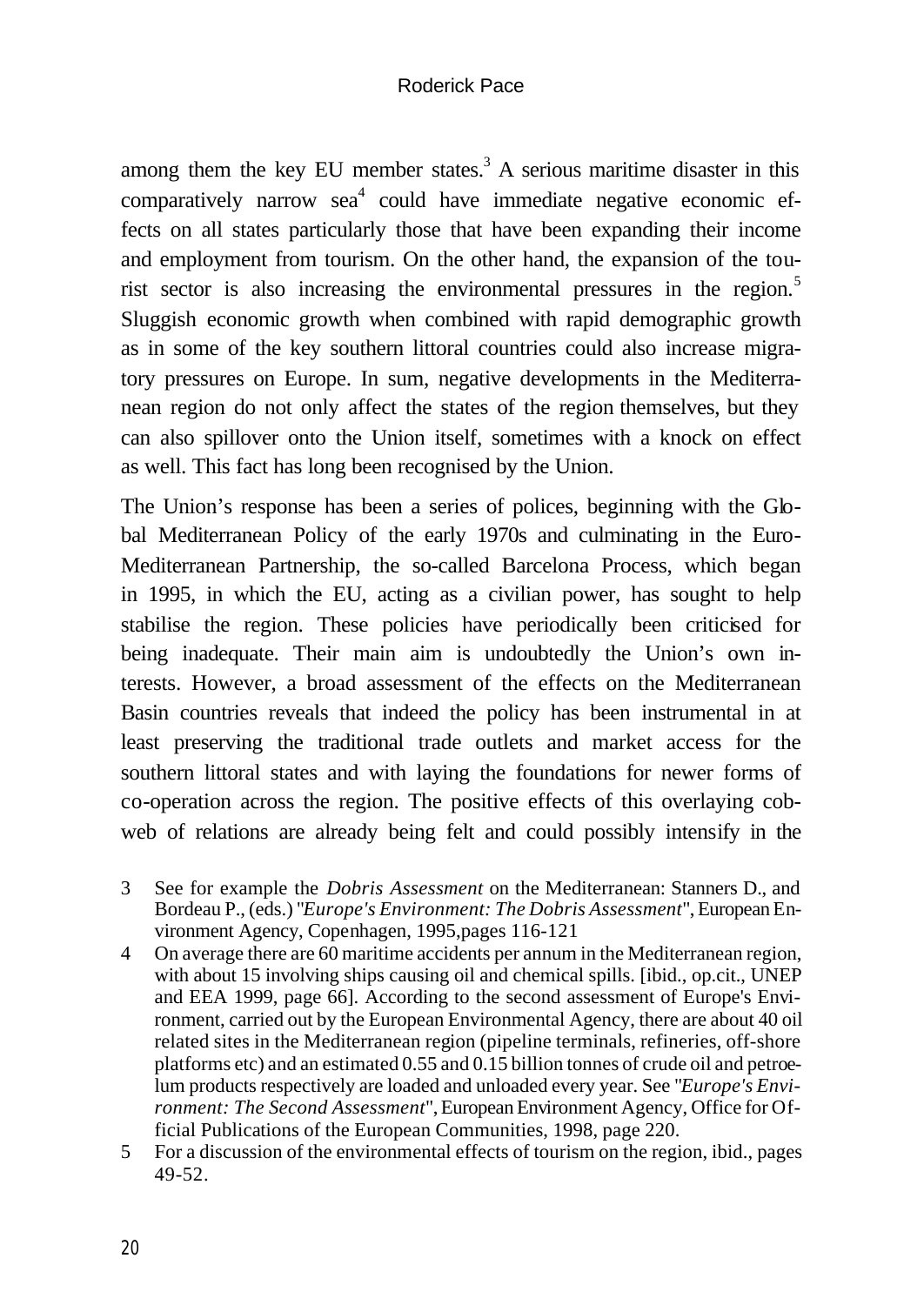future, if the Euro-Mediterranean Partnership is more successful. Lastly, the effects of the EU's Mediterranean policies had best be judged by reference to the *anti-monde* situation of the absence of such policies. In other words, would the countries of the Mediterranean Basin have been better or worse off without the EU's intervention in the region, defective as the latter may be?

It is to the EU's credit that it has not been myopic to the need of constantly reviewing its Mediterranean policy. The 1972 Global Mediterranean Policy (GMP) was an attempt to bring some order under a global approach to the plethora of agreements that the Community had been concluding with the non-member states of the region since the Athens Association Agreement of 1961. Following nearly two decades of the GMP, the "new approach" originally announced in 1989, attempted to review the Mediterranean policy in the light of the second EC enlargement that saw the inclusion of Greece, Spain and Portugal in the Community. This enlargement was perceived by the non-member states as having eroded their preferences in the EU. This review was accelerated by developments in central and eastern Europe and the Community's need to restore 'balance' in its external relations, so as not to appear to be tilting too much away from the Mediterranean region and towards its new found partners in the East. Finally, in September of this year, the European Commission published new proposals on how the Mediterranean Partnership could be strengthened in the coming years. 6

Another interesting and related process is the EU enlargement and particularly the future accession of Cyprus and Malta, which can occur in the short-term, and in the longer run Turkey. From this point onwards, this paper focuses on the possible impact of the accession of Cyprus and Malta in the EU on the Mediterranean Partnership.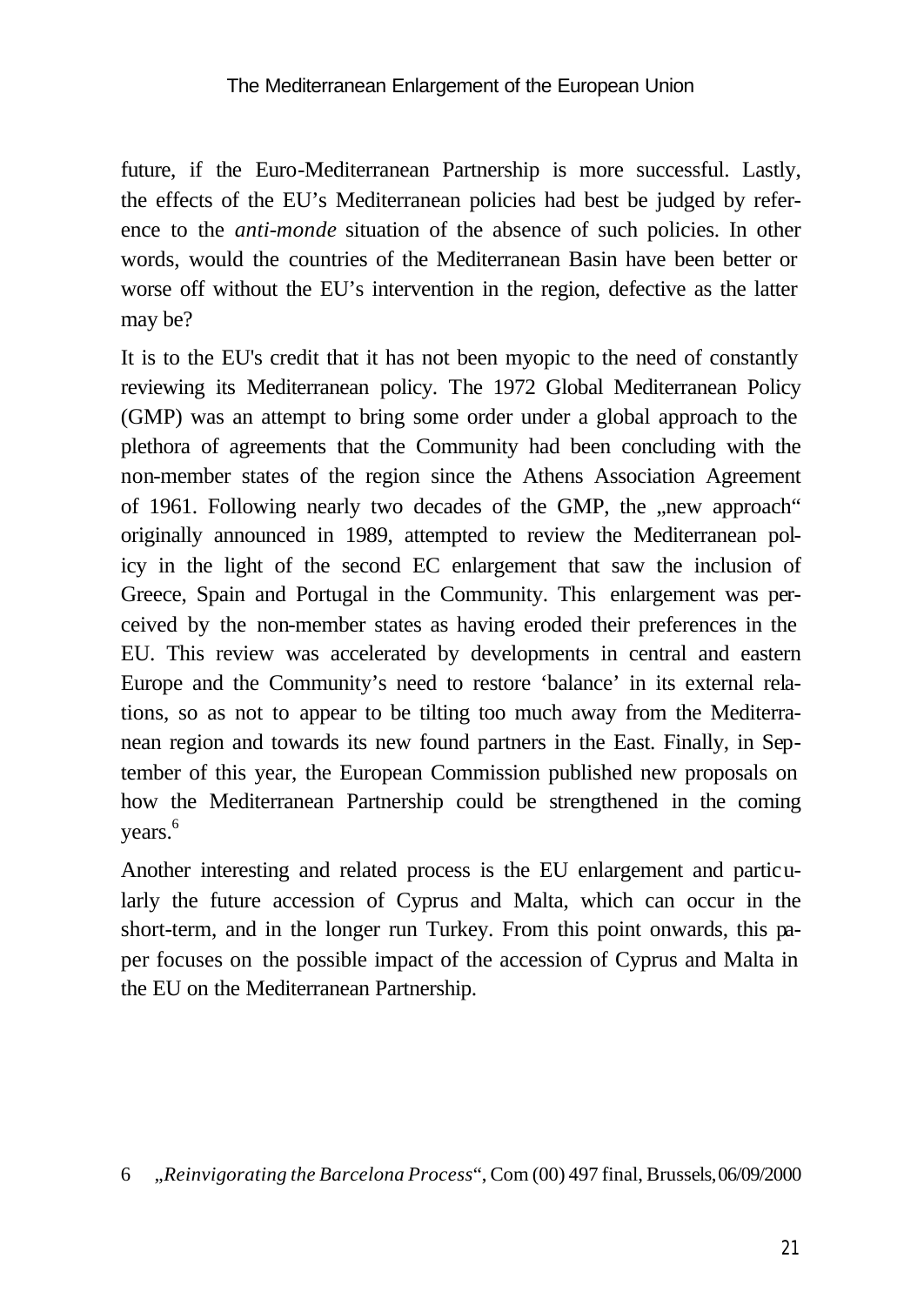### *Enlargement*

The EU's enlargement has an external and internal aspect. On the external front, the EU's major trading partners, including those of the Mediterranean Basin, stand to benefit from a larger single market operating on common rules as well as new investment and trading opportunities.<sup>7</sup> Provided, of course, that matching national policies are pursued which help partner countries realise the opportunities that open up. The accession of Cyprus and Malta in the EU also has an internal as well as an external dimension from the EU's stand point. Externally, their accession will further extend the EU's borders southwards in the region. Internally, the Mediterranean group within the EU - presently composed of five member states, namely Spain and Portugal (even if the latter has only an Atlantic coastline), France, Italy and Greece will increase to seven. However, although the number of EU Mediterranean countries will increase through the entry of Cyprus and Malta, the internal balance in the Union more towards central and eastern Europe. This should not necessarily give cause of concern. When due consideration is given to the growing interdependence of the various member-states of the Union, as well the broader interests of all member states, which are bound to intensify as economic integration deepens and widens, then it becomes more worthwhile to consider the EU as a single system where any change in one of the parts affects the whole and hence is in every member state's interest. The knock-on effect or shock waves across an integrated single system such as the EU has become, means that the Mediterranean for example, is not a region that should concern only the Mediterranean EU member states, in the same way as central and eastern Europe should not be the concern of the states of that sub-region only. $8 \text{ In }$ addition, consideration must also be given to the fact that the Union is governed by common institutions where the formal equality of all member

8 It is axiomatic to think on the basis of integration theory that any serious disturbance in any one of these regions will be quickly transmitted to the whole of the system, while the adverse effects caused will depend of course on the magnitude of the impulse. By the same logic, the beneficial effects of the EU's enlargement stand to benefit all countries with strong links with the Union.

<sup>7</sup> European Commission, *Strategy Paper on Enlargement*, November 8, 2000.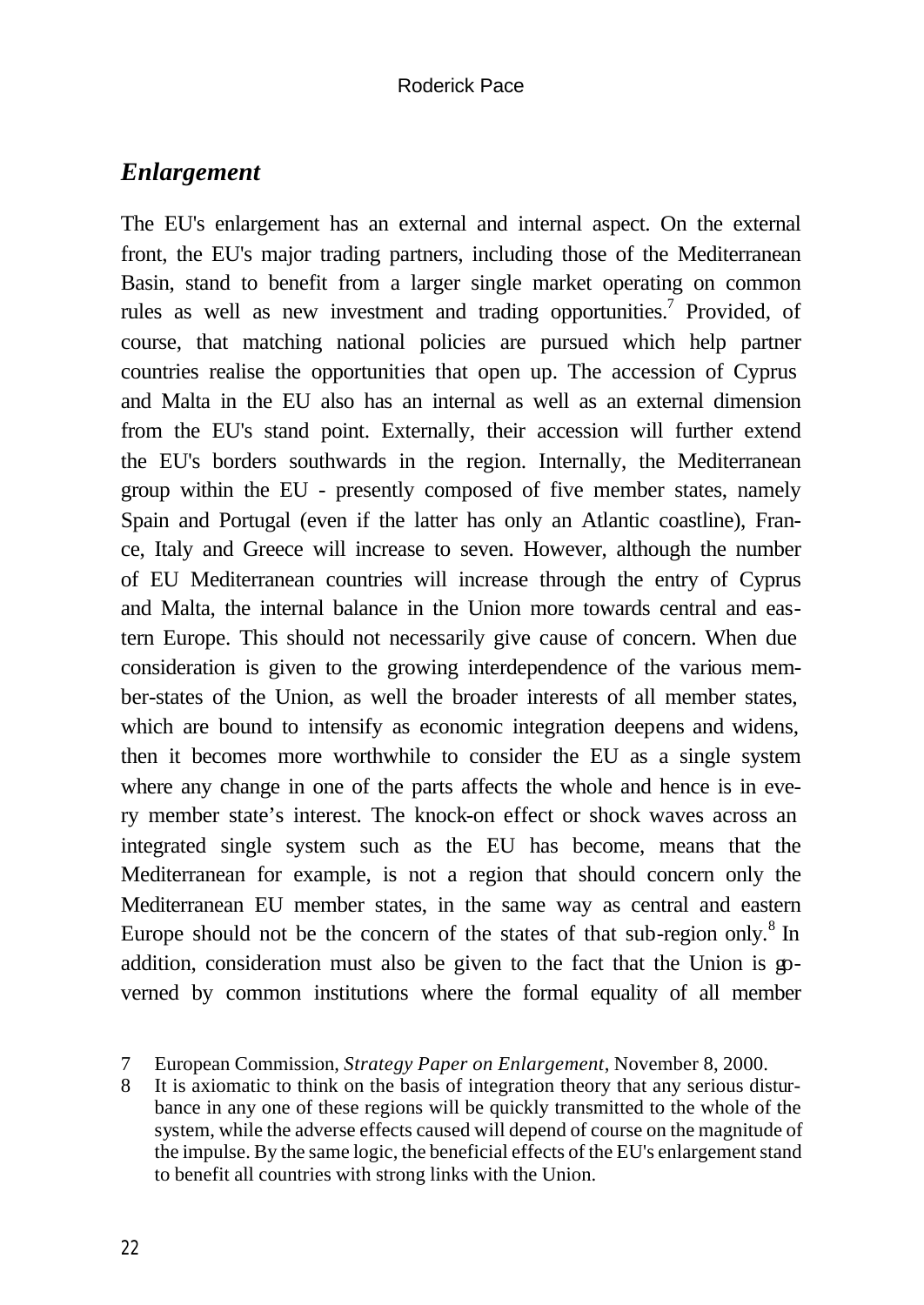#### The Mediterranean Enlargement of the European Union

all member states is not only accepted but enables them to participate in all the decisions that are on the agenda.

However, proximity will continue to play an important role no doubt (e.g. Germany taking the lead in central and eastern Europe, France, Italy, Spain, Greece and Portugal in the Mediterranean region, Italy in the Balkans etc) in shaping the Union's policies towards third countries. Hence, the division of the EU member states into real or imaginary 'clubs' or caucuses remains useful for the purpose of analysis, though it must not be treated as a unique explanatory variable.

In light of the above discussion, the entry of Cyprus and Malta in the EU, may indeed strengthen the sensitivity of the Union towards the Mediterranean region. The cause of this increased sensitivity derives from two main aspects: the small size of the two prospective member states and the fact that they are only two wholly Mediterranean states with little other competing interests apart from the Mediterranean region. By virtue of their small size and limited resources, their attention and contribution in the decisionmaking institutions of the Union has to be more focused. This 'Mediterranean orientation' is best brought out by this comparison: while the larger European Mediterranean states have multiple foreign policy interests, apart from what is happening in the Mediterranean region (e.g. the larger EU member states are all in one way or the other involved simultaneously in developments in the Balkans, Central and eastern Europe and trans-Atlantic relations to mention a few) and which divide their attention in international relations, the main concerns of Cyprus and Malta and which flow mainly from their smallness and vulnerability, are more focused on the matters of immediate relevance to them, which begin in the Mediterranean region, if not the sub-region of the Mediterranean to which they belong.<sup>9</sup> Their small size and their sense of insularity, makes them more sensitive to whatever happens in the region than most other states.

<sup>9</sup> The argument used here with respect to the European states can be used with equal force to the 'multiple' foreign policy interests of the Arab states of the region: e.g. Arab politics, African politics etc.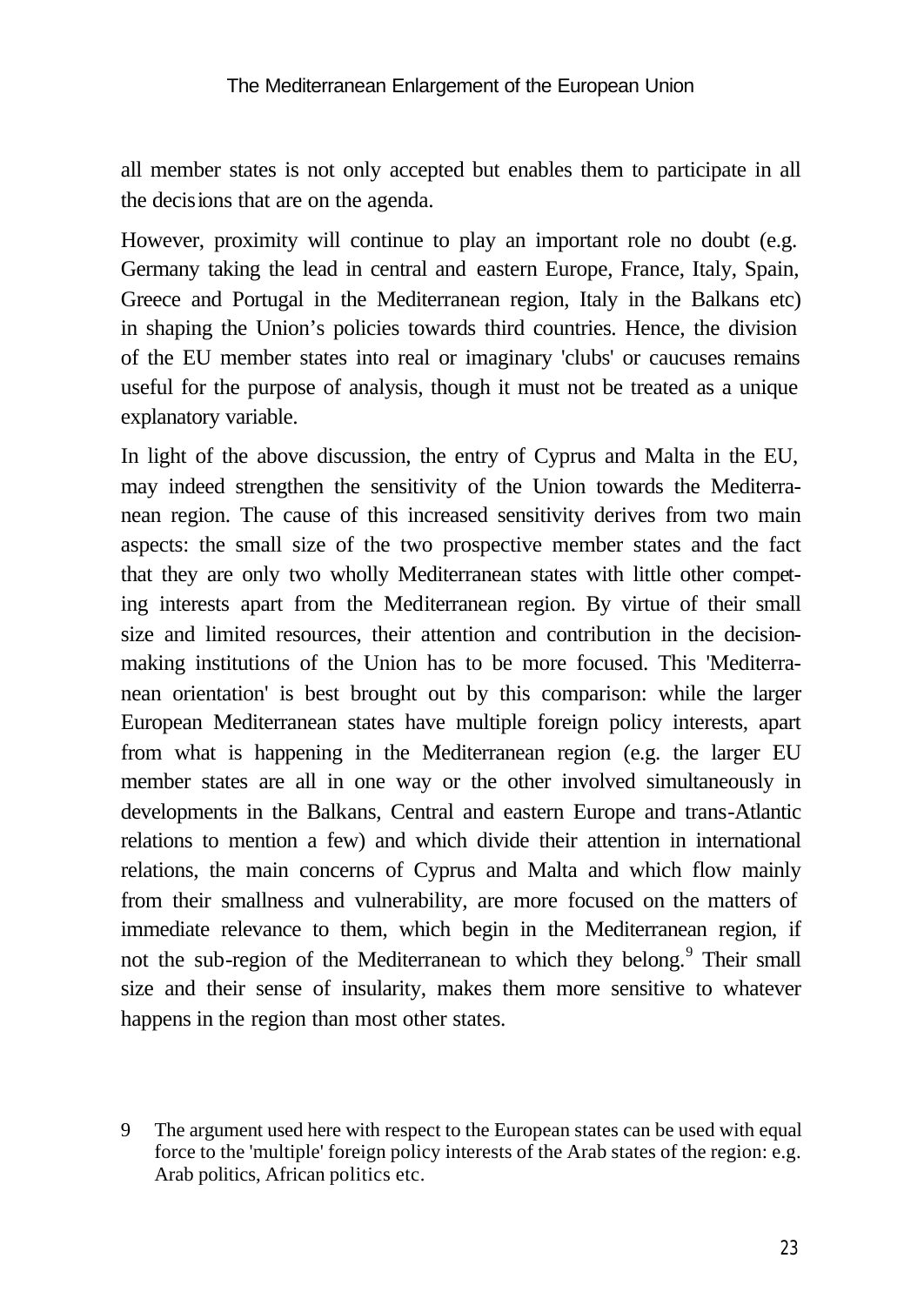#### Roderick Pace

In addition, it must be emphasised that Cyprus and Malta are not only  $\dot{s}$ land states but also the only ones with no physical link with any of the larger continents (Europe, Africa or Asia) surrounding the Mediterranean. Hence their 'Mediterranean orientation' tends to be stronger (although they are not totally focused in this direction only). The attitude of the Mediterranean states could perhaps be illustrated by reference to Malta's first policy statement when it joined the Council of Europe in 1965. Addressing the Parliamentary Assembly in 1965, Malta's Prime Minister expressed it this way: "*Membership of the Council of Europe has been to my country like returning home after a long absence…Whilst a European country sharing a common culture, history and way of life, we naturally gravitate towards Europe, our geographical position makes us aware of the importance of North Africa, which shares, with six members of the Council, a common sea and which has much to contribute to the welfare of the area. We therefore would think of this aspect of European foreign policy could be given*  some more thought."<sup>10</sup> From that point onwards, Malta's foreign policy emphasis has varied from more to less intense preoccupation with the Mediterranean region.

Consider for example the two states' income from tourism, which amounts to around 20% of GDP in the case of Cyprus and 22% of GDP in the case of Malta. A serious political disturbance in the region and its environs or a maritime ecological disaster close to their coasts, could negatively affect their economic well-being. The outbreak of the Gulf War in 1990-91 has supplied ample evidence of how travel and trade in and across the region could be negatively affected by a serious disturbance, even on the region's periphery.<sup>11</sup> Furthermore, while every Mediterranean Basin country reaps

- 10 *Malta Today*, Department of Information, Malta, September 1965, pages 5-9.
- 11 *The Bulletin* published by the Central Bank of Cyprus in June 1991 (No 111, page 1), had this to say: "Economic activity during the first quarter of 1991 suffered a severe blow from the eruption of the Gulf war…Tourism and related activities, which are highly vulnerable under conditions of political and military turmoil, experienced substantial losses arising from a greatly reduced tourist inflow. The setback…was enhanced by an expansion of the trade deficit… (resulting) from reduced foreign demand for manufactured goods , particularly in the Arab countries and the Middle East…"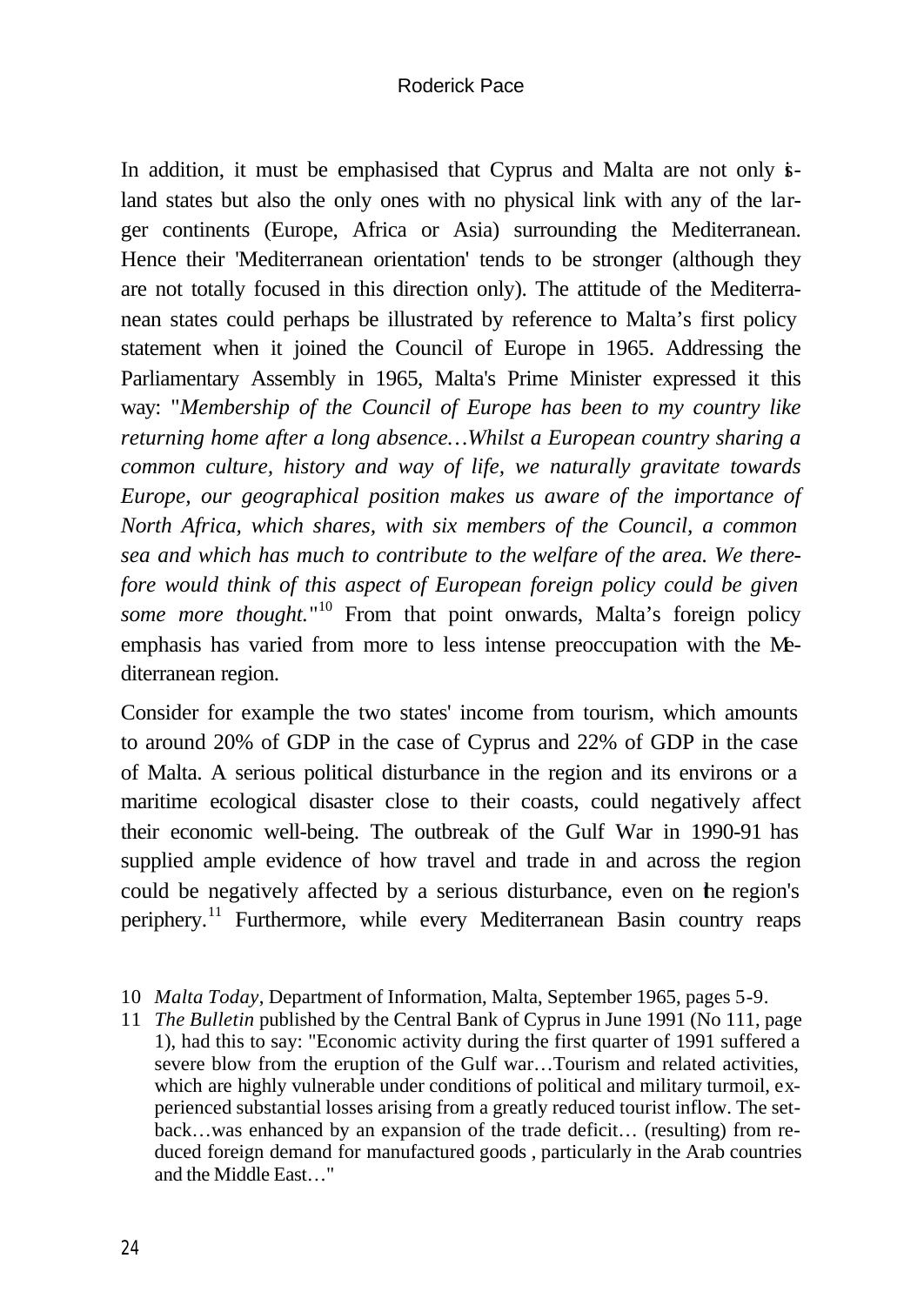economic dividends from peace and stability, small and economically 'open' countries such as Cyprus and Malta stand to gain more and risk losing most in the event of turmoil. Indeed the independence of small and weak states tends to be most at risk in times of conflict.

However, being small states, both Cyprus and Malta have a different approach to their Mediterranean agenda than the larger countries. The independence and identity of small states is probably more at risk in an anarchical international or regional states system, and particularly in times of war, than in a "rule-based" one. That is why, small states such as Cyprus and Malta are more inclined than larger states to support and uphold international organisations and to act through them in concert with others. Indeed, both countries have placed special importance on international organisations and multilateral negotiations where they have initiated their most note-worthy foreign policy actions since their independence. The Euro-Mediterranean partnership is a rule-based international regime that suits these two countries' aims and methods in the region to near perfection: the partnership facilitates the achievement of more open trade, eventually a Euro-Mediterranean free trade area, it strengthens the links of interdependence among the region's states, it gives both Cyprus and Malta a freer  $x$ cess to the North African and Near Eastern markets, it provides a political forum for the discussion of some key regional political issues, strengthens confidence-building measures and multiplies the horizontal and vertical links of co-operation across the region and keeps both sides of the Mediterranean Basin positively engaged in search of common solutions. In the last analysis the partnership is a factor of stability for which there is no alternative substitute in sight. Furthermore, while the larger EU states can contemplate a national approach to the region in parallel with the EU's unified policy, Cyprus and Malta can only act effectively if they do so through a larger and more effective policy such as the EU's Euro-Mediterranean Pol-

*The Economic Survey January-September 1991* (Ministry of Economic Affairs Malta): (page 23) "One of the main factors behind this development (slow down in foreign demand) is the slowdown observed in the export of services, particularly tourism, associated with the adverse repercussions of the Gulf crisis on the economy during the first part of the year."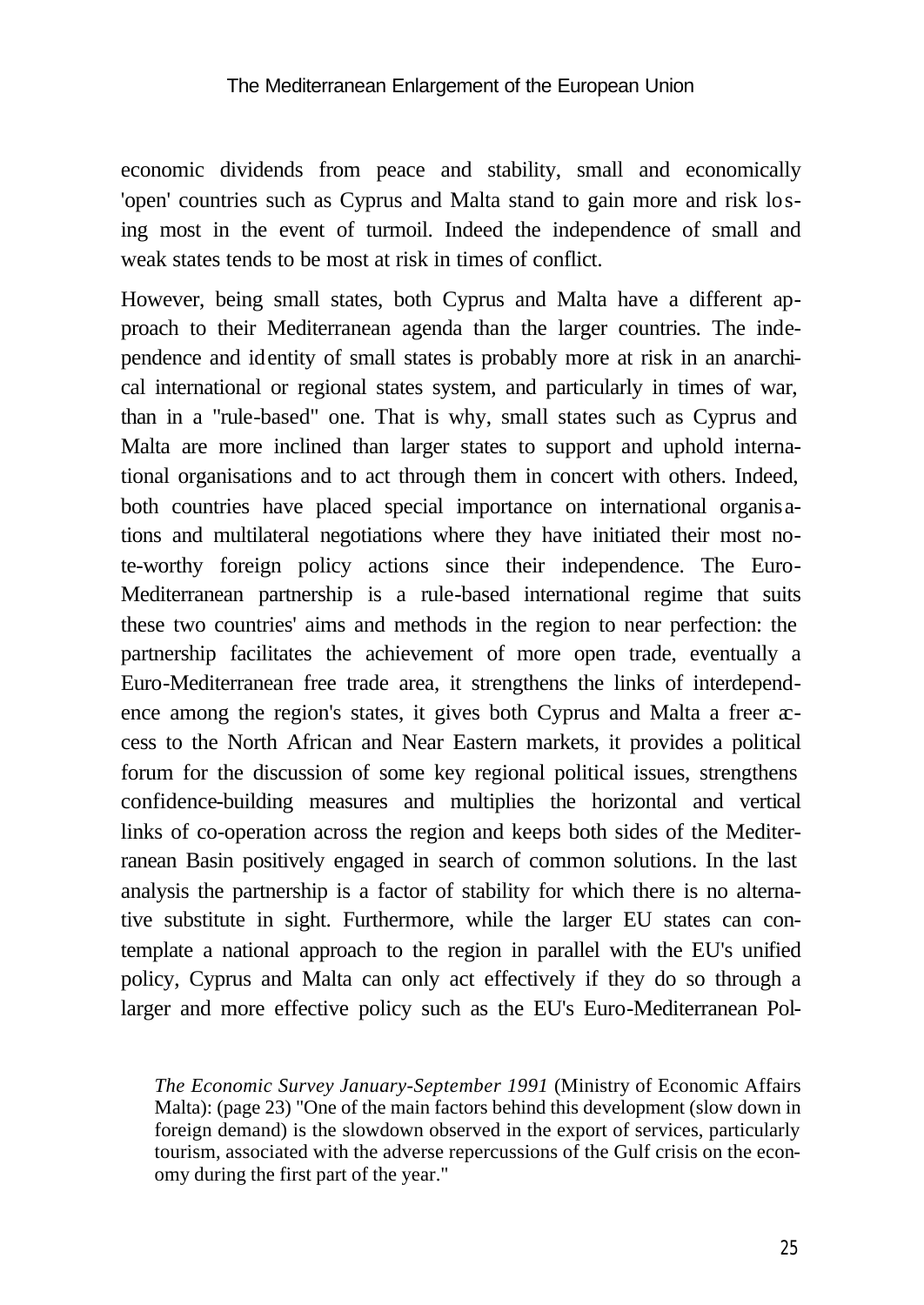#### Roderick Pace

icy. As a result the importance that the two small states attach to the Euro-Mediterranean Partnership will always tend to be different from that attached by the larger EU member states.

It is also likely that the importance and international standing of both Cyprus and Malta will increase in the Euro-Mediterranean Partnership by virtue of their EU membership alone, and particularly by the fact that they become direct participants in the formulation and execution of the EU policies. What remains to be seen is how they will use this new found importance. Furthermore, by virtue of the fact that both island states are Commonwealth countries, they also have long standing relations with the countries linked to the EU by the Lom, Convention, apart from links with Canada, Australia, New Zealand and India to mention a few. These relations can also become useful to the European Union.

The question still remains, however, as to what possible role could Cyprus and Malta play in the Mediterranean region following enlargement. To begin with, it is worth observing that for a long time, Cyprus and Malta were members of the non-aligned Movement. Cyprus was one of the founding members of the Movement, Malta defined its neutrality, enshrined in the Constitution by reference to non-alignment. Although the non-aligned movement was neither a paradigm of unity (several of its members went to war against one another) nor of impeccable correct international behaviour, Kissinger accused members of the movement of exploiting East-West rivalry, nevertheless it served as a platform for dialogue between a number of countries, including practically all those of the southern Mediterranean littoral. The small size of Cyprus and Malta, coupled with their past involvement in the non-aligned Movement and the fact that they neither have the means to project power (they do not present a 'security dilemma' to their neighbours) nor broader ambitions, makes them ideal for the role of political 'brokers' in the region. The two countries have already had the opportunity to play this role during the Conference on Security and Cooperation in Europe together with the other members of the group of European Neutral and Non-aligned countries  $(N + N)$ . As EU members Malta and Cyprus will be represented in the EU decision-making institutions while enjoying at the same time the trust of their neighbours.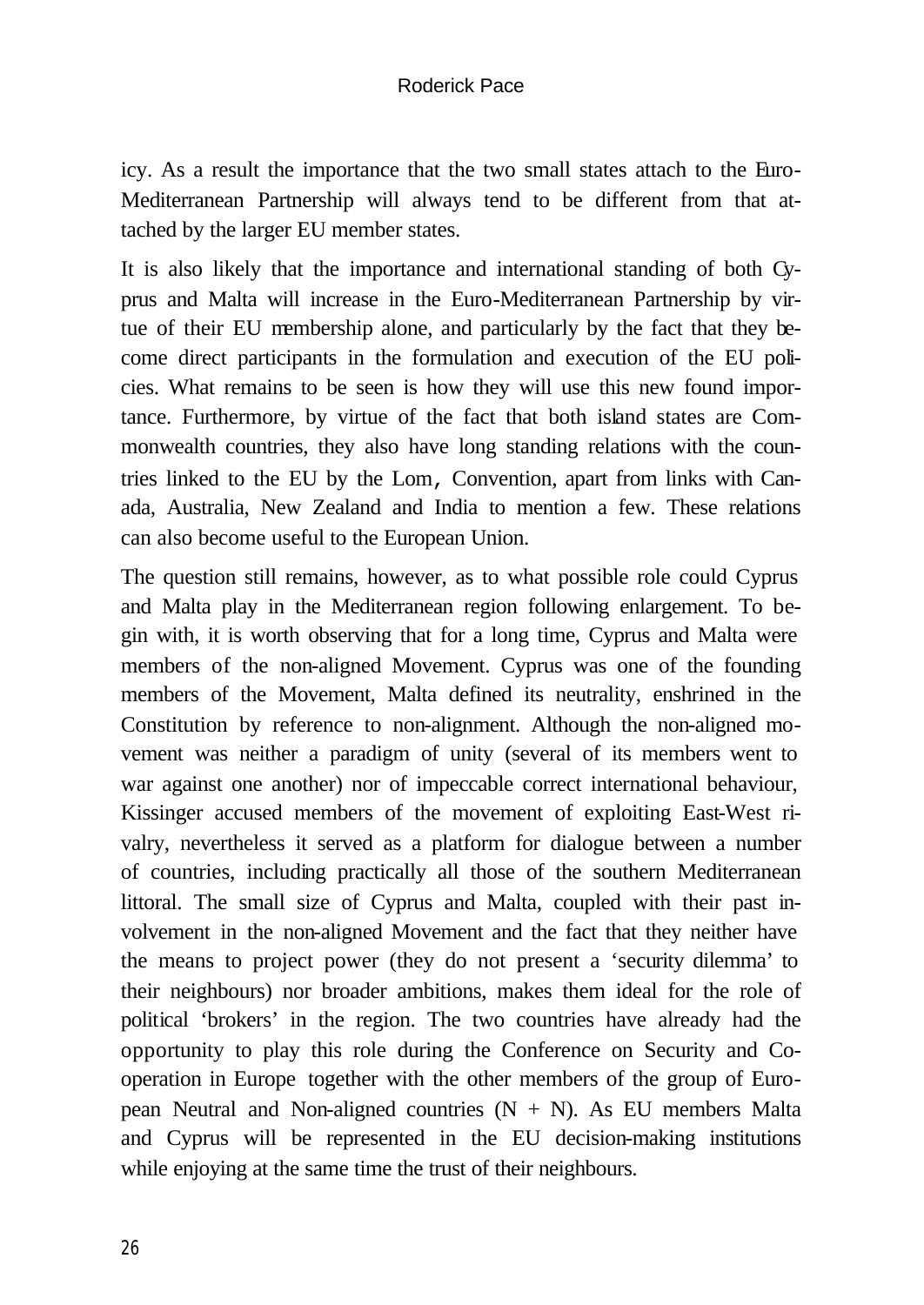This does not mean that Malta and Cyprus will become the only diplomatic bridges between the southern and northern shores of the Mediterranean Basin. Cyprus and Malta will still lack the means, diplomatic resources and prestige to make meaningful interventions in major problems (such as the Middle East, Algeria etc..) But their role could become useful in the event of lesser problems that appear difficult to resolve and in lobbying inside the EU institutions in favour of Mediterranean initiatives by the EU. Taking their CSCE experience as a starting point, Cyprus and Malta could perhaps play the role of messengers, intermediaries, "mellowers", initiators of third solutions, providers of a constructive push in times of stalemate and providers of good offices.<sup>12</sup> A lot will also depend on their role in the Common Foreign and Security Policy of the EU (CFSP) and the level of prestige they manage to build up in this EU pillar. Both applicant states claim to be ready to take on the CFSP acquis. Participation in the so called Petersberg tasks which are consonant with the preferred policies of neutral and nonaligned states will also increase their ability to play the roles described above. However, as long as they remain out of the EU, they can never muster the importance in international affairs or in the EU institutions themselves to be in a position to play such a role.

### *Conclusion*

The accession of Cyprus and Malta in the EU does not threaten the Union with insurmountable problems and nor is it likely to negatively affect the EU's partners in the Mediterranean region. Their entry will also increase the Mediterranean group of states in the Union, but does not threaten the overall balance of the Union. As small states they may be regarded as helpless in advancing their international agenda. However, they also possess strengths which derive from their smallness. Hence, their stronger focus on their immediate environment, the Mediterranean, and a limited foreign relations agenda, the lack of broader distractions, coupled with their friendly

12 This is the role that the N+N group played in the CSCE according to Anton Bebler in "The NN Group in the New European Security Architecture", *The International Spectator*, IAI, Rome, Volume XXVII, No 1, January-March, 1992, page 72.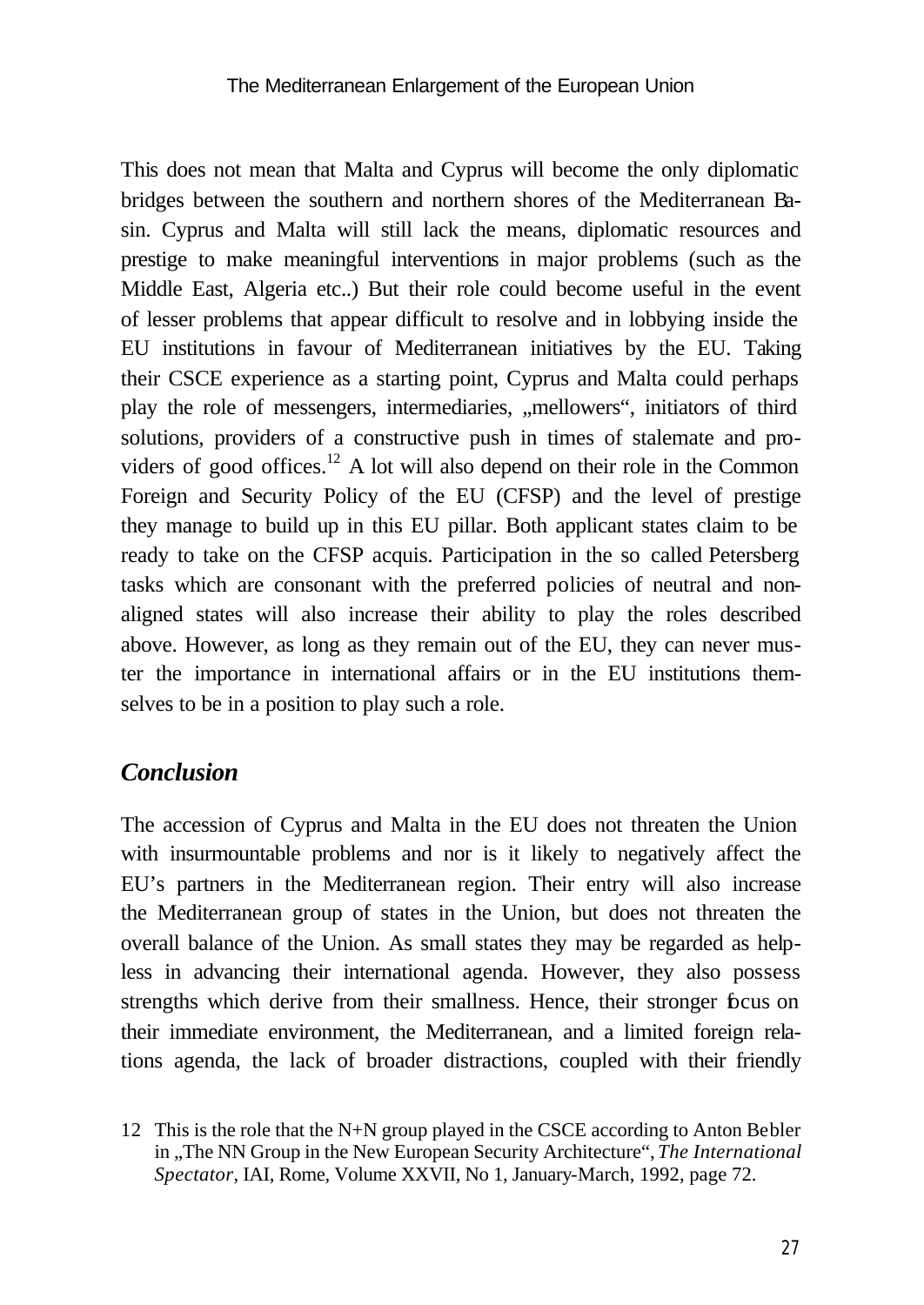#### Roderick Pace

relations with neighbouring countries, the fact that both applicants have a recent colonial experience (having suffered hegemony, not exercised it) which they share with their neighbours, their experience in the non-aligned movement and the experience of their participation in the CSCE, all help them to take on a very positive role in the EU and in the Euro-Mediterranean Partnership. It may also be argued convincingly, that Cypriot and Maltese EU membership will benefit more the southern Mediterranean non-member states in dealing with the EU, than if the two small applicant island states stay out. The dynamics of the next Mediterranean enlargement of the EU to include Cyprus and Malta exhibit a few noteable advantages as argued in this paper that are significant, despite the small size of these applicants.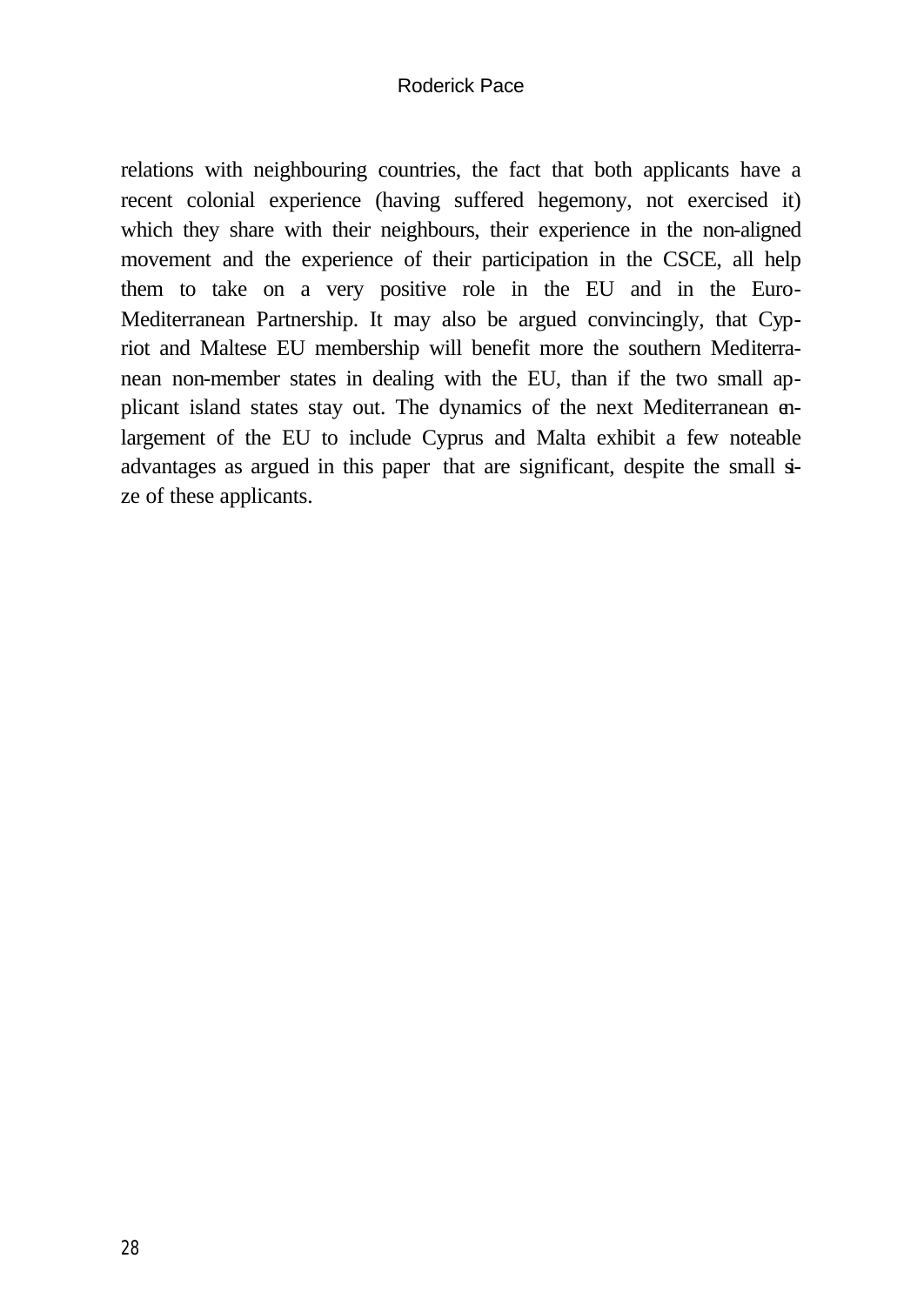## *Mark A. Heller*

## **Israel and the Barcelona-Process**

In addressing Israel's approach to the Barcelona Process, two preliminary remarks are useful. The first is that public awareness of the process is very low. It is fair to suggest that most Israelis, even those who do take an interest in current affairs, do not know of its existence. It is certainly the case that very few know about the Marseilles meeting. Interest and concern are confined to a small group of people working in the government, in academia and NGOs, and in the business sector. As a result, the following comments are basically a distillation of conversations with these kinds of people and of the occasional commentary that leaks into the media, almost never on the front page.

A second preamble that may-be helpful in setting the context refers to the circumstances in which Barcelona was born. That happened about one month after the assassination of Prime Minister Yitzhak Rabin in 1995. Despite the clouds already hanging over people's heads, there was still some belief that things in Israel's part of the world were generally moving in positive directions. At the outset, there was therefore a hopeful, even enthusiastic approach to this experiment with respect to anticipated developments on both sides of the Mediterranean.

Concerning the South, the expectation was that the Barcelona process would act as a kind of a supplement or reinforcement to the greater momentum towards regional cooperation that was also manifested at the time in the ongoing multilateral negotiations connected with the Madrid peace process. In fact, by that time, i.e., at the end of 1995, many of these multilaterals were limping; one of them – the Arms Control and Regional Security (ACRS) Working Group had already been suspended. The hope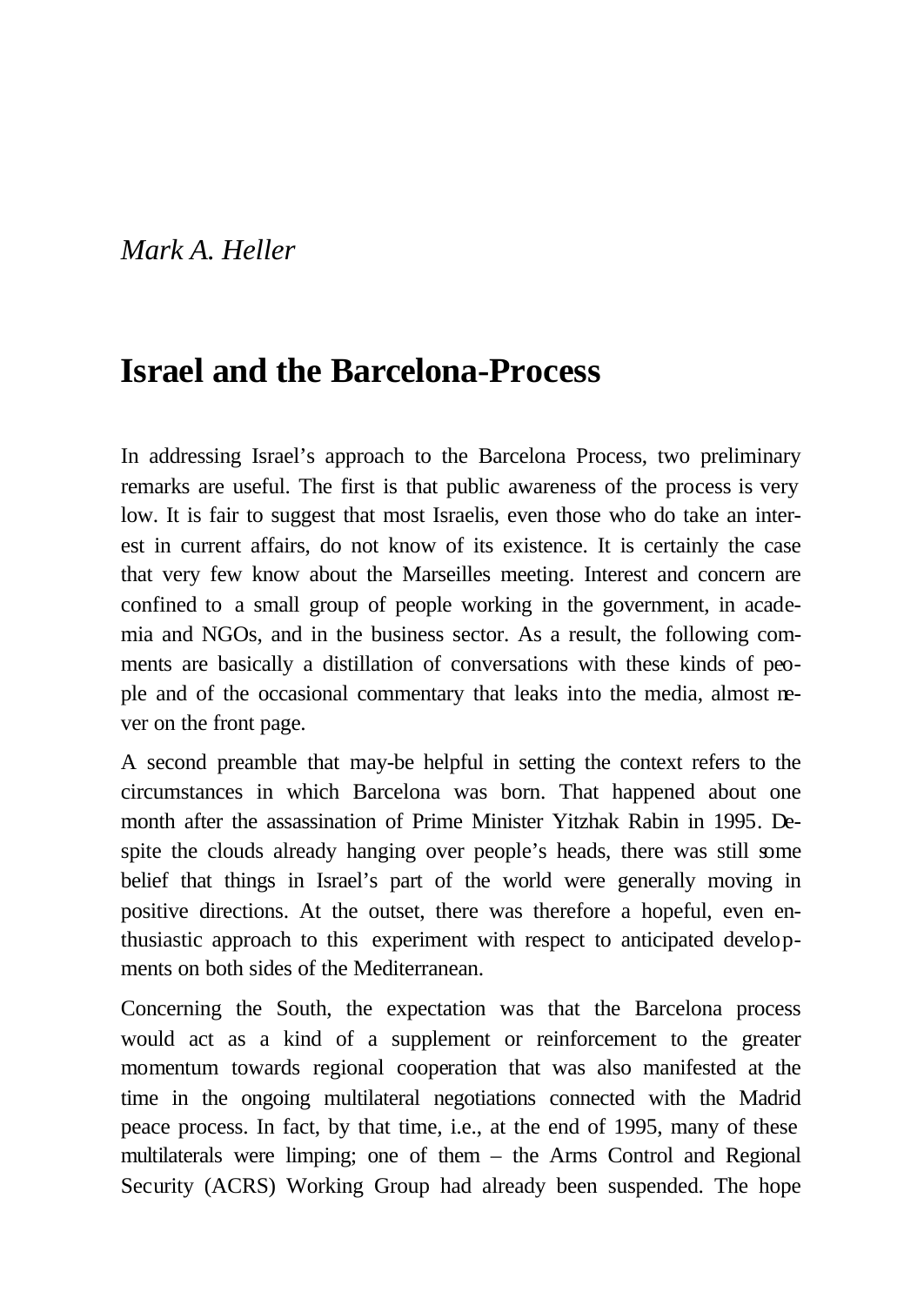rity (ACRS) Working Group had already been suspended. The hope existed that Barcelona could come along and partially fill the gap that was opening up because of the fact that the multilaterals were not proceeding as quickly or as productively as people had expected. Besides, there was general identification with the objectives that were defined in the baskets of the declaration: the political and security partnership, the economic and financial partnership, and the partnership in social, cultural and human affairs. Not that Israel anticipated any direct economic benefit from the partnership. Instead, it hoped this mechanism or structure would stimulate greater inter-action between the partners and promote some kind of normalisation of relations, in the economic sphere as well as in a host of confidence- and securitybuilding measures. Most importantly, there was hope that Barcelona would constitute an explicit acknowledgement by all the partners that there could be cooperation for mutual benefit on issues of common interest, not as a substitute for progress in the bilateral peace negotiations, but not conditional on it, either.

As far as the view of the North side of the Mediterranean was concerned, Barcelona was also viewed positively, in the sense that it seemed to signal a more inclusive European approach than had been pursued hitherto. In other words, it seemed to emerge as a replacement for previous Mediterranean-directed European initiatives -- the Euro-Arab Dialogue, the  $5 + 5$ , or other kinds of multilateral institutions or structures from which Israel had been obviously excluded. In short, Barcelona was seen positively, not only because of its objectives *per se* were promising, but also because it might provide a vehicle for the deepening or improvement of relations between Israel and the EU.

Five years later, it can be said, at the risk of understatement, that attitudes are a bit less sanguine. If the expectations were as I have described them, then things haven't worked out as hoped. With respect to the South, the partnership is not seen as supporting the peace process (i.e., as a kind of replacement for the multilaterals); it's not even seen as proceeding independently of the peace process. Instead a situation has developed in which at least some of the Arab partners seem to interpret the Partnership, not as a mechanism for promoting common objectives for the mutual benefit of all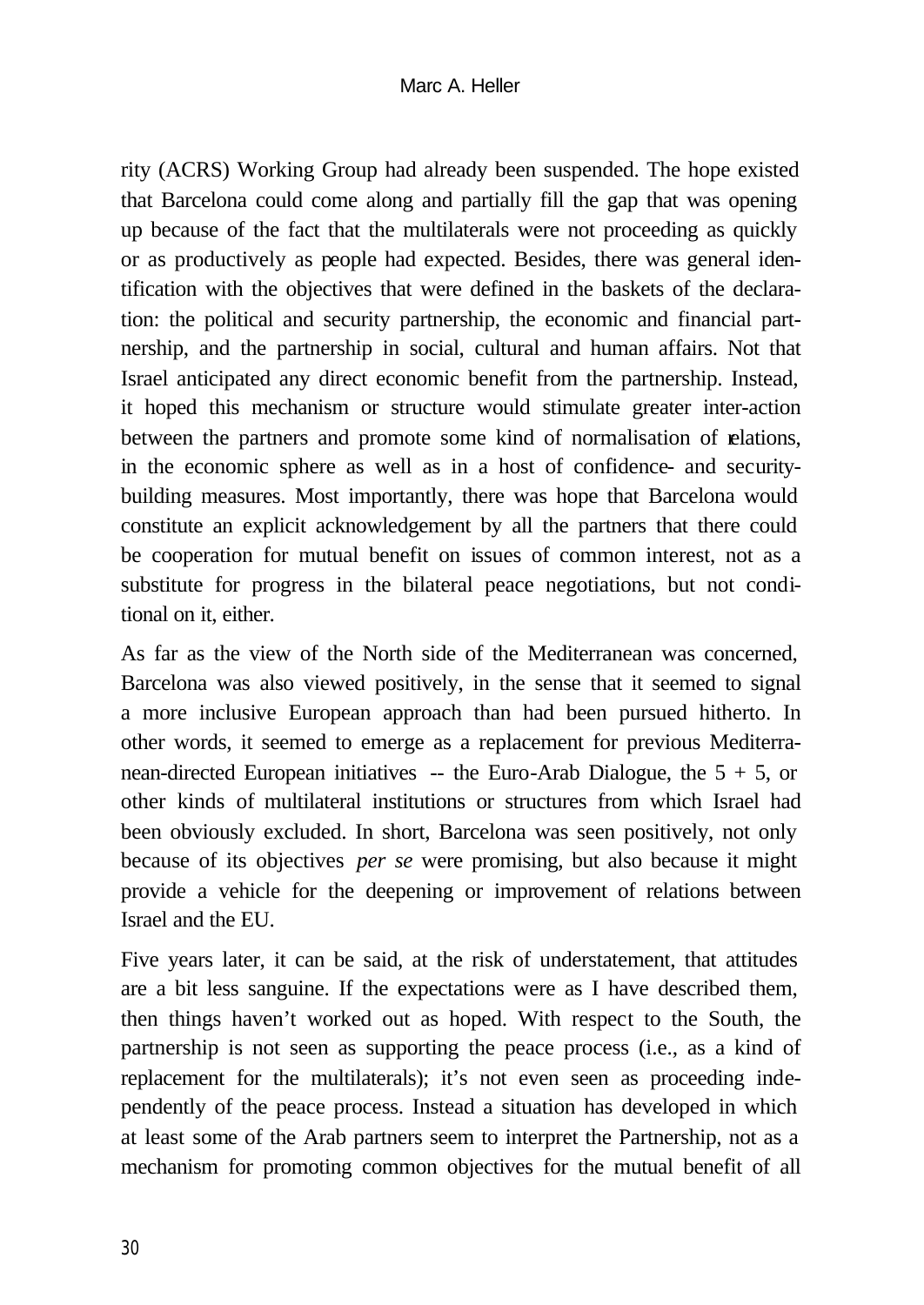concerned, but simply as another kind of normalisation, which they view as a prize for Israeli compliance with their demands. And so over the course of time, a situation developed in which the Partnership is in some sense held hostage to the peace process. Now, that's obviously not the only obstacle. It could be argued that it's not even the most important obstacle. But it is certainly seen as the most salient problem from the perspective of  $\mathbf{k}$ rael.

And looking North, the more commonly held Israeli view now is that Europe is fighting a rear guard battle against the intrusion of the peace process into Barcelona, but without much success and sometimes without much enthusiasm. As a result, the peace process dominates a lot of the proceedings of the Partnership. And in some cases, that has even spilled over into bilateral Israeli-EU relations. For example, there has been a very long delay in the entry into force of the Israel-EU Association Agreement. This is considered one of the Euro-Mediterranean Association Agreements, i.e., a function of Barcelona, although it was negotiated in 1995 before the Euro-Mediterranean Partnership came into being. Because ratification by some European members was held up, the Agreement didn't actually go into  $f$ fect until June of 2000.

Another symptom is the lack of movement on another outstanding bilateral issue: the reference made in the Essen Declaration of 1994 to Israel's "*statut priviligié*" with respect to the EU. No content has been put into that, and one reason is that since the formation of the EMP, there is a concern that putting some meat on the bare bones of the Essen Declaration would make Israel resemble a European non-member country more than a Mediterranean non-member country, thereby provoking protests of other Mediterranean protests and adversely impacting the Partnership.

As a result of all these developments, we find ourselves in early 2001 facing a situation where Israel (like many other EMP members, though for different reasons) feels some loss of enthusiasm for, even disillusionment with, the original Barcelona idea. By and large, the approach of those people interested in Barcelona is still positive, in the sense that they continue to participate in the Partnership's activities and try to take an active role in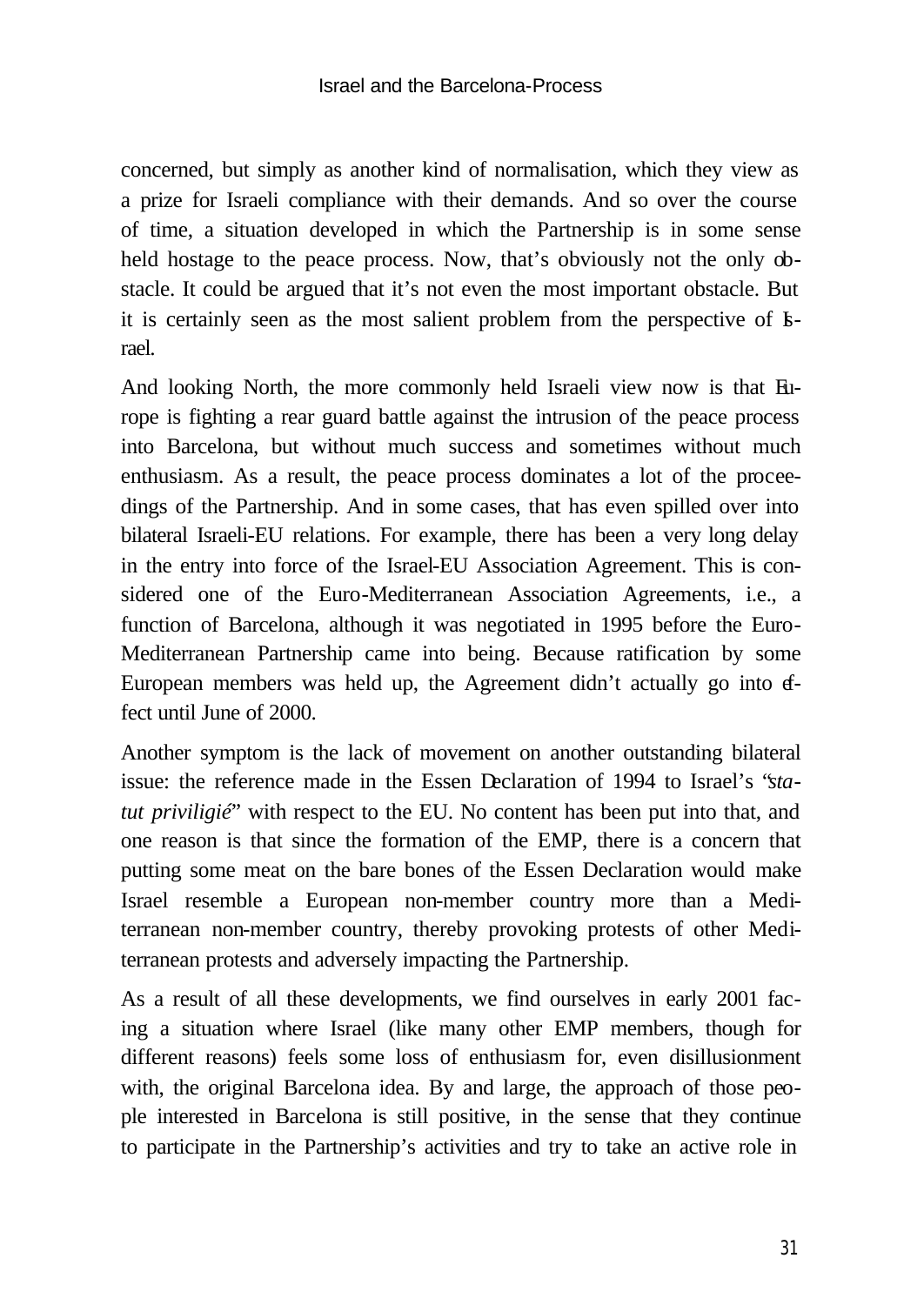at least some of the things it is intended to do. But the major focus has shifted, and Israel's interest now rests on two approaches. The first is encourage the delinking of Partnership activities from the peace process, i.e., to encourage a situation in which Barcelona is not held hostage to the peace process. But if that proves impossible despite the efforts of Israel or anyone else, the alternative is to encourage the delinking of the bilateral EU-Israeli relationship from the progress of the EMP.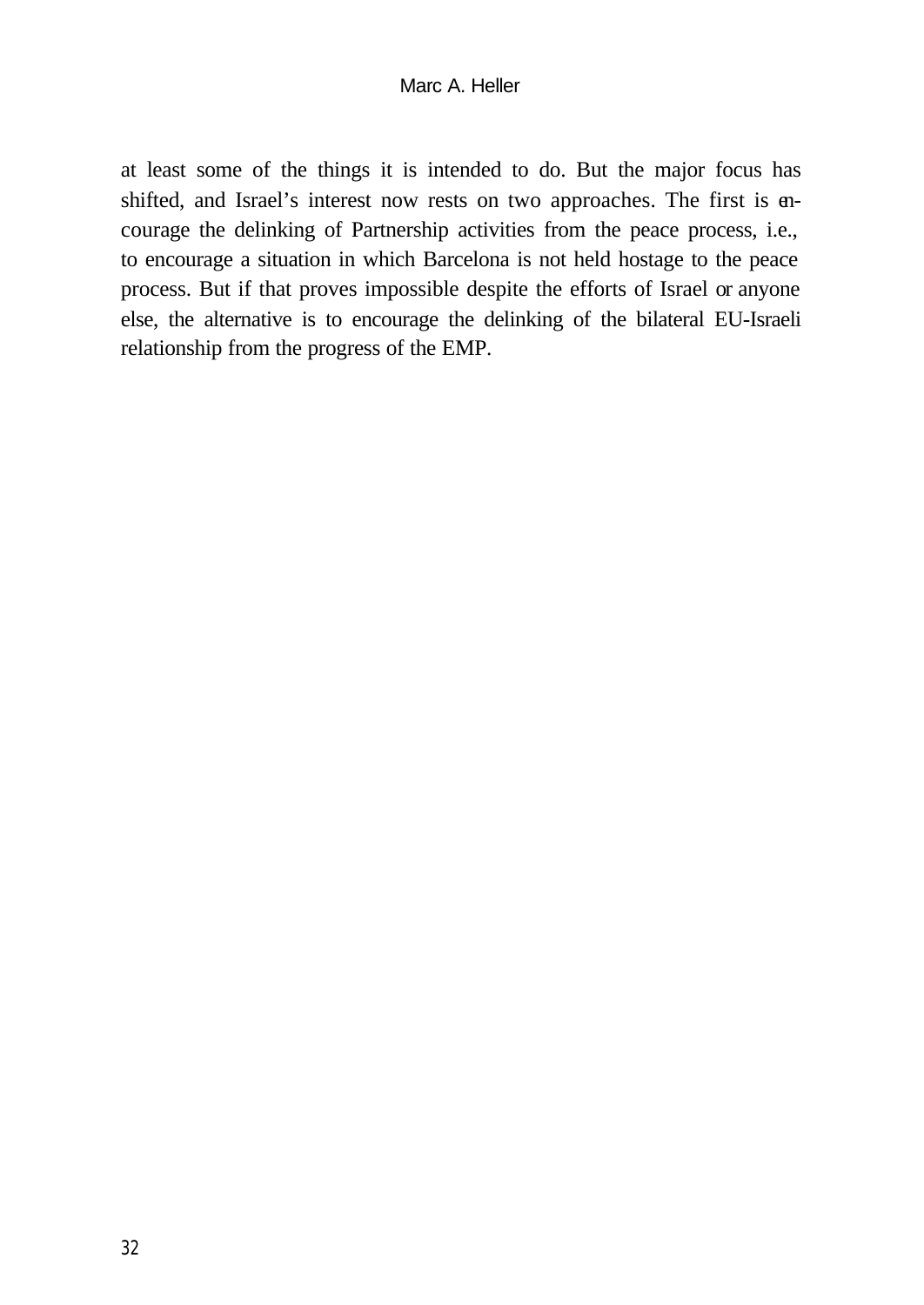## *Volker Perthes*

## **Making the Barcelona-Process more flexible**

The short answer to the question of flexibility is of course that the Barcelona process is not rigid − it is quite flexible already. The longer answer probably takes a little bit more time*.*

Today, the major problems of the Barcelona process may be described as a lack of enthusiasm which we have seen transpiring from basically all participant sides, and which is not so much a result of lack of flexibility but rather reflects disappointments on all sides. Very briefly, the partners in the South are disappointed that funds are scarce, that the measures to get disbursements are complicated which in the end makes funds even scarcer, and that individual EU states are blocking association agreements – like the one with Jordan that is still not ratified. And the EU-side in general is disappointed that the peace process is so much an obstacle to Barcelona. European policy makers always hoped that with the Arab-Israeli conflict could be de-linked from the Barcelona process. But as we have seen it is not possible to pretend that there was no linkage. The European side is also disappointed that security cooperation and the establishment of confidence and security-building measures has been dismal so far. And it is disappointed that any meaningful dialogue on human rights issues, on terrorism, on migration has yet to be established.

Seeing all these disappointments I think we should not forget that all the major moves – be it in European-Mediterranean partnership or in Europe's policies toward its Mediterranean environment – took place when optimism was high. Not only was Barcelona launched in 1995 when there was huge optimism on all sides with regard to the peace process. Also when we look at when the Common Strategy of the European Union from last summer,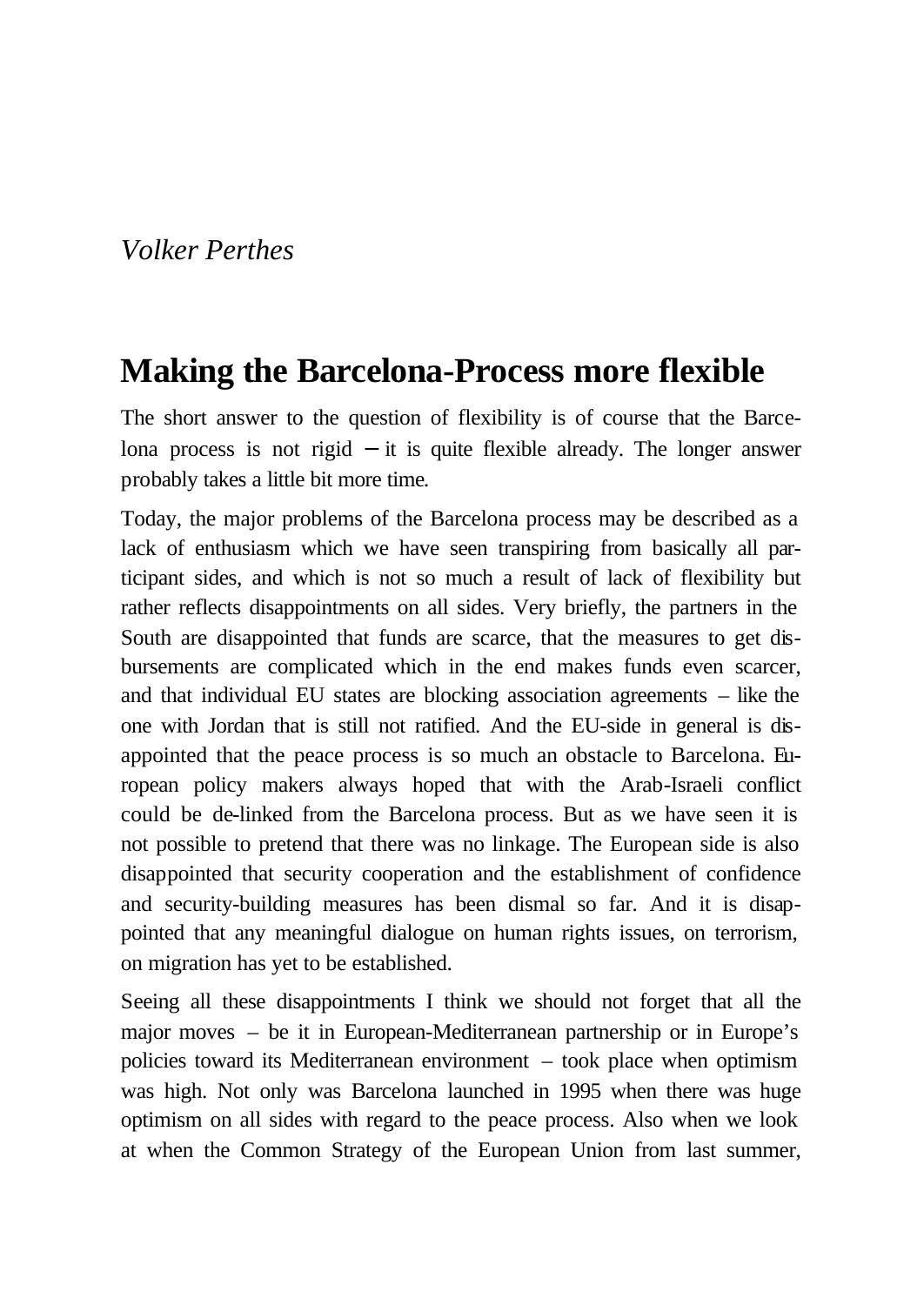summer 2000, it was again adopted in a phase when everybody thought: Well, now we are close to a breakthrough and there will be progress in the peace process.

In addition to that, optimism was generally displayed in at least three aspects: one, in the political security fields − the so-called first basket – European policies were driven by, as I tend to say as "functionalist", optimism or "functionalist illusion" that remaining territorial conflicts could be overcome by regional cooperation in functional fields, such as industry, environment etc. And that meaningful cooperation could be established even before the peace process was brought to an end. Two, in the economic basket the basic optimism driving the partnership was that all the economic recipes from the international financial institutions regarding free trade and liberalization would work. It was clearly stated: Yes, it will work – only in some points there will be difficulties. And it only needs some funds from the European Union and some encouragement from the European Union to overcome the fears of penetration, the fears of marginalisations, of fears of dependency, which of course were there from the beginning amongst the Southern partner states. Three, in the social cultural field there was the hope that the process would have a major impact on democratisation, civil society empowerment etc.

So I guess in retrospect, or after 5 years, we could say that those who were a little bit more skeptic at that time were vindicated. And we have to be more realistic if we want to speak about flexibility or new measures. Realistic also in the sense and very much in the sense of realist school of international relations, mainly because regional relations in the Mediterranean and Middle East are closer to the realistic pattern than to the functionalist pattern which we, in Europe, were used to. The problems are obvious. Meaningful cooperation has not been achieved, at least not in the security field. There is strong resistance on the part of some Arab countries and societies to any cooperation that involves Israel, at least at this stage. There is strong resistance on the part of economic actors in the South and in the North against some of the elements that would have economic impacts or increase the participation of society. The participation of society as such is very limited. The process is not present in the minds of the people. The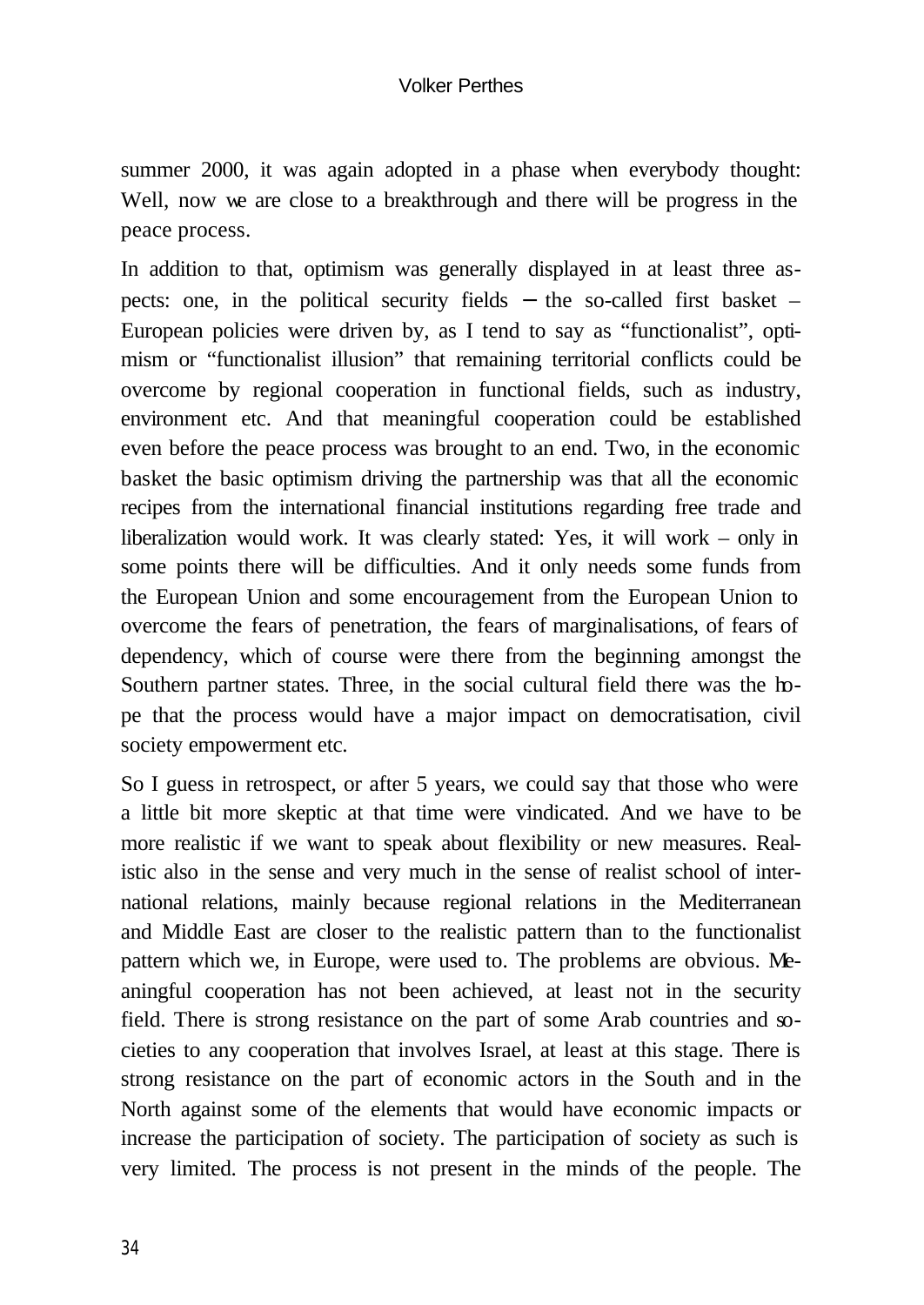people in Israel or in the Arab states don't even know (in their majority) what the Barcelona process is. They know what Europe is. They may be aware of certain things which are part of this process but not necessarily of the Barcelona process as such.

There would be more to say of course as there are also obvious achievements. However, if we want to speak about more flexibility and new instruments or revising some of the instruments we might actually start from some of these problems I mentioned. And therefore I would sort of try to organise my ideas, which are only initial ideas, around these themes. The first point will be the question of multilateralism or: comprehensive multilateralism versus bilateral relations and subregional cooperation. The second point will be the subregional cooperation and decentralisation, and third there will be the question how to get society to participate in the process.

Regarding the first point, what should be considered is whether multilateralism in the Barcelona process actually has to be comprehensive all the time, and whether it is still the main approach we should follow. One of the central elements in the European approach to the Mediterranean Partnership has been to further comprehensive regional cooperation, particularly with Israel and Arab states involved at the same time. As a matter of fact, this insistence on comprehensive multilateralism, at times at least, made both Israelis and Arabs unhappy. The Israelis didn't like to be treated just as another Arab state, on the same footing like the Arabs in the Euro-Mediterranean partnership. And the Arab states didn't want their relations to Europe to be conditioned on the peace process or on their preparedness to normalise relations with Israel. Probably for that reason we should give more weight in the future, at least for the time being, to what we sometimes call the "pluri-bilateral" aspects of the EU-partnership, i.e., cooperation between the EU on the one hand and individual partner states on the other as well as subregional cooperation, rather than insisting on a comprehensive multilateral approach which nobody really wants at the moment. Now this would certainly not be, it would explicitly not be to isolate Israel. Israel cannot but isolate itself. But this strategy would have the clear aim of strengthening the cooperative capacities of individual Arab states or, to put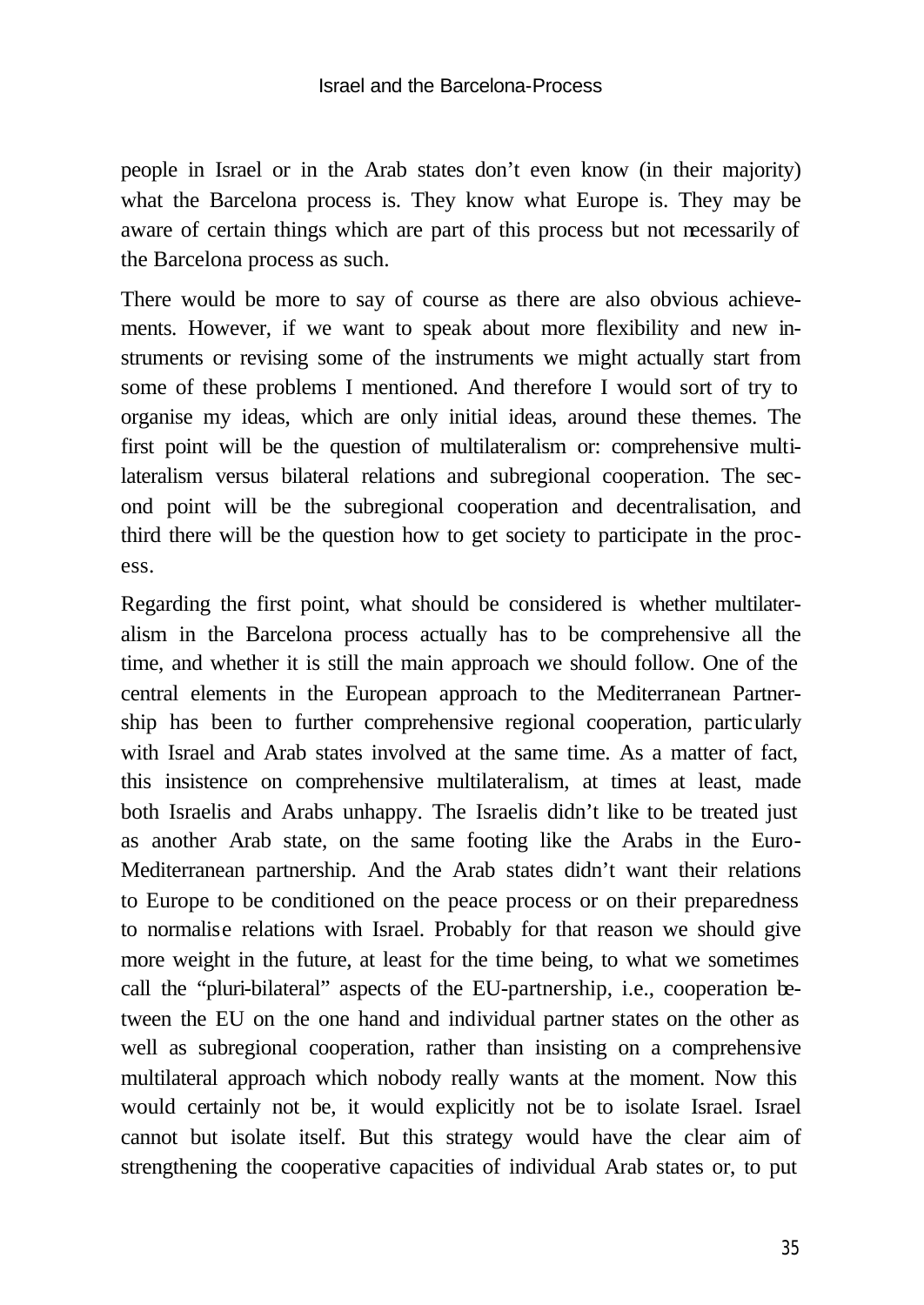#### Volker Perthes

it differently, to reduce existing asymmetries by not only strengthening the economic capacities of those states, but also their administrative, diplomatic and the political ones in order to make them more prepared for and to make it easier for them to think about comprehensive cooperation at a mature stage and also to reduce fears of Israeli domination.

On the instrumental level, we have to speak about dialogues, and how to broaden them. I will come back to that in the end. And we should probably try to find out whether individual Arab states or individual Arab institutions could be introduced into some EU activities, such as the Fifth Research and Development Framework Program. For the time being only Israel is part of it, which of course leads to complaints on the Arab side about special treatment for Israel. Of course there is some special treatment for Israel here. It is clear that there are huge technological divides between Israel and most of the Arab states. But I'm sure that we could find individual academic or scientific institutions from Arab states that could be associated to this framework agreement, not in all Arab states, but certainly in Egypt, Morocco and probably Lebanon.

Now my second point, the question of subregionalisation and decentralisation. When the Commission speaks of flexibility, and it does so in its own evaluation of the process, it usually puts the focus on subregional cooperation. And it's certainly true that any number of partner states should be encouraged to set up cooperative institutions between themselves in cooperation with individual EU states. The question which I would like to raise simply as a point of discussion is whether for subregional cooperative ventures there really should be a minimum number of states required, and whether it would always be necessary to have a EU state in such a subregional venture. Couldn't we also allow for funding from the MEDA programme, under the EMP, for cooperative ventures simply of two or three or four partner states without necessarily a EU state being directly involved. Perhaps we will have to differentiate here: in the political and security field, we will likely have to maintain the condition that for any cooperative venture all the twenty seven participant states should be invited or the seven should be invited at least lest the venture be seen as divisive by some. Also, such ventures should involve a combination of partner states and EU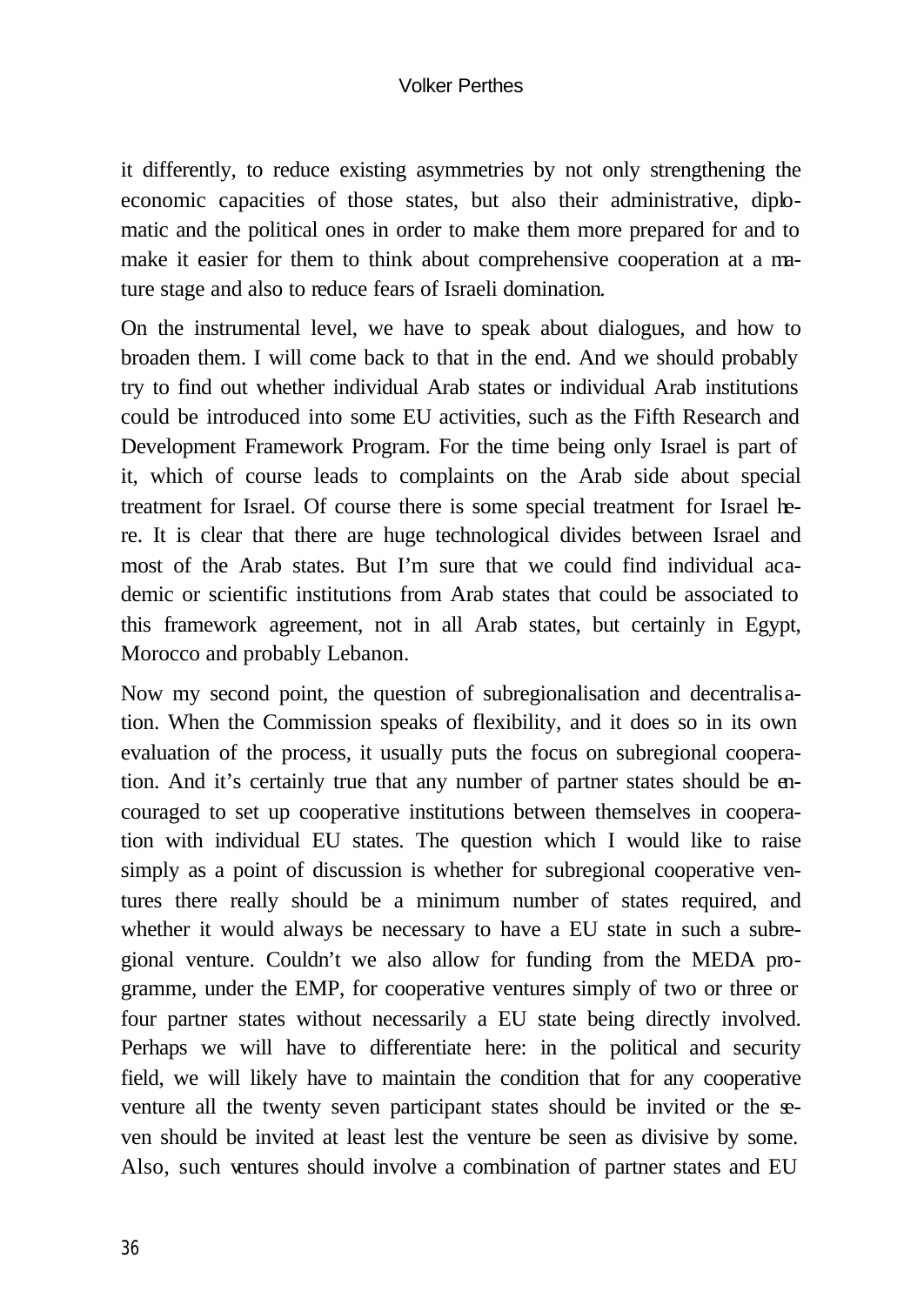and EU states. But I'm not sure whether the same goes for ventures in the economic field, the economic basket or the cultural basket. I'll give you one or two examples because I think it would make sense for the MEDAfund or for the EU to support subregional cooperative ventures where we do not necessarily need an EU partner state to be involved. If, e.g., the Arab Maghreb Union, the UMA, was to be revived and they would build up a UMA free trade zone, couldn't that be something which could be counted as being among the subregional ventures in the Euro-Mediterranean partnership? Or if a number of two, three, four Arab states would say: Let's link our export offensives, or let's link our efforts to encourage exports to the EU, would we necessarily need a EU partner in here? Or if, as the Patten-Report states, one of the major successes in the Euro-Mediterranean partnership is the Social Fund for Development in Egypt − I don't know too much about the Social Fund for Development, but I'm taking it as granted, as it goes in the Patten-Report, that this is a major success of European support  $-$  if that is the case, wouldn't it be wise to have Egyptian experts trying to set up similar funds in Syria or in Morocco or in Tunisia for example. That probably would be cheaper, it could be funded through the MEDA-Program and it wouldn't necessarily need a EU partner involved and it would still be a subregional venture.

And another point closely related to the subregional issue, is the question of decentralisation. The suggestion from the Commission is clearly to be more supportive of institutions below the nation-state level. It is certainly expedient to explore further how municipalities and regional councils could be brought into the partnership. One other important phenomenon that should be studied are regional markets, markets at crossing points which do not only have an economic function, but very often also have a societal and a cultural one.

The European Parliament has demanded  $-$  and I think rightly so  $-$  that the EU-Programs that have been stopped in 1995, the decentralised programs such as Med-Urbs and Med-Media, Med-Campus be relaunched and I think it is necessary that they be relaunched. What happened was that because of corruption problems here in the EU, we prevent some people from the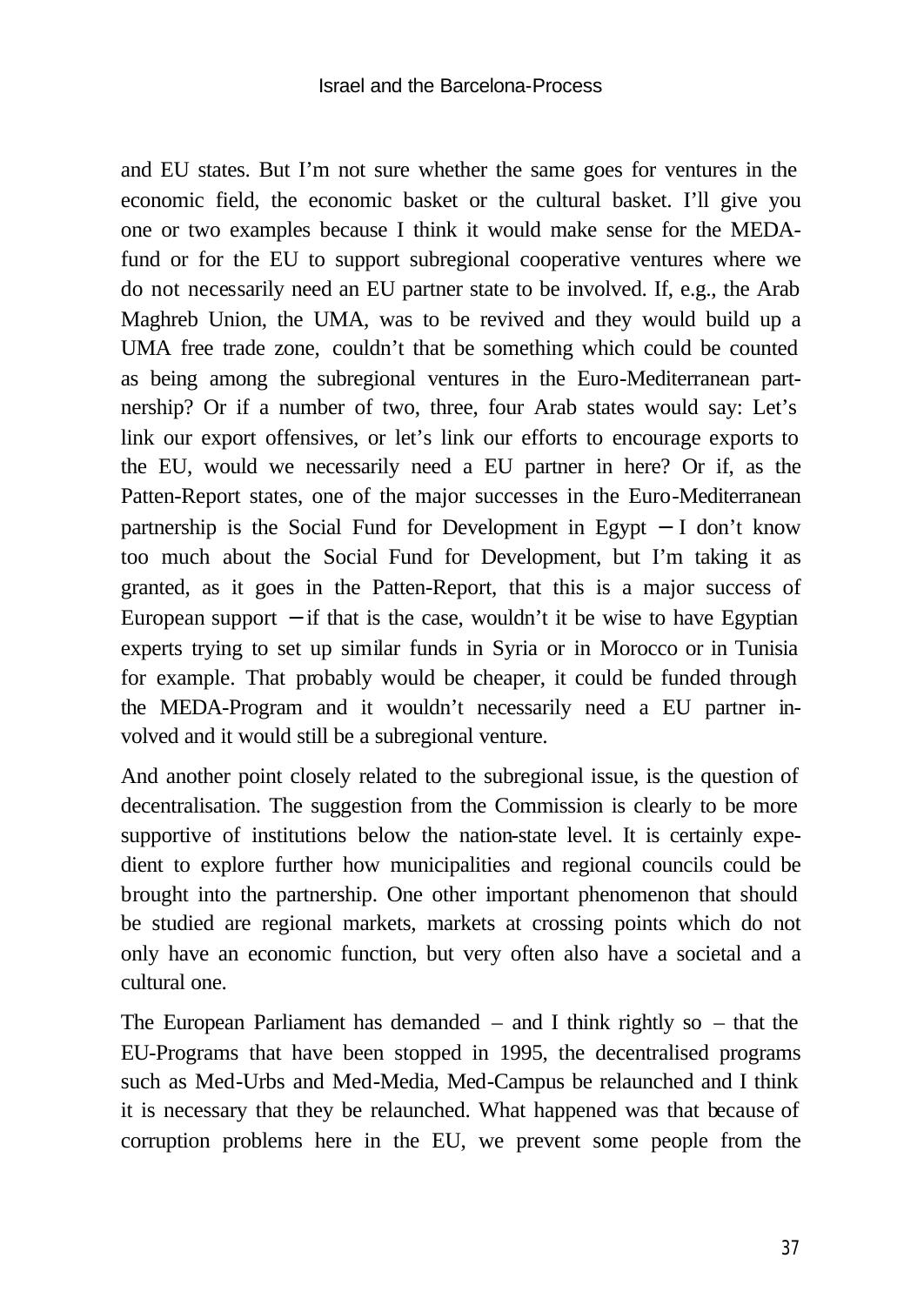chance to benefit from funds which have been considered very useful by basically all participants.

Decentralisation should certainly also pertain to bilateral relations between Europe on the one hand and a partner state on the other. When it comes to aid or financial support as outlined in the so-called National Indicative Programs for each partner country, the Commission Report made it clear that it wants to decentralise programs by basically entrusting the European delegations in the partner countries with everything. This may be wise and  $x$ tually create more flexibility in a sense. At the same time I think we should ask whether it is actually wise to have all phases of a program being channelled through the same institution, which would mean to have the European delegation being in charge of the identification, of the selection, of the execution, of the evaluation and even of the follow-up of a certain program.

I'm not convinced by the suggestion of the Patten-Report ("Reinvigorating the Barcelona Process") where it says that in terms of aid, Europe should in future concentrate on, and I quote: "on a small number of strategic programs whereas small programs would no longer be funded". I think this would in the end go against the aim of having more flexibility and more involvement. I think that if the aim really is to reach a higher number of people and not only the usual suspects, the usual beneficiaries of the Euro-Med-Program – whom we basically all know, I mean, they meet in Bonn, they meet in Malta, they meet sometimes even in Arab, North-African countries, it's professional NGO-actors whom we know, plus the diplomats of course −, so if we want programs not only to reach the usual suspects, the EMP professionals from the North and South, then I think microprojects would have special importance, and the EU-Commission should reconsider the idea to only fund strategic projects. Of course we all know that micro-projects are more labour intensive for those who launch them, who evaluate them, but I think many things could be outsourced here to less professional actors and NGOs in order to get more non-governmental actors on board. And I would even suggest that rather than doing away with micro-projects which is the tendency in the Commission now, a certain percentage of the National Indicative Programs should be reserved for micro projects.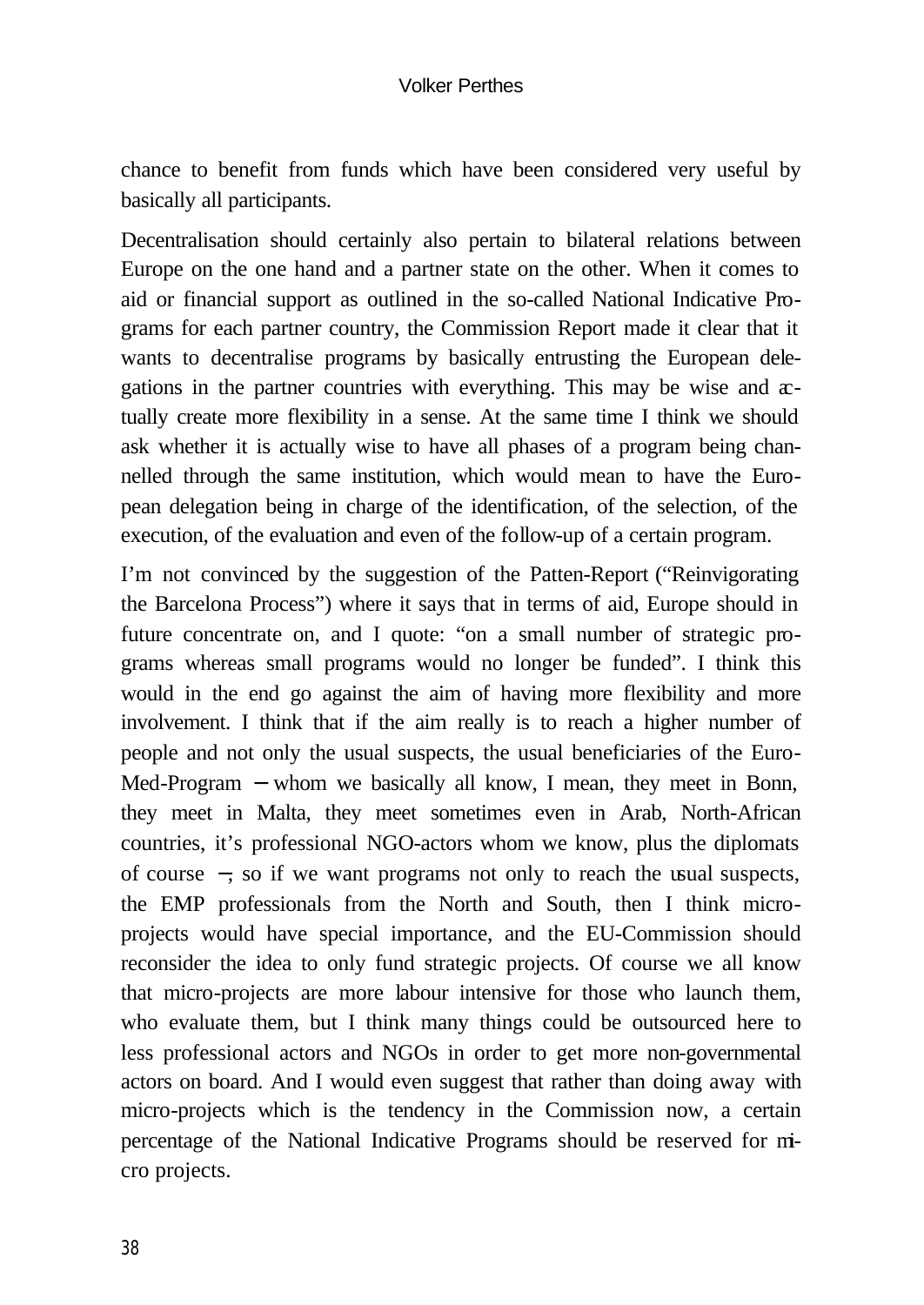My third point: How do we broaden participation in the Euro-Med partnership in general? Again I think the Commission is right in its report when it says, and I quote some things the Commission has actually quoted from the EuroMesCo network: A sense of common ownership has not yet been developed by all participants; we have to promote a sense of common ownership of the Euro-Mediterranean partnership at the societal level in the 27 countries. The number of persons involved in the Barcelona Process is very limited so far – it's a narrow elite of officials and societal actors. We cannot blame any particular side for this but we can state how it is and we can state reasons for the narrowness of participation. Partly of course it is caused by the structure of international relations in the Euro-Med relation, which are relations between states in the end. To some extent it is determined by the financing relations and the financing procedures of the European Union which makes it very, very difficult for small organisations to participate, because basically you have to finance projects in advance. You sometimes wait one year, two years until you get a positive financial decision and a contract by the European Commission. But actors, NGOs that are set up more or less spontaneously, cannot wait one or two or three years for a financial agreement or a financial contract and the actual financing from the European Commission. And partly of course the limits to participation are also a result of political structures in the partner countries, the main partner countries who don't want their citizens to participate in such activities that aren't under the control of the government themselves.

So what can we do to broaden participation? This is only a couple of unorganised ideas. I already mentioned the necessity to facilitate micro-projects. Furthermore I think we haven't made enough use of migrant communities from partner countries that live in our own countries. Migrant communities seen not in the sense of only being the object of discussion, as in "danger of migration" sort of arguments. But migrant communities as active agents who would often like to repatriate some of the skills they have developed while being migrants in European countries who could bring these skills back to their countries and be sort of translators of skills, of knowledge, of expertise. If we would make more use of migrant communities, we would probably also save some money on experts because many of these people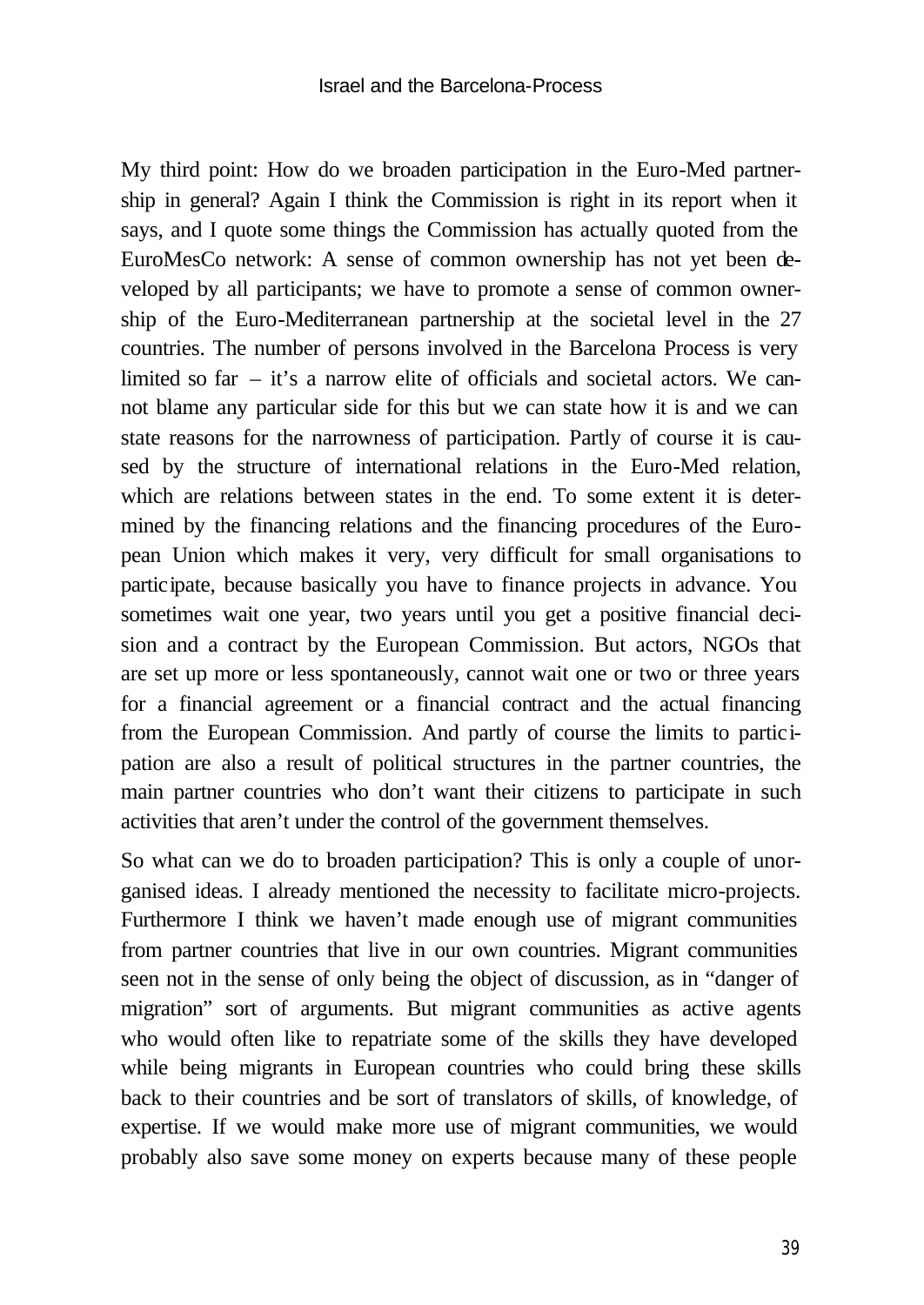#### Volker Perthes

would be prepared to go back to their country not for an expert salary, but for a good European salary. So it would also be financially effective.

Another question that has to be tackled is one of the ideas which again have been developed in the EuroMesCo network − we are not claiming a copyright, but we are happy that the External-Relations Committee of the European Parliament has adopted it – is to create a special visa for all persons involved in the partnership activities so as to make it easier for someone who wants to participate in a conference like this or another "Barcelonarelated" activity to get a direct and quick visa to come to Europe. It still is very difficult for participants from some countries.

There possibly also is a way – let me be trivial a little bit – to spread more knowledge about what the Euro-Mediterranean partnership is. We have to use the potential of popular culture which is not used by the partnership until now. I remember that when I was an early teen, a few decades ago or so, my idea of what Europe, what the European Community as it was called at the time was, was pretty much furthered by the so-called European Song Contest. It was a yearly event, certainly not very intellectual, and there were all these young people following it, and there was a Eurovision melody and things like that. So for someone who was in his early teens, for my generation, it contributed to create the idea of Europe. It's very trivial, but when will we organize something like that in the Euro-Mediterranean partnership – a Euro-Med Song Festival? As we know that the popular culture from the North is consumed in the South anyway and now we are having popular culture from Algeria or from Turkey being consumed in Germany, why not making something like that a regular event? It doesn't need more than one television station from every country participating. Israelis are participating in the European Contest anyway, Moroccans have been participating in one or two of these Song Festivals.

Now back from trivial things to politics. And this is my last point. I think we have to find a new format for what is called the "enhanced political dialogues" in the bilateral association agreements. Now since the name "enhanced political dialogues" is already taken, we might find a new name or a new concept for it. But the essential point is that these official dialogues as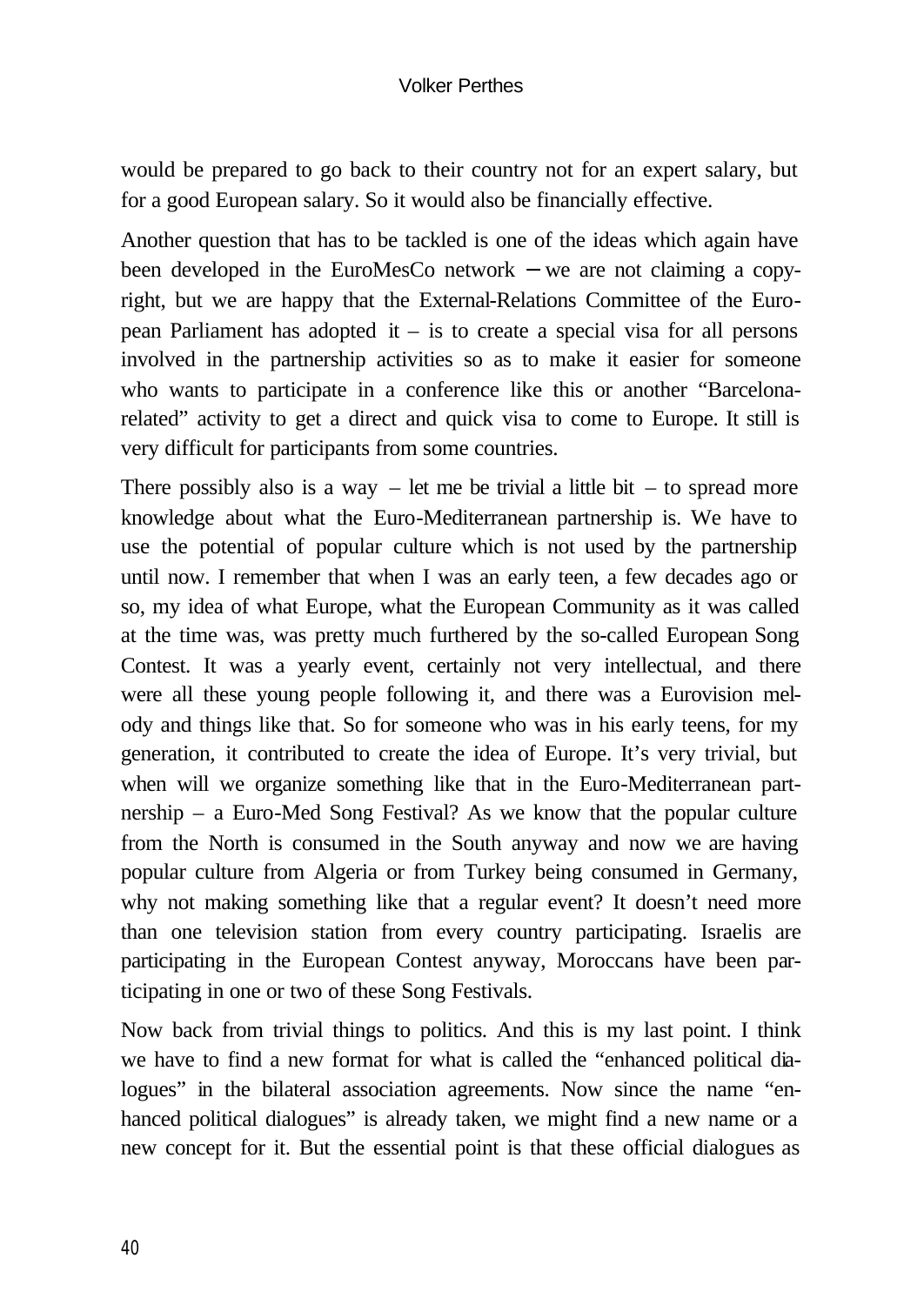foreseen under the association agreements tend to be rather sterile. A real discussion is not taking place which leads to the Foreign Minister of the partner country showing up but hardly a Foreign Minister of the EU countries showing up, which leads to more disappointment on the Southern side and makes the dialogue even more sterile and formal. So I think we need political dialogues, expressly political dialogues, with a broader involvement. I'm thinking of something like regular meetings on a yearly basis between Europe and individual partner countries which would be probably led by NGOs, by institutes like yours or others and involve policy-makers as well as journalists as well as people from cultural fields, academics of course, and officials to allow for a sort of behind-the-door, open, regular dialogue. And let us concentrate on younger people here in order to build the real strategic partnerships, create a community that is interested in those bilateral relations − truly bilateral relations between Europeans on the one hand and individual partner countries on the other.

To finish, I think before we actually discuss new instruments and discuss flexibility, we would probably have to ask ourselves very, very seriously on both sides of the Mediterranean whether we really want more than a free trade zone and economic aid. Maybe in the end we are all happy with a free trade zone and economic aid. It might only be a couple of academics like us who really think we would need much more than that: that we really should build a region, that we really should build trans-Mediterranean structures. Now if it is the case that the majority of the policy-makers and the societies only want free trade and aid, then of course we would say: Let's have a clear priority, and let's wait with the rest until there really is ripeness and enough willingness on all sides to go forward. Europeans often have doubts that our partners in the South want to build real trans-Mediterranean structures which includes confidence building and all that. We shouldn't ignore that the Southern partners, too, have real doubts: doubts about the European sincerity. Apparently the European Common Strategy which was adopted in June last year, was not even discussed or presented to the partner states in the Mediterranean region. At least this is the impression on the Southern side. And if this impression reflects reality, I really would say that the EU side was not so sincere regarding its cooperative spirit. Of course it is a EU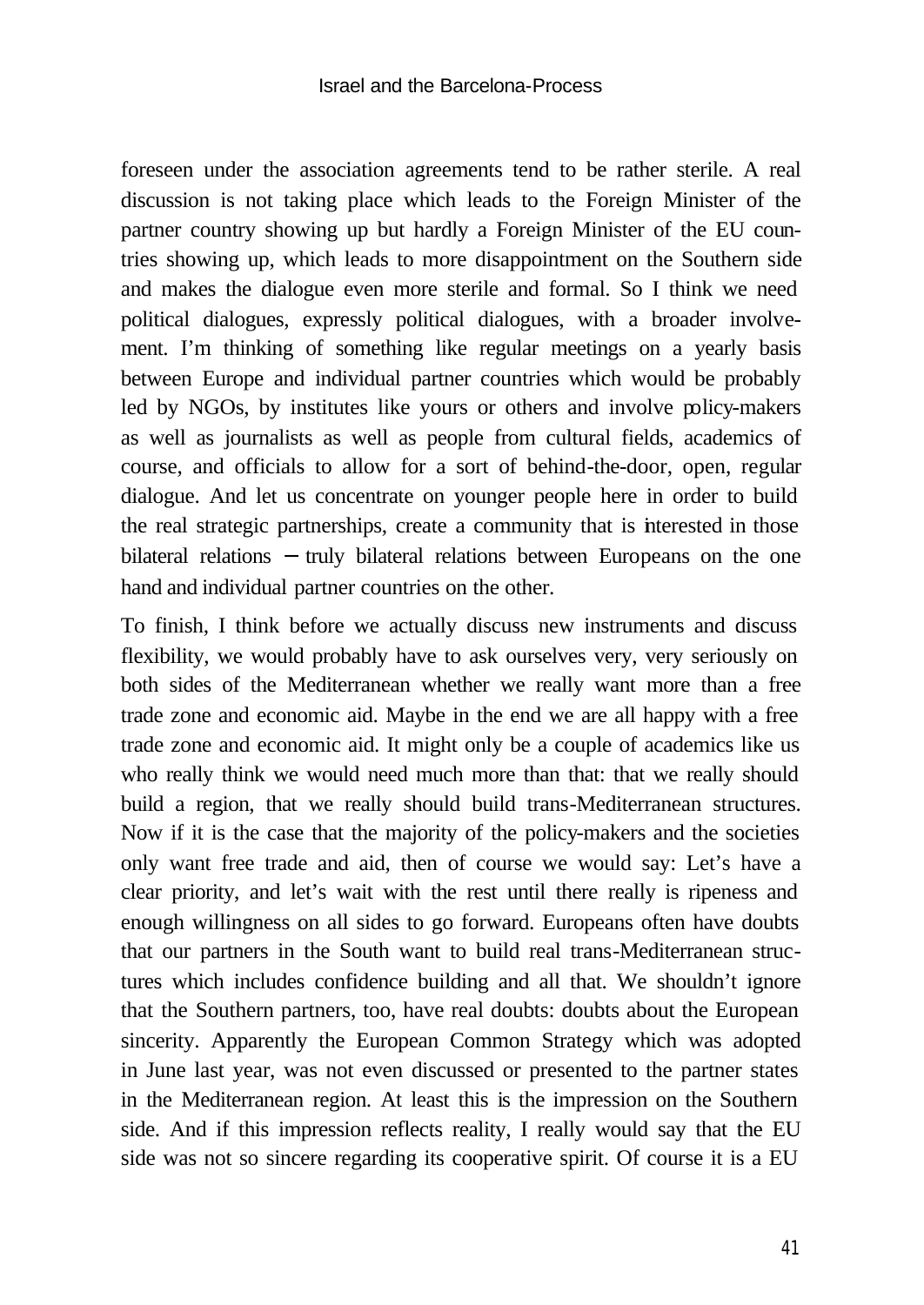#### Volker Perthes

strategy and we don't need the partner states to approve of it or to be able to veto it. But if we are speaking so much about dialogues and transparency, it could at least have been presented in some way to the Southern partners. Because if you read the Common Strategy closely, you realize that in the end it contains a lot of paragraphs that state what the partner states should do. So if we have a strategy which says what the partner states should do, we should at least have discussed the text with them.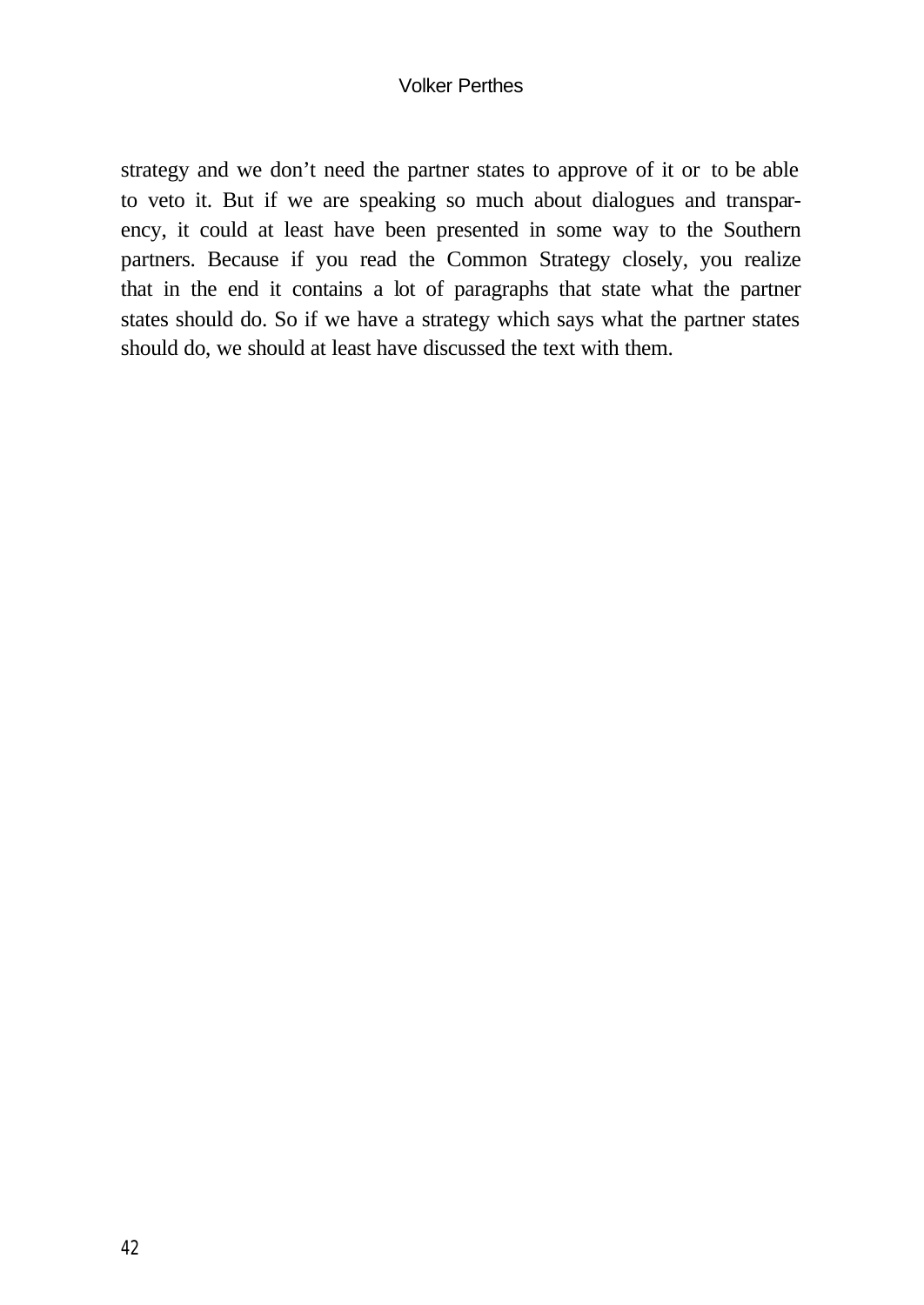**ZEI DISCUSSION PAPER:** Bisher erschienen / Already published:

| C 1 (1998)                 | Frank Ronge (Hrsg.)<br>Die baltischen Staaten auf dem Weg in die Europäische Union          |
|----------------------------|---------------------------------------------------------------------------------------------|
| C $2(1998)$                | Gabor Erdödy                                                                                |
|                            | Die Problematik der europäischen Orientierung Ungarns                                       |
| $C$ 3 (1998)<br>C 4 (1998) | Stephan Kux                                                                                 |
|                            | Zwischen Isolation und autonomer Anpassung: Die Schweiz im                                  |
|                            | integrationspolitischen Abseits?                                                            |
|                            | Guido Lenzi                                                                                 |
| $C$ 5 (1998)               | The WEU between NATO and EU<br><b>Andreas Beierwaltes</b>                                   |
|                            | Sprachenvielfalt in der EU - Grenze einer Demokratisierung Europas?                         |
| $C_6(1998)$                | Jerzy Buzek                                                                                 |
|                            | Poland's Future in a United Europe                                                          |
| C 7 (1998)                 | Doug Henderson                                                                              |
|                            | The British Presidency of the EU and British European Policy                                |
| C 8(1998)                  | Simon Upton                                                                                 |
|                            | Europe and Globalisation on the Threshold of the 21st Century.<br>A New Zealand Perspective |
| $C$ 9 (1998)               | <b>Thanos Veremis</b>                                                                       |
|                            | Greece, the Balkans and the European Union                                                  |
| C 10 (1998)                | Zoran Djindjic                                                                              |
|                            | Serbiens Zukunft in Europa                                                                  |
| C 11 (1998)                | Marcus Höreth                                                                               |
|                            | The Trilemma of Legitimacy. Multilevel Governance in the EU and                             |
| C 12 (1998)                | the Problem of Democracy<br>Saadollah Ghaussy                                               |
|                            | Japan and the European Union                                                                |
|                            | C 13 (1998) Walter Schweidler                                                               |
|                            | Bioethische Konflikte und ihre politische Regelung in Europa                                |
|                            | C 14 (1998) Wolfgang Ischinger                                                              |
|                            | Die Gemeinsame Außen- und Sicherheitspolitik nach Amsterdam                                 |
|                            | C 15 (1998) Kant K. Bhargava                                                                |
|                            | EU - SAARC: Comparisons and Prospects of Cooperation<br>C 16 (1998) Anthony J. Nicholls     |
|                            | Die deutsch-britischen Beziehungen: Ein hoffnungsloser Fall?                                |
| C 17 (1998)                | Nikolaj Petersen                                                                            |
|                            | The Danish Referendum on the Treaty of Amsterdam                                            |
|                            | C 18 (1998) Aschot L. Manutscharjan                                                         |
|                            | Der Konflikt um Berg-Karabach: Grundproblematik und Lösungsperspektiven                     |
| C 19 (1998)                | Stefan Fröhlich                                                                             |
| C 20 (1998)                | Der Ausbau der europäischen Verteidigungsidentität zwischen WEU und NATO<br>Tönis Lukas     |
|                            | Estland auf dem Weg aus der totalitären Vergangenheit zurück nach Europa                    |
| C 21 (1998)                | Wim F. van Eekelen                                                                          |
|                            | Perspektiven der Gemeinsamen Außen- und Sicherheitspolitik der EU                           |
| C 22 (1998)                | Ludger Kühnhardt                                                                            |
|                            | Europa in den Kräftefeldern des 21. Jahrhunderts.                                           |
| C 23 (1998)                | Marco Bifulco                                                                               |
| C 24 (1998)                | In Search of an Identity for Europe                                                         |
|                            | Zbigniew Czachór<br>Ist Polen reif für die Europäische Union?                               |
| C 25 (1998)                | Avi Primor                                                                                  |
|                            | Der Friedensprozeß im Nahen Osten und die Rolle der Europäischen Union                      |
| C 26 (1998)                | Igor Leshoukov                                                                              |
|                            | Beyond Satisfaction: Russia's Perspectives on European Integration                          |
| C 27 (1998)                | <b>Dirk Rochtus</b>                                                                         |
|                            | Die belgische "Nationalitätenfrage" als Herausforderung für Europa                          |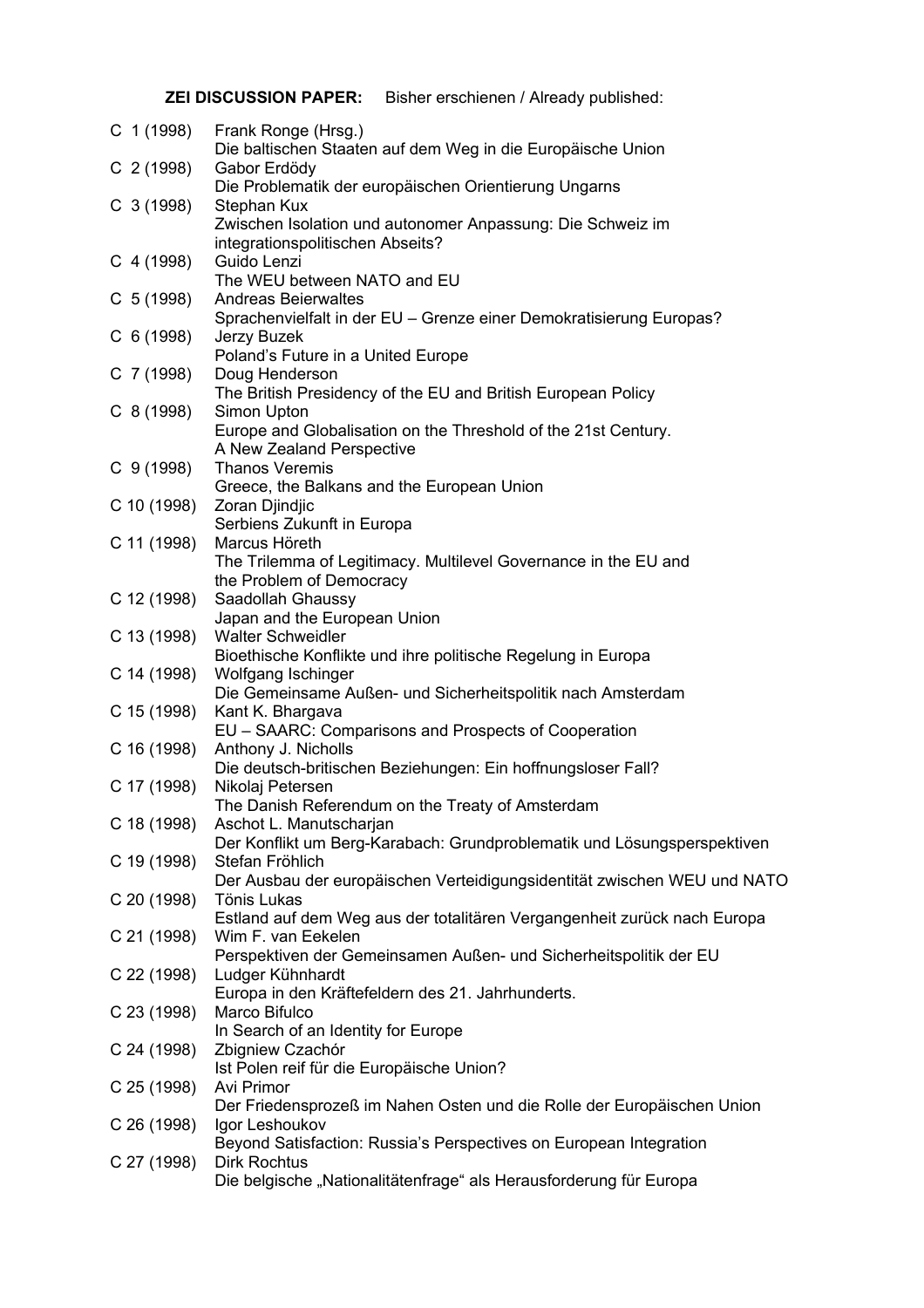| C 28 (1998) | Jürgen Rüttgers                                                            |
|-------------|----------------------------------------------------------------------------|
|             | Europa - Erbe und Auftrag                                                  |
| C 29 (1999) | Murat T. Laumulin                                                          |
|             | Die EU als Modell für die zentralasiatische Integration?                   |
| C 30 (1999) | Valdas Adamkus                                                             |
|             | Europe as Unfinished Business: The Role of Lithuania                       |
|             | in the 21 <sup>st</sup> Century's Continent                                |
| C 31 (1999) | Ivo Samson                                                                 |
|             | Der widerspruchsvolle Weg der Slowakei in die EU.                          |
| C 32 (1999) | Rudolf Hrbek / Jean-Paul Picaper / Arto Mansala                            |
|             | Deutschland und Europa. Positionen, Perzeptionen, Perspektiven             |
| C 33 (1999) | Dietrich von Kyaw                                                          |
|             | Prioritäten der deutschen EU-Präsidentschaft unter Berücksichtigung des    |
|             | Europäischen Rates in Wien                                                 |
| C 34 (1999) | Hagen Schulze                                                              |
|             | Die Identität Europas und die Wiederkehr der Antike                        |
| C 35 (1999) | Günter Verheugen                                                           |
|             | Germany and the EU Council Presidency                                      |
| C 36 (1999) | Friedbert Pflüger                                                          |
|             | Europas globale Verantwortung - Die Selbstbehauptung der alten Welt        |
| C 37 (1999) | José María Gil-Robles                                                      |
|             | Der Vertrag von Amsterdam: Herausforderung für die Europäische Union       |
| C 38 (1999) | Peter Wittschorek                                                          |
|             | Präsidentenwahlen in Kasachstan 1999                                       |
| C 39 (1999) | Anatolij Ponomarenko                                                       |
|             | Die europäische Orientierung der Ukraine<br><b>Eduard Kukan</b>            |
| C 40 (1999) |                                                                            |
|             | The Slovak Republic on its Way into the European Union<br>Ludger Kühnhardt |
| C 41 (1999) | Europa auf der Suche nach einer neuen geistigen Gestalt                    |
| C 42 (1999) | Simon Green                                                                |
|             | Ausländer, Einbürgerung und Integration: Zukunftsperspektive der           |
|             | europäischen Unionsbürgerschaft?                                           |
| C 43 (1999) | Ljerka Mintas Hodak                                                        |
|             | Activities of the Government of the Republic of Croatia in the Process of  |
|             | European Integration                                                       |
| C 44 (1999) | Wolfgang Schäuble                                                          |
|             | Unsere Verantwortung für Europa                                            |
| C 45 (1999) | <b>Eric Richard Staal</b>                                                  |
|             | European Monetary Union: The German Political-Economic Trilemma            |
| C 46 (1999) | Marek J. Siemek                                                            |
|             | Demokratie und Philosophie                                                 |
| C 47 (1999) | Ioannis Kasoulides                                                         |
|             | Cyprus and its Accession to the European Union                             |
| C 48 (1999) | <b>Wolfgang Clement</b>                                                    |
|             | Perspektiven nordrhein-westfälischer Europapolitik                         |
| C 49 (1999) | <b>Volker Steinkamp</b>                                                    |
|             | Die Europa-Debatte deutscher und französischer Intellektueller nach dem    |
|             | Ersten Weltkrieg                                                           |
| C 50 (1999) | <b>Daniel Tarschys</b>                                                     |
|             | 50 Jahre Europarat                                                         |
| C 51 (1999) | Marcin Zaborowski                                                          |
|             | Poland, Germany and EU Enlargement                                         |
| C 52 (1999) | <b>Romain Kirt</b>                                                         |
|             | Kleinstaat und Nationalstaat im Zeitalter der Globalisierung               |
| C 53 (1999) | Ludger Kühnhardt                                                           |
|             | Die Zukunft des europäischen Einigungsgedankens                            |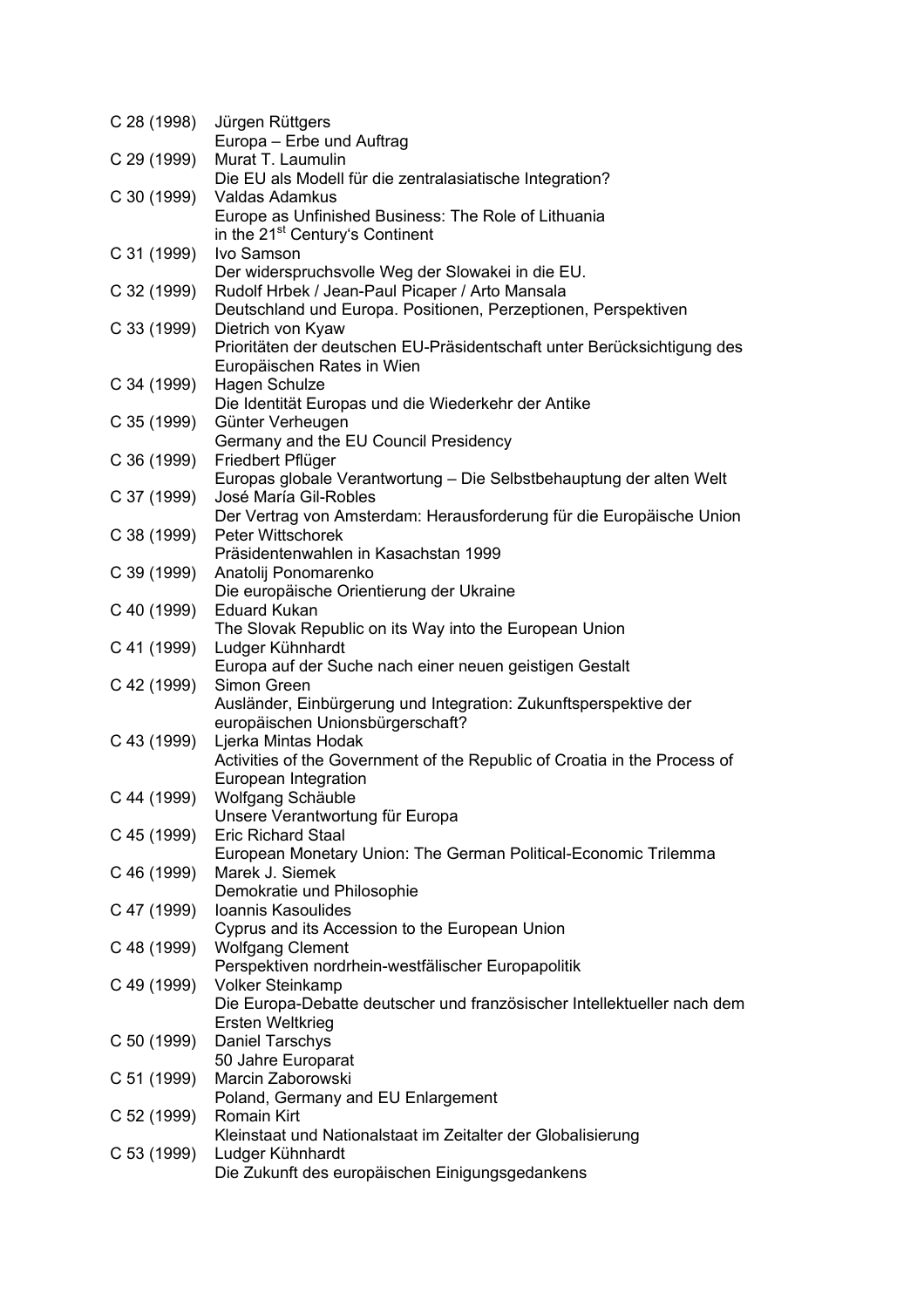| C 54 (1999) Lothar Rühl | Conditions and options for an autonomous "Common European Policy on Security               |
|-------------------------|--------------------------------------------------------------------------------------------|
|                         | and Defence" in and by the European Union in the post-Amsterdam perspective                |
|                         | opened at Cologne in June 1999                                                             |
| C 55 (1999)             | Marcus Wenig (Hrsg.)                                                                       |
|                         | Möglichkeiten einer engeren Zusammenarbeit in Europa am Beispiel<br>Deutschland - Slowakei |
| C 56 (1999)             | Rafael Biermann                                                                            |
|                         | The Stability Pact for South Eastern Europe - potential, problems and                      |
| C 57 (1999)             | perspectives<br>Eva Slivková                                                               |
|                         | Slovakia's Response on the Regular Report from the European Commission                     |
|                         | on Progress towards Accession                                                              |
| C 58 (1999)             | Marcus Wenig (Ed.)<br>A Pledge for an Early Opening of EU-Accession Negotiations           |
| C 59 (1999)             | Ivo Sanader                                                                                |
|                         | Croatia's Course of Action to Achieve EU Membership                                        |
| $C$ 60 (2000)           | Ludger Kühnhardt                                                                           |
| C 61 (2000)             | Europas Identität und die Kraft des Christentums<br>Kai Hafez                              |
|                         | The West and Islam in the Mass Media                                                       |
| $C$ 62 (2000)           | <b>Sylvie Goulard</b>                                                                      |
|                         | Französische Europapolitik und öffentliche Debatte in Frankreich<br>Elizabeth Meehan       |
| $C$ 63 (2000)           | Citizenship and the European Union                                                         |
| $C_64(2000)$            | Günter Joetze                                                                              |
|                         | The European Security Landscape after Kosovo                                               |
| $C$ 65 (2000)           | Lutz Rathenow<br>Vom DDR-Bürger zum EU-Bürger                                              |
| C66(2000)               | Panos Kazakos                                                                              |
|                         | Stabilisierung ohne Reform                                                                 |
| C 67 (2000)             | Marten van Heuven<br>Where will NATO be ten years from now?                                |
| $C$ 68 (2000)           | Carlo Masala                                                                               |
|                         | Die Euro-Mediterrane Partnerschaft                                                         |
| $C$ 69 (2000)           | Weltachsen 2000/World Axes 2000. A documentation                                           |
| $C$ 70 (2000)           | <b>Gert Maichel</b><br>Mittel-/Osteuropa: Warum engagieren sich deutsche Unternehmen?      |
| C 71 (2000)             | Marcus Wenig (Hrsg.)                                                                       |
|                         | Die Bürgergesellschaft als ein Motor der europäischen Integration                          |
| C 72 (2000)             | Ludger Kühnhardt/Henri Ménudier/Janusz Reiter<br>Das Weimarer Dreieck                      |
| C 73 (2000)             | Ramiro Xavier Vera-Fluixa                                                                  |
|                         | Regionalbildungsansätze in Lateinamerika und ihr Vergleich mit der Europäischen            |
|                         | Union                                                                                      |
| C 74 (2000)             | Xuewu Gu (Hrsg.)<br>Europa und Asien: Chancen für einen interkulturellen Dialog?           |
| C 75 (2000)             | Stephen C. Calleya                                                                         |
|                         | Is the Barcelona Process working?                                                          |
| C 76 (2000)             | Àkos Kengyel<br>The EU's Regional Policy and its extension to the new members              |
| C 77 (2000)             | Gudmundur H. Frimannsson                                                                   |
|                         | Civic Education in Europe: Some General Principles                                         |
| C 78 (2000)             | Marcus Höreth                                                                              |
| C 79 (2000)             | Stille Revolution im Namen des Rechts?<br>Franz-Joseph Meiers                              |
|                         | Europäische Sicherheits- und Verteidigungsidentität (ESVI) oder Gemeinsame                 |
|                         | Europäische Sicherheits- und Verteidigungspolitik (GESVP)?                                 |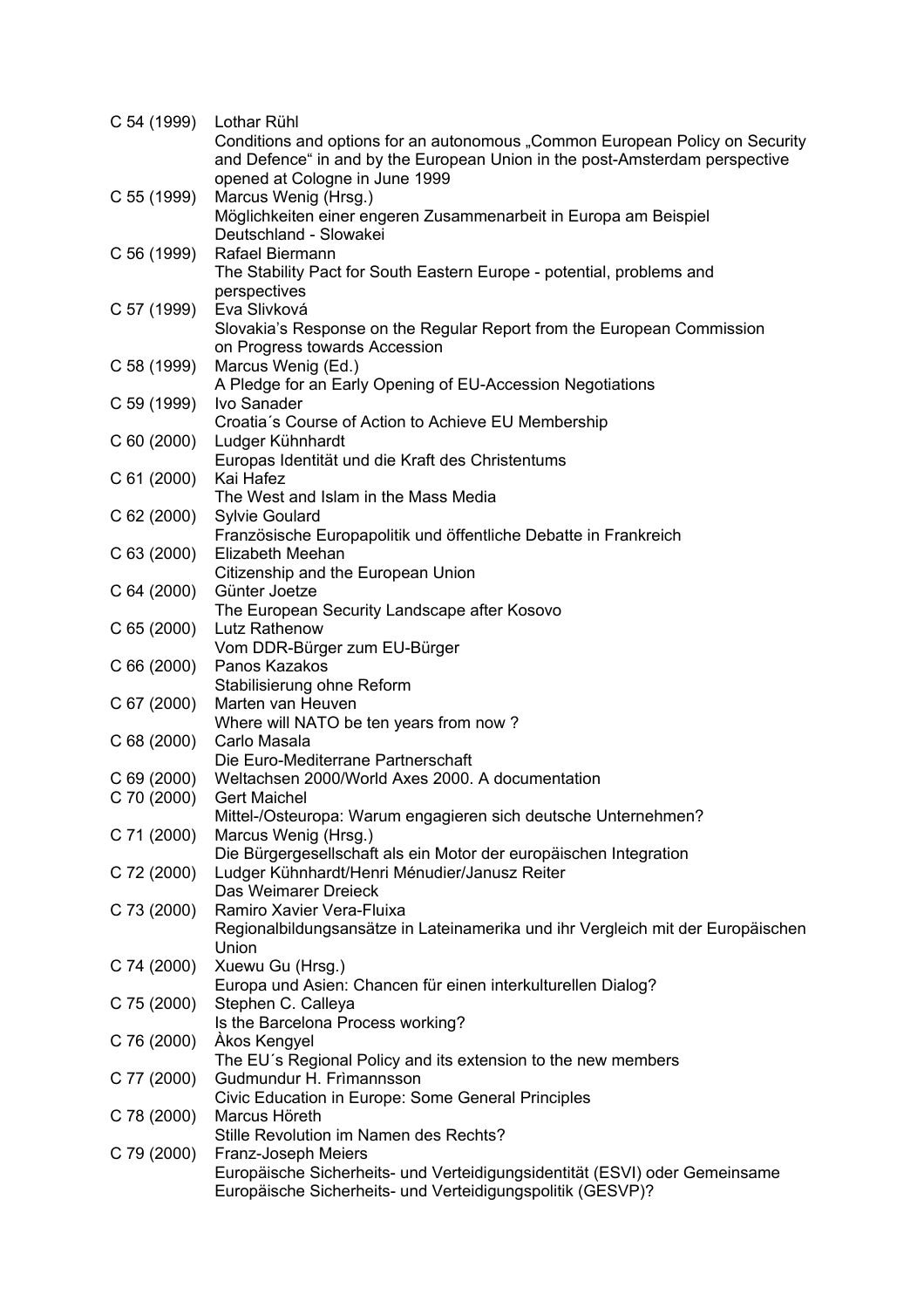| $C$ 80 (2000)            | <b>Gennady Fedorov</b>                                                               |
|--------------------------|--------------------------------------------------------------------------------------|
|                          | Kaliningrad Alternatives Today                                                       |
| C 81 (2001)              | Ann Mettler                                                                          |
|                          | From Junior Partner to Global Player: The New Transatlantic Agenda and Joint         |
|                          | <b>Action Plan</b>                                                                   |
| C 82 (2001)              | <b>Emil Minchev</b>                                                                  |
|                          | Southeastern Europe at the beginning of the 21 <sup>st</sup> century                 |
| $C$ 83 (2001)            | Lothar Rühl                                                                          |
|                          | Structures, possibilities and limits of European crisis reaction forces for conflict |
| C 84 (2001)              | prevention and resolution<br>Viviane Reding                                          |
|                          | Die Rolle der EG bei der Entwicklung Europas von der Industriegesellschaft zur       |
|                          | Wissens- und Informationsgesellschaft                                                |
| $C$ 85 (2001)            | Ludger Kühnhardt                                                                     |
|                          | Towards Europe 2007. Identity, Institution-Building and the Constitution of Europe   |
| C 86 (2001)              | Janusz Bugajski                                                                      |
|                          | Facing the Future: The Balkans to the Year 2010                                      |
| C 87 (2001)              | Frank Ronge / Susannah Simon (eds.)                                                  |
|                          | Multiculturalism and Ethnic Minorities in Europe                                     |
| C 88 (2001)              | <b>Ralf Elm</b>                                                                      |
|                          | Notwendigkeit, Aufgaben und Ansätze einer interkulturellen Philosophie               |
| C 89 (2001)              | Tapio Raunio / Matti Wiberg                                                          |
|                          | The Big Leap to the West: The Impact of EU on the Finnish Political System           |
| $C$ 90 (2001)            | Valérie Guérin-Sendelbach (Hrsg.)                                                    |
|                          | Interkulturelle Kommunikation in der deutsch-französischen                           |
|                          | Wirtschaftskooperation                                                               |
| C 91 (2001)              | Jörg Monar                                                                           |
|                          | EU Justice and Home Affairs and the Eastward Enlargement: The Challenge of           |
|                          | Diversity and EU Instruments and Strategies                                          |
| C 92 (2001)              | <b>Michael Gehler</b>                                                                |
|                          | Finis Neutralität? Historische und politische Aspekte im europäischen Vergleich:     |
|                          | Irland, Finnland, Schweden, Schweiz und Österreich                                   |
| C 93 (2001)              | Georg Michels<br>Europa im Kopf - Von Bildern, Klischees und Konflikten              |
| C 94 (2001)              | Marcus Höreth                                                                        |
|                          | The European Commission's White Paper Governance: A 'Tool-Kit' for closing the       |
|                          | legitimacy gap of EU policymaking?                                                   |
| C 95 (2001)              | Jürgen Rüland                                                                        |
|                          | ASEAN and the European Union: A Bumpy Interregional Relationship                     |
| C 96 (2001)              | Bo Bjurulf                                                                           |
|                          | How did Sweden Manage the European Union?                                            |
| C 97 (2001)              | Biomedizin und Menschenwürde.                                                        |
|                          | Stellungnahmen von Ulrich Eibach, Santiago Ewig, Sabina Laetitia Kowalewski,         |
|                          | Volker Herzog, Gerhard Höver, Thomas Sören Hoffmann und Ludger Kühnhardt             |
| C 98 (2002)              | Lutz Käppel                                                                          |
|                          | Das Modernitätspotential der alten Sprachen und ihre Bedeutung für die Identität     |
|                          | Europas                                                                              |
| C 99 (2002)              | Vaira Vike-Freiberga                                                                 |
|                          | Republik Lettland und das Land Nordrhein-Westfalen - Partner in einem vereinten      |
|                          | Europa<br>C 100 (2002) Janusz Musial                                                 |
|                          | Periodische Arbeitsmigration aus Polen (Raum Oppeln) nach Deutschland. Ein           |
|                          | Testfall für die Erwerbswanderungen nach der Osterweiterung?                         |
|                          | C 101 (2002) Felix Maier (Hrsg.)                                                     |
|                          | Managing asymmetric interdependencies within the Euro-Mediterranean Partner-         |
|                          | ship.                                                                                |
| C 102 (2002) Hendrik Vos |                                                                                      |
|                          | The Belgian Presidency and the post-Nice process after Laeken                        |
| C 103 (2002) Helmut Kohl |                                                                                      |
|                          | Der EURO und die Zukunft Europas                                                     |
|                          |                                                                                      |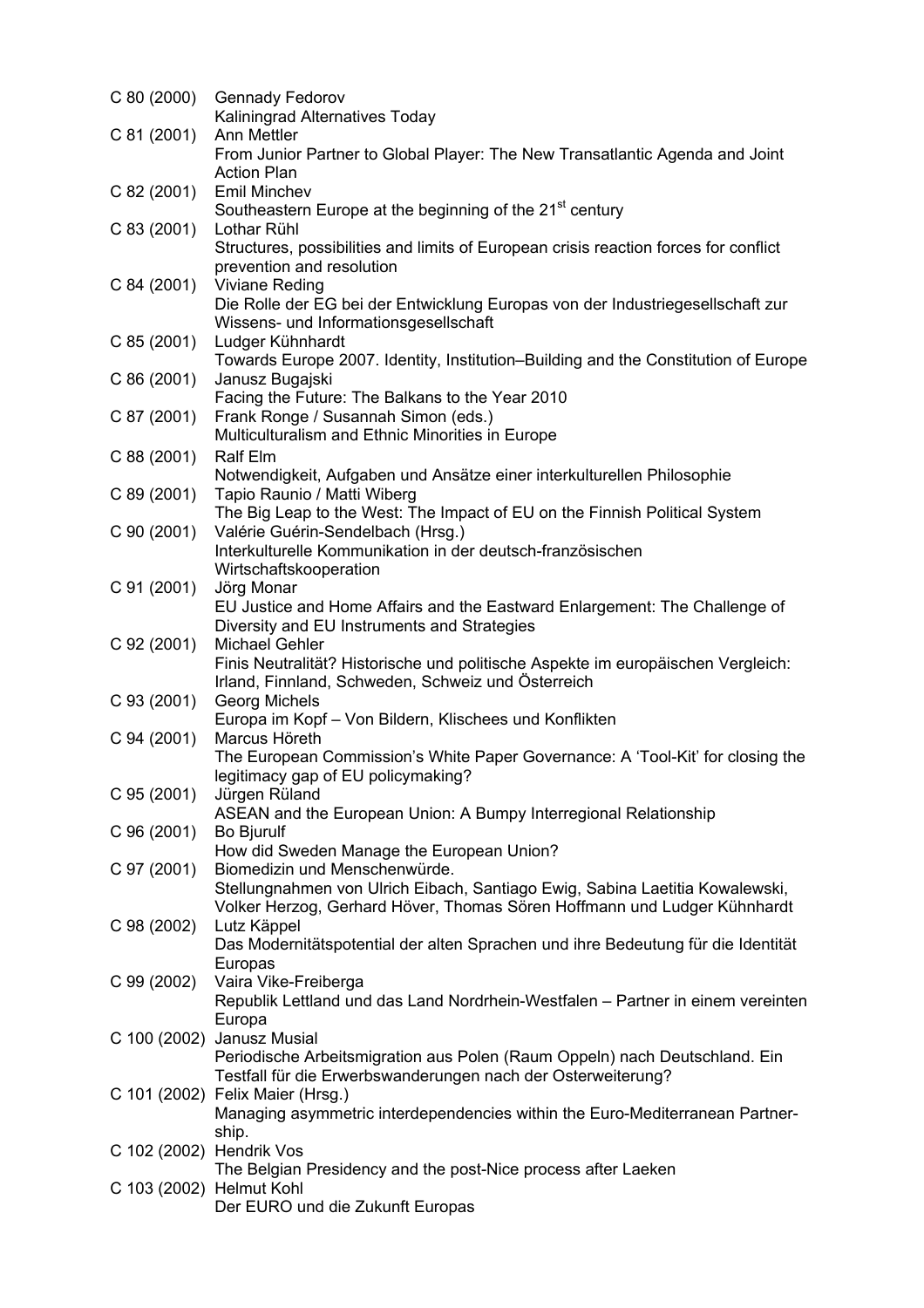Das **Zentrum für Europäische Integrationsforschung (ZEI)** wurde 1995 als selbständig arbeitende, interdisziplinäre Forschungseinrichtung an der Rheinischen Friedrich-Wilhelms-Universität Bonn gegründet. In Forschung, Lehre und Politikberatung sowie im Dialog zwischen Wissenschaft und Praxis beteiligt sich das ZEI an der Lösung bisher unbewältigter Probleme der europäischen Einigung und der Gestaltung der Rolle Europas in der Welt. Weitere Informationen finden Sie auf unserer Homepage im Internet: http://www.zei.de.

*ZEI – DISCUSSION PAPERS* richten sich mit ihren von Wissenschaftlern und politischen Akteuren verfaßten Beiträgen an Wissenschaft, Politik und Publizistik. Jeder Beitrag unterliegt einem internen Auswahlverfahren und einer externen Begutachtung. Gleichwohl gibt er die persönliche Meinung der Autoren wieder. Die Beiträge fassen häufig Ergebnisse aus laufenden Forschungsprojekten zusammen. Die aktuelle Liste finden Sie auf unserer Homepage: http://www.ZEI.de.

The **Center for European Integration Studies (ZEI)** was established in 1995 as an independent, interdisciplinary research institute at the University of Bonn. With research, teaching and political consultancy ZEI takes part in an intensive dialogue between scholarship and society in contributing to the resolution of problems of European integration and the development of Europe´s global role. For further information, see: http://www.zei.de.

*ZEI – DISCUSSION PAPERS* are intended to stimulate discussion among researchers, practitioners and policy makers on current and emerging issues of European integration and Europe´s global role. Each paper has been exposed to an internal discussion within the Center for European Integration Studies (ZEI) and an external peer review. The papers mostly reflect work in progress. For a current list, see the center's homepage: http://www.ZEI.de.